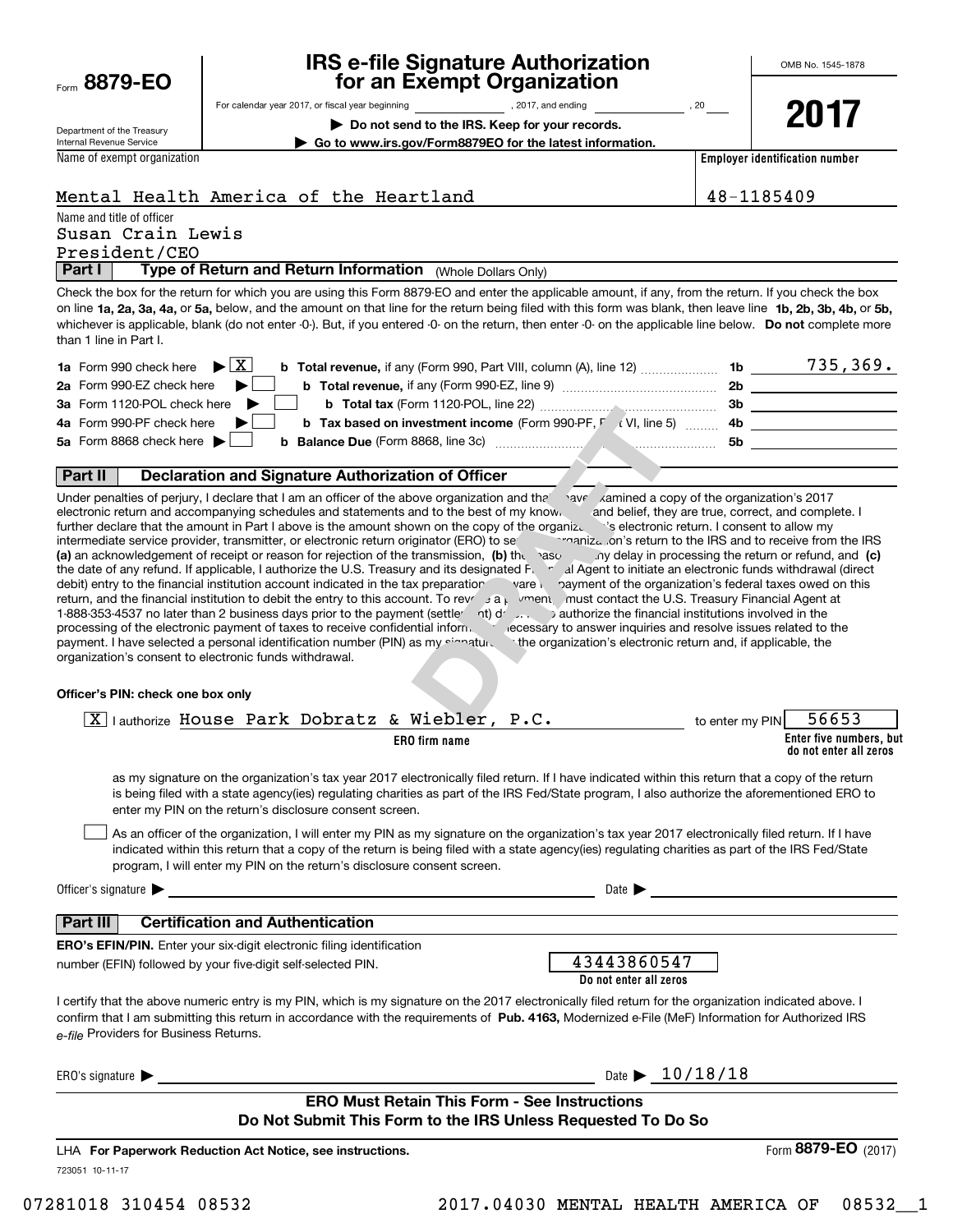| Form |  |
|------|--|
|      |  |

Department of the Treasury Internal Revenue Service

## **Return of Organization Exempt From Income Tax** Extended to November 15, 2018

**Under section 501(c), 527, or 4947(a)(1) of the Internal Revenue Code (except private foundations)**

**| Do not enter social security numbers on this form as it may be made public.**

▶ Go to www.irs.gov/Form990 for instructions and the latest information. **Inspection** 



|                         |                         | A For the 2017 calendar year, or tax year beginning                                                                                                                                                                                                                                   | and ending |                                                     |                                                           |
|-------------------------|-------------------------|---------------------------------------------------------------------------------------------------------------------------------------------------------------------------------------------------------------------------------------------------------------------------------------|------------|-----------------------------------------------------|-----------------------------------------------------------|
| В                       | Check if<br>applicable: | <b>C</b> Name of organization                                                                                                                                                                                                                                                         |            | D Employer identification number                    |                                                           |
|                         | Address<br>change       | Mental Health America of the Heartland                                                                                                                                                                                                                                                |            |                                                     |                                                           |
|                         | Name<br>change          | Doing business as                                                                                                                                                                                                                                                                     |            | 48-1185409                                          |                                                           |
|                         | Initial<br>return       | Number and street (or P.O. box if mail is not delivered to street address)                                                                                                                                                                                                            | Room/suite | E Telephone number                                  |                                                           |
|                         | Final<br>return/        | 739 Minnesota Avenue                                                                                                                                                                                                                                                                  |            |                                                     | $913 - 281 - 2221$                                        |
|                         | termin-<br>ated         | City or town, state or province, country, and ZIP or foreign postal code                                                                                                                                                                                                              |            | G Gross receipts \$                                 | 740,865.                                                  |
|                         | Amended<br>Ireturn      | Kansas City, KS<br>66101                                                                                                                                                                                                                                                              |            | H(a) Is this a group return                         |                                                           |
|                         | Applica-<br>tion        | F Name and address of principal officer: Susan Crain Lewis                                                                                                                                                                                                                            |            | for subordinates?                                   | $\sqrt{}$ Yes $\sqrt{X}$ No                               |
|                         | pending                 |                                                                                                                                                                                                                                                                                       |            | $H(b)$ Are all subordinates included?               | <b>Yes</b><br><b>No</b>                                   |
|                         |                         | Tax-exempt status: $\boxed{\mathbf{X}}$ 501(c)(3)<br>$501(c)$ (<br>$\sqrt{\bullet}$ (insert no.)<br>$4947(a)(1)$ or                                                                                                                                                                   | 527        |                                                     | If "No," attach a list. (see instructions)                |
|                         |                         | J Website: mhah.org                                                                                                                                                                                                                                                                   |            | $H(c)$ Group exemption number $\blacktriangleright$ |                                                           |
|                         |                         | K Form of organization: $X$ Corporation<br>Trust<br>Other $\blacktriangleright$<br>Association                                                                                                                                                                                        |            |                                                     | L Year of formation: $1966$ M State of legal domicile: MO |
|                         | Part I                  | <b>Summary</b>                                                                                                                                                                                                                                                                        |            |                                                     |                                                           |
|                         | 1.                      | Briefly describe the organization's mission or most significant activities: Mental Health America of the                                                                                                                                                                              |            |                                                     |                                                           |
|                         |                         | Heartland is dedicated to promoting the mental health of the                                                                                                                                                                                                                          |            |                                                     |                                                           |
| Activities & Governance | $\mathbf{2}$            | Check this box $\blacktriangleright$ $\blacksquare$ if the organization discontinued its operations or disposer $\sqrt{25\%}$ of its net assets.                                                                                                                                      |            |                                                     |                                                           |
|                         | 3                       | Number of voting members of the governing body (Part VI, line 1a)                                                                                                                                                                                                                     |            | 3                                                   | 12                                                        |
|                         | 4                       | Number of independent voting members of the governing body (Part VI, line 1b)                                                                                                                                                                                                         |            | $\overline{\mathbf{4}}$                             | $\overline{12}$                                           |
|                         | 5                       |                                                                                                                                                                                                                                                                                       |            | 5                                                   | $\overline{19}$                                           |
|                         |                         |                                                                                                                                                                                                                                                                                       |            | 6                                                   | $\overline{15}$                                           |
|                         |                         |                                                                                                                                                                                                                                                                                       |            | 7a                                                  | $\overline{0}$ .                                          |
|                         |                         |                                                                                                                                                                                                                                                                                       |            | 7b                                                  | 0.                                                        |
|                         |                         |                                                                                                                                                                                                                                                                                       |            | <b>Prior Year</b>                                   | <b>Current Year</b>                                       |
|                         | 8                       | <u> maria mare de la provincia de la provincia de la provincia de la provincia de la provincia de la provincia de la provincia de la provincia de la provincia de la provincia de la provincia de la provincia de la provincia d</u><br>Contributions and grants (Part VIII, line 1h) |            | 831,657.                                            | 582,228.                                                  |
|                         | 9                       | Program service revenue (Part VIII, line 2g)                                                                                                                                                                                                                                          |            | 147,042.                                            | 151, 558.                                                 |
| Revenue                 | 10                      | Investment income (Part VIII, column (A), lines 3, 4, and 7d)                                                                                                                                                                                                                         |            | 131.                                                | 0.                                                        |
|                         | 11                      | Other revenue (Part VIII, column (A), lines 5, 6d, 8c, 9c, 1, and                                                                                                                                                                                                                     |            | $-2,581.$                                           | 1,583.                                                    |
|                         | 12                      | Total revenue - add lines 8 through 11 (must equal Part column), line 12)                                                                                                                                                                                                             |            | 976,249.                                            | 735,369.                                                  |
|                         | 13                      | Grants and similar amounts paid (Part IX, column (A), lines                                                                                                                                                                                                                           |            | 59,613.                                             | 65, 257.                                                  |
|                         | 14                      | Benefits paid to or for members (Part IX, column (A), line 4)<br><u> 1111 Animan (1111 - 1111 - 1111 - 1111 - 1111 - 1111 - 1111 - 1111 - 1111 - 1111 - 1111 - 1111 - 1111 - 1111 -</u>                                                                                               |            | 0.                                                  | 0.                                                        |
|                         | 15                      | Salaries, other compensation, employee benefits (Part IX, column (A), lines 5-10)                                                                                                                                                                                                     |            | 675, 235.                                           | 487,925.                                                  |
| Expenses                |                         |                                                                                                                                                                                                                                                                                       |            | 0.                                                  | О.                                                        |
|                         |                         | 50,437.<br>$\blacktriangleright$ and $\blacktriangleright$<br><b>b</b> Total fundraising expenses (Part IX, column (D), line 25)                                                                                                                                                      |            |                                                     |                                                           |
|                         |                         |                                                                                                                                                                                                                                                                                       |            | 287, 201.                                           | 257,746.                                                  |
|                         | 18                      | Total expenses. Add lines 13-17 (must equal Part IX, column (A), line 25) [                                                                                                                                                                                                           |            | 1,022,049.                                          | 810,928.                                                  |
|                         | 19                      |                                                                                                                                                                                                                                                                                       |            | $-45,800.$                                          | $-75,559.$                                                |
| ăğ                      |                         |                                                                                                                                                                                                                                                                                       |            | <b>Beginning of Current Year</b>                    | <b>End of Year</b>                                        |
| sets<br>aland           | 20                      | Total assets (Part X, line 16)                                                                                                                                                                                                                                                        |            | 1,191,789.                                          | 1,082,991.                                                |
|                         |                         | 21 Total liabilities (Part X, line 26)                                                                                                                                                                                                                                                |            | 258,712.                                            | 225, 473.                                                 |
|                         | 22                      |                                                                                                                                                                                                                                                                                       |            | 933,077.                                            | 857,518.                                                  |
|                         | Part II                 | <b>Signature Block</b>                                                                                                                                                                                                                                                                |            |                                                     |                                                           |

Under penalties of perjury, I declare that I have examined this return, including accompanying schedules and statements, and to the best of my knowledge and belief, it is true, correct, and complete. Declaration of preparer (other than officer) is based on all information of which preparer has any knowledge.

| Sign                                                                                                         | Signature of officer                                                   | Date                         |  |
|--------------------------------------------------------------------------------------------------------------|------------------------------------------------------------------------|------------------------------|--|
| Here                                                                                                         | Susan Crain Lewis, President/CEO                                       |                              |  |
|                                                                                                              | Type or print name and title                                           |                              |  |
|                                                                                                              | Date<br>Preparer's signature<br>Print/Type preparer's name             | <b>PTIN</b><br>Check         |  |
| Paid                                                                                                         | Stanley H House, $CPA 10/18/18 $ self-employed<br>Stanley H House, CPA | P00642974                    |  |
| Preparer                                                                                                     | Firm's name S House Park Dobratz & Wiebler, P.C.                       | 43-1562209<br>Firm's EIN     |  |
| Use Only                                                                                                     | Firm's address 605 W. 47th Street, Suite 301                           |                              |  |
|                                                                                                              | Kansas City, MO 64112                                                  | Phone no. $816 - 931 - 3393$ |  |
| $X \mid Y$ es<br>No<br>May the IRS discuss this return with the preparer shown above? (see instructions)     |                                                                        |                              |  |
| Form 990 (2017)<br>LHA For Paperwork Reduction Act Notice, see the separate instructions.<br>732001 11-28-17 |                                                                        |                              |  |

See Schedule O for Organization Mission Statement Continuation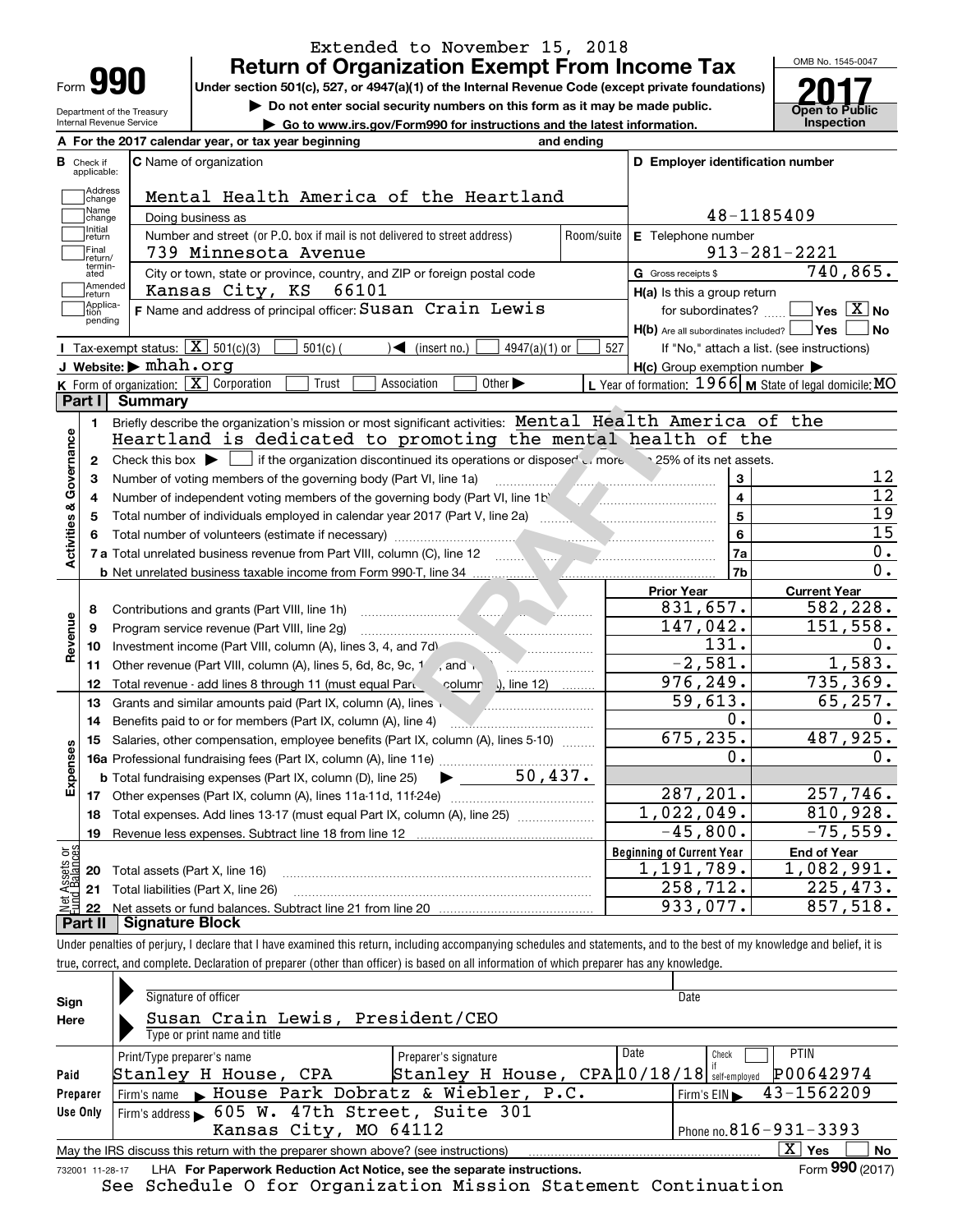|              | Part III Statement of Program Service Accomplishments                                                                                                             |
|--------------|-------------------------------------------------------------------------------------------------------------------------------------------------------------------|
|              |                                                                                                                                                                   |
|              | Briefly describe the organization's mission:                                                                                                                      |
|              | Mental Health America of the Heartland is dedicated to promoting the                                                                                              |
|              | mental health of the community, and improving the quality of life of                                                                                              |
|              | persons with mental illness, through advocacy, education and support.                                                                                             |
|              |                                                                                                                                                                   |
| $\mathbf{2}$ | Did the organization undertake any significant program services during the year which were not listed on the                                                      |
|              | $\exists$ Yes $\boxed{\text{X}}$ No<br>prior Form 990 or 990-EZ?                                                                                                  |
|              | If "Yes," describe these new services on Schedule O.                                                                                                              |
| 3            | $\boxed{\phantom{1}}$ Yes $\boxed{\mathrm{X}}$ No<br>Did the organization cease conducting, or make significant changes in how it conducts, any program services? |
|              | If "Yes," describe these changes on Schedule O.                                                                                                                   |
| 4            | Describe the organization's program service accomplishments for each of its three largest program services, as measured by expenses.                              |
|              | Section 501(c)(3) and 501(c)(4) organizations are required to report the amount of grants and allocations to others, the total expenses, and                      |
|              | revenue, if any, for each program service reported.                                                                                                               |
|              | $65, 257.$ ) (Revenue \$<br>379, 118. including grants of \$<br>(Expenses \$<br><b>4a</b> (Code:                                                                  |
|              | Heartland Housing Initiative increases access to permanent, safe,                                                                                                 |
|              | decent and affordable housing by developing an array of housing and                                                                                               |
|              | support service options for individuals and families with mental                                                                                                  |
|              | illness or who are otherwise disabled. Services include owning and                                                                                                |
|              | managing housing units; processing rental subsidies; community and                                                                                                |
|              | coalition building.                                                                                                                                               |
|              |                                                                                                                                                                   |
|              |                                                                                                                                                                   |
|              |                                                                                                                                                                   |
|              |                                                                                                                                                                   |
|              |                                                                                                                                                                   |
|              |                                                                                                                                                                   |
|              |                                                                                                                                                                   |
|              |                                                                                                                                                                   |
|              | ) (Revenue \$                                                                                                                                                     |
|              | Advocacy and recovery program services are delivered via telephone, in                                                                                            |
|              | the association's offices, at community mental health centers, and in                                                                                             |
|              | various other places. Activities range from offering individuals                                                                                                  |
|              | encouragement, support, and referral assistance to intervention and                                                                                               |
|              | mediation. Advocacy requests frequently concern housing, treatment,                                                                                               |
|              | food or employment assistance.                                                                                                                                    |
|              |                                                                                                                                                                   |
|              |                                                                                                                                                                   |
|              |                                                                                                                                                                   |
|              |                                                                                                                                                                   |
|              |                                                                                                                                                                   |
|              |                                                                                                                                                                   |
|              | $87,103$ . including grants of \$<br>) (Expenses \$<br>(Revenue \$<br>(Code:                                                                                      |
|              | Community Education (Mental Health Promotion and Child and Youth Mental                                                                                           |
|              |                                                                                                                                                                   |
|              | Health Initiative) increases public awareness and knowledge of mental                                                                                             |
|              | illness and its treatment, reduces related stigma and promotes                                                                                                    |
|              | The program offers teen<br>effective treatment and recovery strategies.                                                                                           |
|              | suicide prevention sessions, affordable lecture series and seminars for                                                                                           |
|              | consumers and family members, continuing education credits for                                                                                                    |
|              | professionals, information and referral services, a self help and                                                                                                 |
|              | support group directory, and a resource lending library.                                                                                                          |
|              |                                                                                                                                                                   |
|              |                                                                                                                                                                   |
|              |                                                                                                                                                                   |
|              |                                                                                                                                                                   |
|              | Other program services (Describe in Schedule O.)                                                                                                                  |
| 4с           | (Revenue \$<br>(Expenses \$<br>including grants of \$                                                                                                             |
|              | 585,480.<br>4e Total program service expenses                                                                                                                     |
|              | Form 990 (2017)<br>732002 11-28-17                                                                                                                                |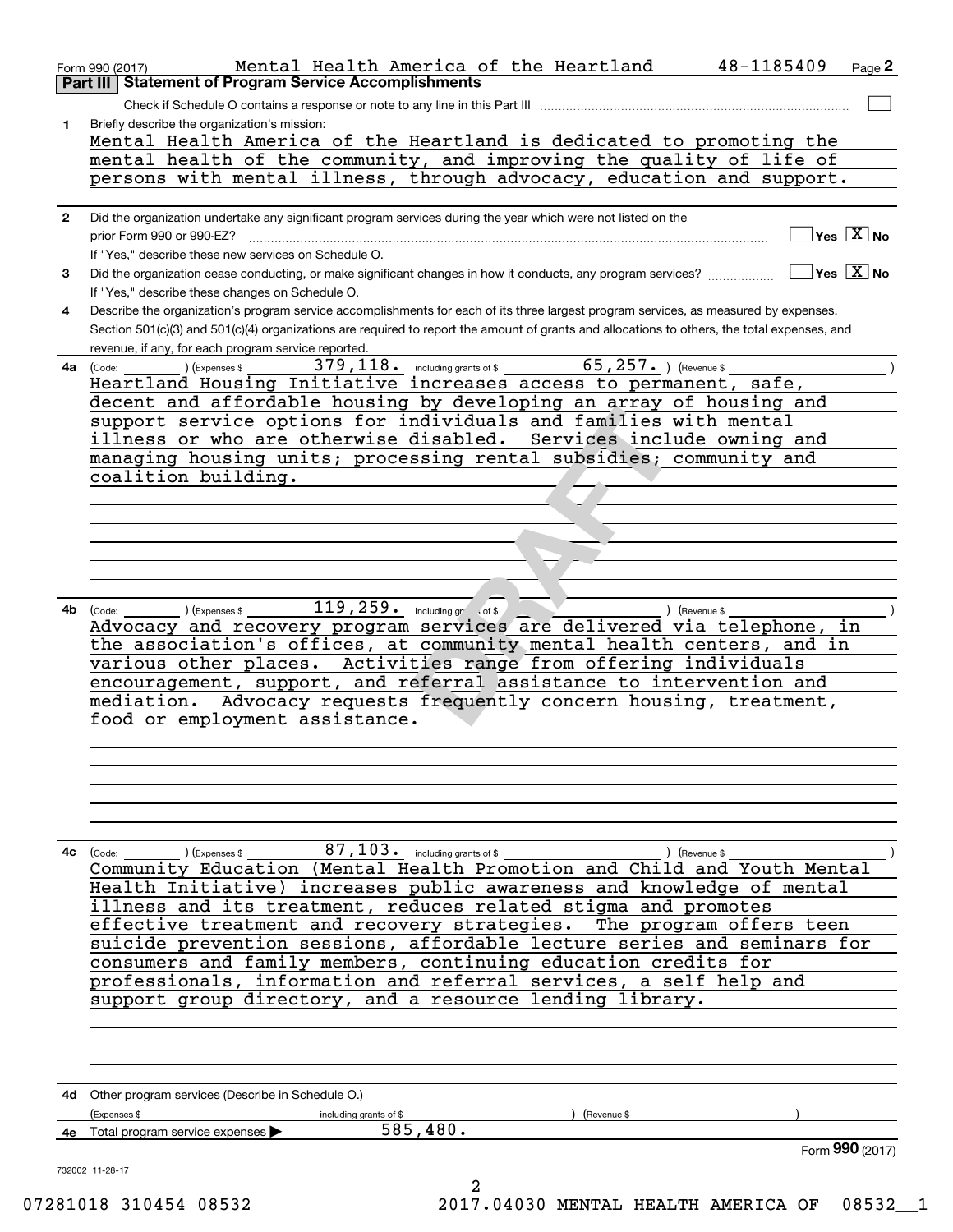|  | Form 990 (2017) |
|--|-----------------|

|     |                                                                                                                                    |                | Yes         | No          |
|-----|------------------------------------------------------------------------------------------------------------------------------------|----------------|-------------|-------------|
| 1.  | Is the organization described in section $501(c)(3)$ or $4947(a)(1)$ (other than a private foundation)?                            |                |             |             |
|     |                                                                                                                                    | 1.             | X           |             |
| 2   |                                                                                                                                    | $\overline{2}$ | $\mathbf X$ |             |
| 3   | Did the organization engage in direct or indirect political campaign activities on behalf of or in opposition to candidates for    |                |             |             |
|     |                                                                                                                                    | 3              |             | x           |
| 4   | Section 501(c)(3) organizations. Did the organization engage in lobbying activities, or have a section 501(h) election in effect   |                |             |             |
|     |                                                                                                                                    | 4              |             | x           |
| 5   | Is the organization a section 501(c)(4), 501(c)(5), or 501(c)(6) organization that receives membership dues, assessments, or       |                |             |             |
|     |                                                                                                                                    | 5              |             | x           |
| 6   | Did the organization maintain any donor advised funds or any similar funds or accounts for which donors have the right to          |                |             |             |
|     | provide advice on the distribution or investment of amounts in such funds or accounts? If "Yes," complete Schedule D, Part I       | 6              |             | x           |
| 7   | Did the organization receive or hold a conservation easement, including easements to preserve open space,                          |                |             |             |
|     |                                                                                                                                    | $\overline{7}$ |             | x           |
| 8   | Did the organization maintain collections of works of art, historical treasures, or other similar assets? If "Yes," complete       |                |             |             |
|     |                                                                                                                                    | 8              |             | x           |
| 9   | Did the organization report an amount in Part X, line 21, for escrow or custodial account liability serve as a custodian for       |                |             |             |
|     | amounts not listed in Part X; or provide credit counseling, debt management, credit repair, or ct negotiation services?            |                |             |             |
|     |                                                                                                                                    | 9              |             | x           |
| 10  | Did the organization, directly or through a related organization, hold assets in temporarily, estricted adowments, permanent       |                |             |             |
|     |                                                                                                                                    | 10             |             | x           |
| 11  | If the organization's answer to any of the following questions is "Yes," then comple' che ale D, Parts VI, VIII, VIII, IX, or X    |                |             |             |
|     | as applicable.                                                                                                                     |                |             |             |
|     | a Did the organization report an amount for land, buildings, and equipment in Prank line 10. Yes," complete Schedule D,            |                |             |             |
|     |                                                                                                                                    | 11a            | X           |             |
|     | <b>b</b> Did the organization report an amount for investments - other securities in Part X,<br>12 that is 5% or more of its total |                |             |             |
|     | assets reported in Part X, line 16? If "Yes," complete Schedule D, Part<br>\                                                       | 11b            |             | x           |
|     | c Did the organization report an amount for investments - program relaption F<br>"ne 13 that is 5% or more of its total            |                |             |             |
|     | assets reported in Part X, line 16? If "Yes," complete Schedule D, Par,                                                            | 11c            |             | x           |
|     | d Did the organization report an amount for other assets in Part $X = 15$ th, 5% or more of its total assets reported in           |                |             |             |
|     |                                                                                                                                    | 11d            |             | x           |
|     |                                                                                                                                    | 11e            | X           |             |
|     | Did the organization's separate or consolidated financial staten. F the tax year include a footnote that addresses                 |                |             |             |
|     | the organization's liability for uncertain tax positions under FIN 48 (A C 740)? If "Yes," complete Schedule D, Part X             | 11f            | X           |             |
|     | 12a Did the organization obtain separate, independent audited financial statements for the tax year? If "Yes," complete            |                |             |             |
|     | Schedule D. Parts XI and XII                                                                                                       | 12a            | X           |             |
|     | <b>b</b> Was the organization included in consolidated, independent audited financial statements for the tax year?                 |                |             |             |
|     | If "Yes," and if the organization answered "No" to line 12a, then completing Schedule D, Parts XI and XII is optional metallion    | 12b            |             | ᅀ           |
| 13  |                                                                                                                                    | 13             |             | $\mathbf X$ |
| 14a | Did the organization maintain an office, employees, or agents outside of the United States?                                        | 14a            |             | X           |
|     | <b>b</b> Did the organization have aggregate revenues or expenses of more than \$10,000 from grantmaking, fundraising, business,   |                |             |             |
|     | investment, and program service activities outside the United States, or aggregate foreign investments valued at \$100,000         |                |             |             |
|     |                                                                                                                                    | 14b            |             | x           |
| 15  | Did the organization report on Part IX, column (A), line 3, more than \$5,000 of grants or other assistance to or for any          |                |             |             |
|     |                                                                                                                                    | 15             |             | x           |
| 16  | Did the organization report on Part IX, column (A), line 3, more than \$5,000 of aggregate grants or other assistance to           |                |             |             |
|     |                                                                                                                                    | 16             |             | x           |
| 17  | Did the organization report a total of more than \$15,000 of expenses for professional fundraising services on Part IX,            |                |             |             |
|     |                                                                                                                                    | 17             |             | x           |
| 18  | Did the organization report more than \$15,000 total of fundraising event gross income and contributions on Part VIII, lines       |                |             |             |
|     |                                                                                                                                    | 18             |             | x           |
| 19  | Did the organization report more than \$15,000 of gross income from gaming activities on Part VIII, line 9a? If "Yes."             |                |             |             |
|     |                                                                                                                                    | 19             |             | x           |

Form (2017) **990**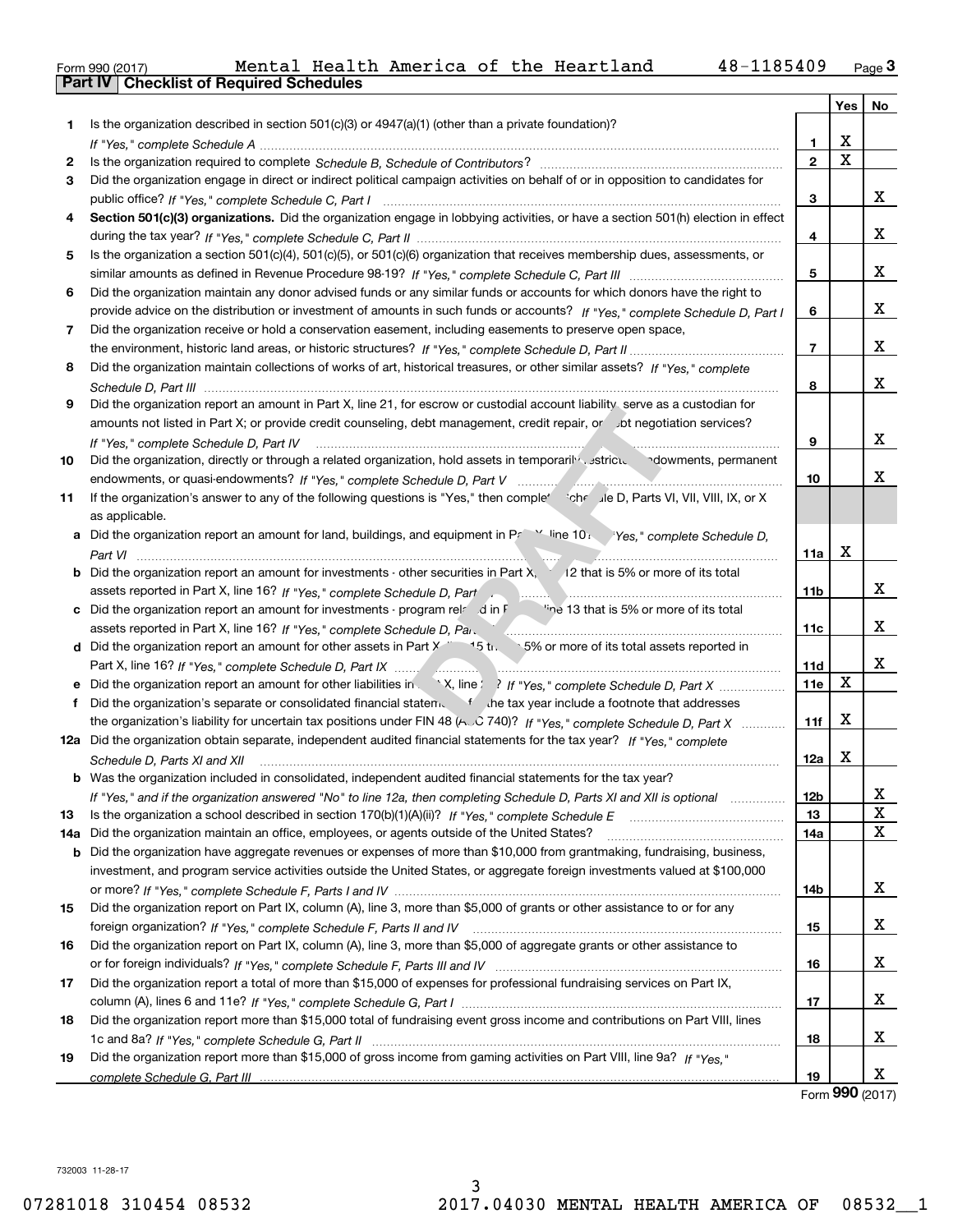| Form 990 (2017) |                                                            |  |  | Mental Health America of the Heartland | 48-1185409 | Page $\mathsf 4$ |
|-----------------|------------------------------------------------------------|--|--|----------------------------------------|------------|------------------|
|                 | <b>Part IV Checklist of Required Schedules</b> (continued) |  |  |                                        |            |                  |

|    | Pall IV  <br>Criecklist of Required Scriedules (continued)                                                                                    |     |            |    |
|----|-----------------------------------------------------------------------------------------------------------------------------------------------|-----|------------|----|
|    |                                                                                                                                               |     | <b>Yes</b> | No |
|    | 20a Did the organization operate one or more hospital facilities? If "Yes," complete Schedule H                                               | 20a |            | х  |
|    | <b>b</b> If "Yes" to line 20a, did the organization attach a copy of its audited financial statements to this return?                         | 20b |            |    |
| 21 | Did the organization report more than \$5,000 of grants or other assistance to any domestic organization or                                   |     |            |    |
|    |                                                                                                                                               | 21  |            | x  |
| 22 | Did the organization report more than \$5,000 of grants or other assistance to or for domestic individuals on                                 |     |            |    |
|    |                                                                                                                                               | 22  | Х          |    |
| 23 | Did the organization answer "Yes" to Part VII, Section A, line 3, 4, or 5 about compensation of the organization's current                    |     |            |    |
|    | and former officers, directors, trustees, key employees, and highest compensated employees? If "Yes," complete                                |     |            |    |
|    |                                                                                                                                               | 23  |            | x  |
|    | 24a Did the organization have a tax-exempt bond issue with an outstanding principal amount of more than \$100,000 as of the                   |     |            |    |
|    | last day of the year, that was issued after December 31, 2002? If "Yes," answer lines 24b through 24d and complete                            |     |            |    |
|    | Schedule K. If "No", go to line 25a                                                                                                           | 24a |            | х  |
|    | <b>b</b> Did the organization invest any proceeds of tax-exempt bonds beyond a temporary period exception?                                    | 24b |            |    |
|    | c Did the organization maintain an escrow account other than a refunding escrow at any time during the year to defease                        |     |            |    |
|    |                                                                                                                                               | 24c |            |    |
|    |                                                                                                                                               | 24d |            |    |
|    | 25a Section 501(c)(3), 501(c)(4), and 501(c)(29) organizations. Did the organization engage in excess benefit                                 |     |            |    |
|    | transaction with a disqualified person during the year? If "Yes," complete Schedule L, Part                                                   | 25a |            | х  |
|    | <b>b</b> Is the organization aware that it engaged in an excess benefit transaction with a disquali <sup>4</sup> u pers a prior year, and     |     |            |    |
|    | that the transaction has not been reported on any of the organization's prior Forms 99 or 990-EZ? in "Yes," complete                          |     |            |    |
|    | Schedule L, Part I                                                                                                                            | 25b |            | х  |
| 26 | Did the organization report any amount on Part X, line 5, 6, or 22 for receivables from contract to any current or                            |     |            |    |
|    | former officers, directors, trustees, key employees, highest compensated emp' and or diserval lifted persons? If "Yes."                       |     |            |    |
|    |                                                                                                                                               | 26  |            | х  |
| 27 | Did the organization provide a grant or other assistance to an officer, director, true year ployee, substantial                               |     |            |    |
|    | contributor or employee thereof, a grant selection committee member. 35% atrolled entity or family member                                     |     |            |    |
|    | of any of these persons? If "Yes," complete Schedule L, Part III                                                                              | 27  |            | x  |
| 28 | Was the organization a party to a business transaction with one of the<br>" ving parties (see Schedule L, Part IV                             |     |            |    |
|    | instructions for applicable filing thresholds, conditions, and exce<br>:(≥`                                                                   |     |            |    |
|    | a A current or former officer, director, trustee, or key employee if "Yes,<br>omplete Schedule L, Part IV                                     | 28a |            | х  |
|    | <b>b</b> A family member of a current or former officer, director, trused or key $\epsilon$<br>ployee? If "Yes," complete Schedule L, Part IV | 28b |            | Х  |
|    | c An entity of which a current or former officer, director, trustee, come of ployee (or a family member thereof) was an officer,              |     |            |    |
|    |                                                                                                                                               | 28c |            | x  |
| 29 |                                                                                                                                               | 29  |            | X  |
| 30 | Did the organization receive contributions of art, historical treasures, or other similar assets, or qualified conservation                   |     |            |    |
|    |                                                                                                                                               | 30  |            | х  |
| 31 | Did the organization liquidate, terminate, or dissolve and cease operations?                                                                  |     |            |    |
|    |                                                                                                                                               | 31  |            | x  |
| 32 | Did the organization sell, exchange, dispose of, or transfer more than 25% of its net assets? If "Yes," complete                              |     |            |    |
|    |                                                                                                                                               | 32  |            | x  |
| 33 | Did the organization own 100% of an entity disregarded as separate from the organization under Regulations                                    |     |            |    |
|    |                                                                                                                                               | 33  |            | х  |
| 34 | Was the organization related to any tax-exempt or taxable entity? If "Yes," complete Schedule R, Part II, III, or IV, and                     |     |            |    |
|    |                                                                                                                                               | 34  | X          |    |
|    | 35a Did the organization have a controlled entity within the meaning of section 512(b)(13)?                                                   | 35a |            | X  |
|    | b If "Yes" to line 35a, did the organization receive any payment from or engage in any transaction with a controlled entity                   |     |            |    |
|    |                                                                                                                                               | 35b |            |    |
| 36 | Section 501(c)(3) organizations. Did the organization make any transfers to an exempt non-charitable related organization?                    |     |            |    |
|    |                                                                                                                                               | 36  |            | х  |
| 37 | Did the organization conduct more than 5% of its activities through an entity that is not a related organization                              |     |            |    |
|    |                                                                                                                                               | 37  |            | х  |
| 38 | Did the organization complete Schedule O and provide explanations in Schedule O for Part VI, lines 11b and 19?                                |     |            |    |
|    |                                                                                                                                               | 38  | Х          |    |

Form (2017) **990**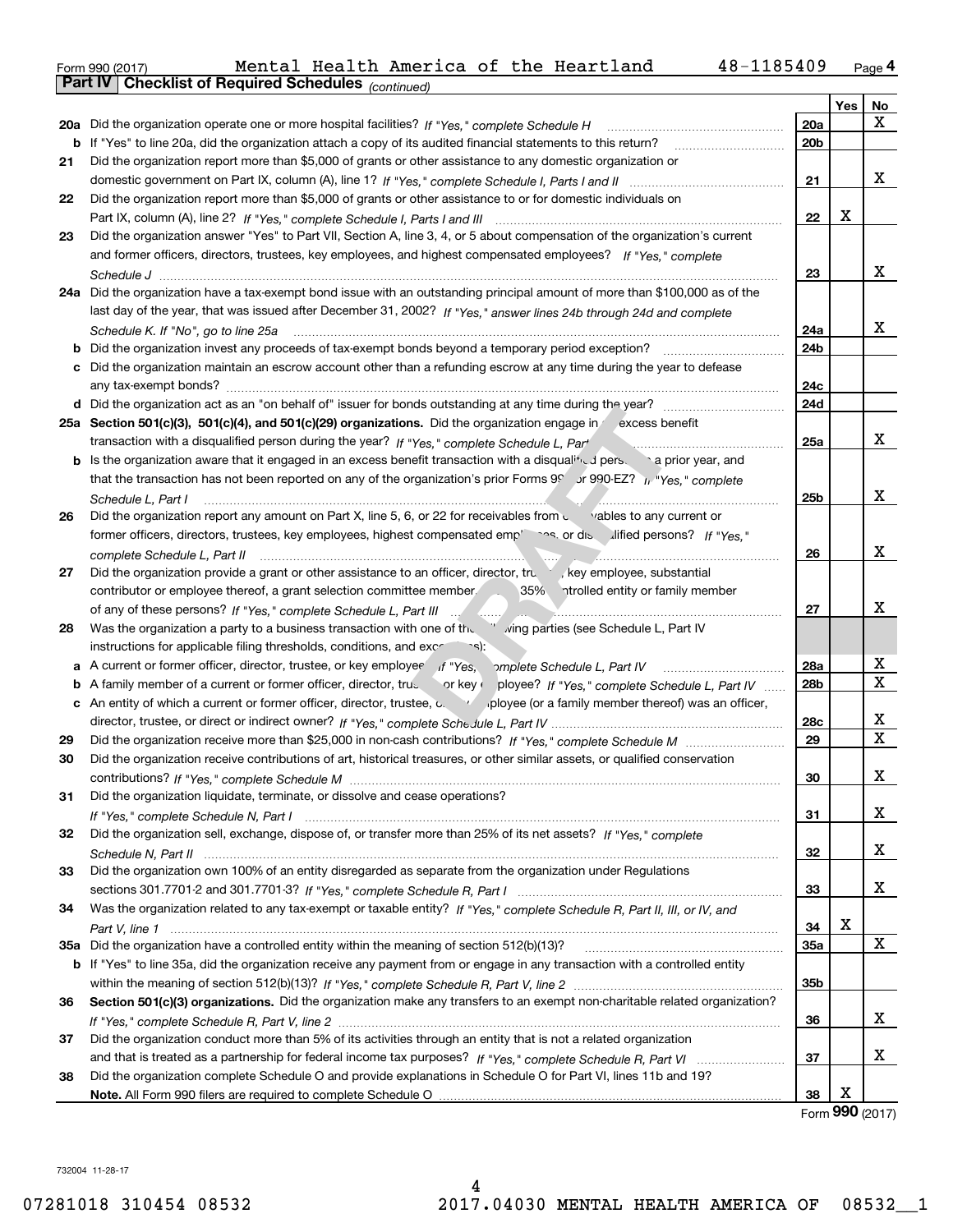|               | Mental Health America of the Heartland<br>Form 990 (2017)                                                                                                                                            | 48-1185409                             |                 |                                     | $_{\text{Page}}$ 5 |
|---------------|------------------------------------------------------------------------------------------------------------------------------------------------------------------------------------------------------|----------------------------------------|-----------------|-------------------------------------|--------------------|
| <b>Part V</b> | <b>Statements Regarding Other IRS Filings and Tax Compliance</b>                                                                                                                                     |                                        |                 |                                     |                    |
|               | Check if Schedule O contains a response or note to any line in this Part V                                                                                                                           |                                        |                 |                                     |                    |
|               |                                                                                                                                                                                                      |                                        |                 | Yes                                 | No                 |
|               | 1a                                                                                                                                                                                                   | 2                                      |                 |                                     |                    |
| b             | 1 <sub>b</sub><br>Enter the number of Forms W-2G included in line 1a. Enter -0- if not applicable                                                                                                    | 0                                      |                 |                                     |                    |
| c             | Did the organization comply with backup withholding rules for reportable payments to vendors and reportable gaming                                                                                   |                                        |                 |                                     |                    |
|               |                                                                                                                                                                                                      |                                        | 1c              | x                                   |                    |
|               | 2a Enter the number of employees reported on Form W-3, Transmittal of Wage and Tax Statements,                                                                                                       |                                        |                 |                                     |                    |
|               | filed for the calendar year ending with or within the year covered by this return<br>2a                                                                                                              | 19                                     |                 |                                     |                    |
|               |                                                                                                                                                                                                      |                                        | 2b              | X                                   |                    |
|               |                                                                                                                                                                                                      |                                        |                 |                                     |                    |
|               | 3a Did the organization have unrelated business gross income of \$1,000 or more during the year?                                                                                                     |                                        | 3a              |                                     | х                  |
|               |                                                                                                                                                                                                      |                                        | 3 <sub>b</sub>  |                                     |                    |
|               | 4a At any time during the calendar year, did the organization have an interest in, or a signature or other authority over, a                                                                         |                                        |                 |                                     |                    |
|               |                                                                                                                                                                                                      |                                        | 4a              |                                     | x                  |
|               | <b>b</b> If "Yes," enter the name of the foreign country: $\blacktriangleright$                                                                                                                      |                                        |                 |                                     |                    |
|               | See instructions for filing requirements for FinCEN Form 114, Report of Foreign Bank and Financial Accounts (FBAR).                                                                                  |                                        |                 |                                     |                    |
|               |                                                                                                                                                                                                      |                                        | 5a              |                                     | х                  |
| b             |                                                                                                                                                                                                      |                                        | 5b              |                                     | x                  |
|               |                                                                                                                                                                                                      |                                        | 5c              |                                     |                    |
|               | 6a Does the organization have annual gross receipts that are normally greater than \$100,00%, and o. The organization solicit                                                                        |                                        |                 |                                     |                    |
|               | any contributions that were not tax deductible as charitable contributions?                                                                                                                          |                                        | 6a              |                                     | x                  |
|               | <b>b</b> If "Yes," did the organization include with every solicitation an express statement the such ontributions or gifts                                                                          |                                        |                 |                                     |                    |
|               |                                                                                                                                                                                                      |                                        | 6b              |                                     |                    |
| 7             | Organizations that may receive deductible contributions under section 17 <sup>2</sup>                                                                                                                |                                        |                 |                                     |                    |
| a             | Did the organization receive a payment in excess of \$75 made partly as a contribution an. $\frac{1}{2}$ arriv                                                                                       | ds and services provided to the payor? | 7a              |                                     | x                  |
|               | b If "Yes," did the organization notify the donor of the value of the goods or service vided?                                                                                                        |                                        | 7b              |                                     |                    |
|               | c Did the organization sell, exchange, or otherwise dispose of tangible presention of properties in the organization sell, exchange, or otherwise dispose of tangible presention of the organization |                                        |                 |                                     |                    |
|               |                                                                                                                                                                                                      |                                        | 7c              |                                     | х                  |
|               | 7d<br>d If "Yes," indicate the number of Forms 8282 filed during the year<br>alima.                                                                                                                  |                                        |                 |                                     |                    |
| е             | Did the organization receive any funds, directly or indirectly, to r<br>minglessional benefit contract?                                                                                              |                                        | 7e              |                                     | х                  |
| f             | Did the organization, during the year, pay premiums, directly indired<br>on a personal benefit contract?                                                                                             |                                        | 7f              |                                     | х                  |
| g             | If the organization received a contribution of qualified intell. In prope, did the organization file Form 8899 as required?                                                                          |                                        | 7g              |                                     |                    |
|               | h If the organization received a contribution of cars, boats, airpland the vehicles, did the organization file a Form 1098-C?                                                                        |                                        | 7h              |                                     |                    |
| 8             | Sponsoring organizations maintaining donor advised funds. Dio  donor advised fund maintained by the                                                                                                  |                                        |                 |                                     |                    |
|               | sponsoring organization have excess business holdings at any time during the year?                                                                                                                   |                                        | 8               |                                     |                    |
|               | Sponsoring organizations maintaining donor advised funds.                                                                                                                                            |                                        |                 |                                     |                    |
| a             | Did the sponsoring organization make any taxable distributions under section 4966?                                                                                                                   |                                        | 9а              |                                     |                    |
| b             | Did the sponsoring organization make a distribution to a donor, donor advisor, or related person?                                                                                                    |                                        | 9b              |                                     |                    |
| 10            | Section 501(c)(7) organizations. Enter:                                                                                                                                                              |                                        |                 |                                     |                    |
| а             | 10a<br>Initiation fees and capital contributions included on Part VIII, line 12 <i>manuarrouus</i> manuations of the lates                                                                           |                                        |                 |                                     |                    |
| b             | 10 <sub>b</sub><br>Gross receipts, included on Form 990, Part VIII, line 12, for public use of club facilities <i>managery</i> Gross                                                                 |                                        |                 |                                     |                    |
| 11            | Section 501(c)(12) organizations. Enter:                                                                                                                                                             |                                        |                 |                                     |                    |
| а             | 11a<br>Gross income from members or shareholders                                                                                                                                                     |                                        |                 |                                     |                    |
|               | b Gross income from other sources (Do not net amounts due or paid to other sources against                                                                                                           |                                        |                 |                                     |                    |
|               | amounts due or received from them.)<br>11b                                                                                                                                                           |                                        |                 |                                     |                    |
|               | 12a Section 4947(a)(1) non-exempt charitable trusts. Is the organization filing Form 990 in lieu of Form 1041?                                                                                       |                                        | 12a             |                                     |                    |
|               | 12 <sub>b</sub><br><b>b</b> If "Yes," enter the amount of tax-exempt interest received or accrued during the year <i>manument</i>                                                                    |                                        |                 |                                     |                    |
| 13            | Section 501(c)(29) qualified nonprofit health insurance issuers.                                                                                                                                     |                                        |                 |                                     |                    |
| a             |                                                                                                                                                                                                      |                                        | 13а             |                                     |                    |
|               | Note. See the instructions for additional information the organization must report on Schedule O.                                                                                                    |                                        |                 |                                     |                    |
|               | <b>b</b> Enter the amount of reserves the organization is required to maintain by the states in which the                                                                                            |                                        |                 |                                     |                    |
|               | 13b                                                                                                                                                                                                  |                                        |                 |                                     |                    |
|               | 13с                                                                                                                                                                                                  |                                        |                 |                                     |                    |
|               | 14a Did the organization receive any payments for indoor tanning services during the tax year?                                                                                                       |                                        | 14a             |                                     | x                  |
|               |                                                                                                                                                                                                      |                                        | 14 <sub>b</sub> |                                     |                    |
|               |                                                                                                                                                                                                      |                                        |                 | $F_{\text{arm}}$ QQ $\Omega$ (2017) |                    |

Form (2017) **990**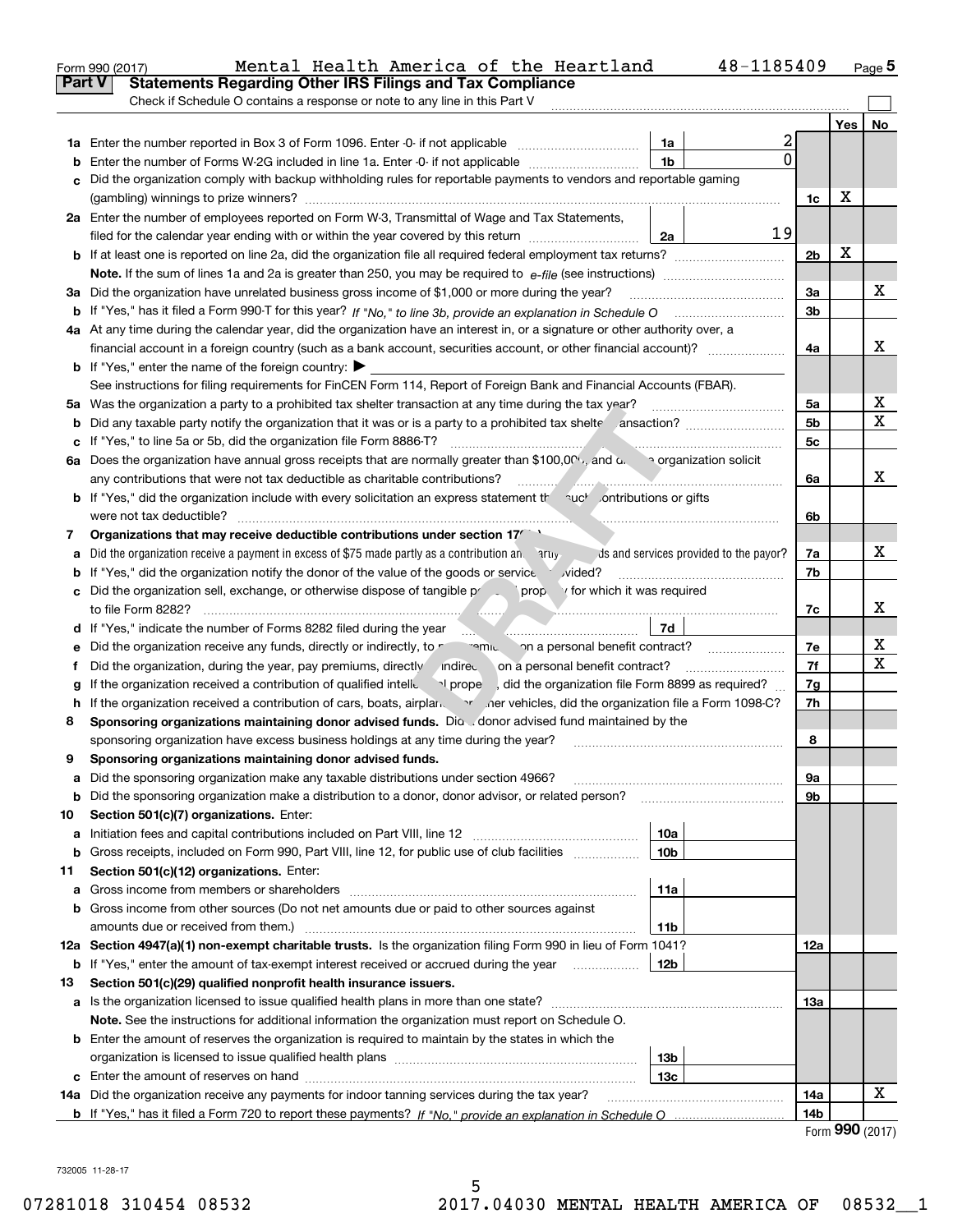|  | Form 990 (2017) |
|--|-----------------|
|  |                 |

*For each "Yes" response to lines 2 through 7b below, and for a "No" response to line 8a, 8b, or 10b below, describe the circumstances, processes, or changes in Schedule O. See instructions.* Form 990 (2017) Mental Health America of the Heartland 48-1185409 <sub>Page</sub> 6<br>**Part VI** Governance, Management, and Disclosure *For each "Yes" response to lines 2 through 7b below, and for a "No" respons* 

|    |                                                                                                                                                                                                                   |    |    |                 | Yes   No        |                  |
|----|-------------------------------------------------------------------------------------------------------------------------------------------------------------------------------------------------------------------|----|----|-----------------|-----------------|------------------|
|    | <b>1a</b> Enter the number of voting members of the governing body at the end of the tax year <i>manumum</i>                                                                                                      | 1a | 12 |                 |                 |                  |
|    | If there are material differences in voting rights among members of the governing body, or if the governing                                                                                                       |    |    |                 |                 |                  |
|    | body delegated broad authority to an executive committee or similar committee, explain in Schedule O.                                                                                                             |    |    |                 |                 |                  |
|    |                                                                                                                                                                                                                   | 1b | 12 |                 |                 |                  |
| 2  | Did any officer, director, trustee, or key employee have a family relationship or a business relationship with any other                                                                                          |    |    |                 |                 |                  |
|    | officer, director, trustee, or key employee?                                                                                                                                                                      |    |    | $\overline{2}$  |                 | X                |
| 3  | Did the organization delegate control over management duties customarily performed by or under the direct supervision                                                                                             |    |    |                 |                 |                  |
|    |                                                                                                                                                                                                                   |    |    | 3               |                 | X<br>$\mathbf X$ |
| 4  | Did the organization make any significant changes to its governing documents since the prior Form 990 was filed?                                                                                                  |    |    | 4               |                 | $\mathbf X$      |
| 5  |                                                                                                                                                                                                                   |    |    | 5               |                 |                  |
| 6  |                                                                                                                                                                                                                   |    |    | 6               |                 | $\mathbf{x}$     |
|    | 7a Did the organization have members, stockholders, or other persons who had the power to elect or appoint one or                                                                                                 |    |    |                 |                 |                  |
|    |                                                                                                                                                                                                                   |    |    | 7a              |                 | X                |
|    | <b>b</b> Are any governance decisions of the organization reserved to (or subject to approval by) mematics, stockholders, or                                                                                      |    |    |                 |                 |                  |
|    | persons other than the governing body?                                                                                                                                                                            |    |    | 7b              |                 | х                |
| 8  | Did the organization contemporaneously document the meetings held or written actions undertaken $\ldots$ ing the $\ddot{\phantom{a}}$ by the following:                                                           |    |    |                 |                 |                  |
| a  |                                                                                                                                                                                                                   |    |    | 8а              | X               |                  |
|    |                                                                                                                                                                                                                   |    |    | 8b              | $\mathbf X$     |                  |
| 9  | Is there any officer, director, trustee, or key employee listed in Part VII, Section A, who control be reached at the                                                                                             |    |    |                 |                 |                  |
|    | organization's mailing address? If "Yes." provide the names and addresses in 'alle O municipality contains mailing and the Yes." provide the names and addresses in 'alle                                         |    |    | 9               |                 | X                |
|    | Section B. Policies (This Section B requests information about policies not requendly by the read Revenue Code.)                                                                                                  |    |    |                 |                 |                  |
|    |                                                                                                                                                                                                                   |    |    |                 | Yes             | <b>No</b>        |
|    |                                                                                                                                                                                                                   |    |    | <b>10a</b>      |                 | X                |
|    | <b>b</b> If "Yes," did the organization have written policies and procedures $\sigma$ erning<br><b>Trivities of such chapters, affiliates,</b>                                                                    |    |    |                 |                 |                  |
|    |                                                                                                                                                                                                                   |    |    | 10 <sub>b</sub> |                 |                  |
|    | 11a Has the organization provided a complete copy of this Form 99 metally metally ris of its governing body before filing the form?                                                                               |    |    | 11a             | X               |                  |
|    | b Describe in Schedule O the process, if any, used by the orge ation view this Form 990.                                                                                                                          |    |    |                 |                 |                  |
|    | 12a Did the organization have a written conflict of interest polic, value of the 13 manuscription or new memorantum                                                                                               |    |    | 12a             | X               |                  |
| b  | Were officers, directors, or trustees, and key employees required to discentry and the officers, directors, or trustees, and key employees required to discentry and the rest state could give rise to conflicts? |    |    | 12 <sub>b</sub> | X               |                  |
|    | c Did the organization regularly and consistently monitor and enforce unpliance with the policy? If "Yes," describe                                                                                               |    |    |                 |                 |                  |
|    | in Schedule O how this was done encourance and the control of the control of the control of the control of the                                                                                                    |    |    | 12c             | X               |                  |
| 13 |                                                                                                                                                                                                                   |    |    | 13              | $\mathbf X$     |                  |
| 14 | Did the organization have a written document retention and destruction policy? manufactured and the organization have a written document retention and destruction policy?                                        |    |    | 14              | $\mathbf X$     |                  |
| 15 | Did the process for determining compensation of the following persons include a review and approval by independent                                                                                                |    |    |                 |                 |                  |
|    | persons, comparability data, and contemporaneous substantiation of the deliberation and decision?                                                                                                                 |    |    |                 |                 |                  |
|    |                                                                                                                                                                                                                   |    |    | 15a             | X               |                  |
|    | <b>b</b> Other officers or key employees of the organization                                                                                                                                                      |    |    | 15 <sub>b</sub> |                 | X                |
|    | If "Yes" to line 15a or 15b, describe the process in Schedule O (see instructions).                                                                                                                               |    |    |                 |                 |                  |
|    | 16a Did the organization invest in, contribute assets to, or participate in a joint venture or similar arrangement with a                                                                                         |    |    |                 |                 |                  |
|    | taxable entity during the year?                                                                                                                                                                                   |    |    | 16a             |                 | х                |
|    | b If "Yes," did the organization follow a written policy or procedure requiring the organization to evaluate its participation                                                                                    |    |    |                 |                 |                  |
|    | in joint venture arrangements under applicable federal tax law, and take steps to safeguard the organization's                                                                                                    |    |    |                 |                 |                  |
|    | exempt status with respect to such arrangements?                                                                                                                                                                  |    |    | <b>16b</b>      |                 |                  |
|    | <b>Section C. Disclosure</b>                                                                                                                                                                                      |    |    |                 |                 |                  |
| 17 | None<br>List the states with which a copy of this Form 990 is required to be filed $\blacktriangleright$                                                                                                          |    |    |                 |                 |                  |
| 18 | Section 6104 requires an organization to make its Forms 1023 (or 1024 if applicable), 990, and 990-T (Section 501(c)(3)s only) available                                                                          |    |    |                 |                 |                  |
|    | for public inspection. Indicate how you made these available. Check all that apply.                                                                                                                               |    |    |                 |                 |                  |
|    | $X$ Upon request<br>Another's website<br>Own website<br>Other (explain in Schedule O)                                                                                                                             |    |    |                 |                 |                  |
| 19 | Describe in Schedule O whether (and if so, how) the organization made its governing documents, conflict of interest policy, and financial                                                                         |    |    |                 |                 |                  |
|    | statements available to the public during the tax year.                                                                                                                                                           |    |    |                 |                 |                  |
| 20 | State the name, address, and telephone number of the person who possesses the organization's books and records:                                                                                                   |    |    |                 |                 |                  |
|    | Susan Crain Lewis - 913-281-2221                                                                                                                                                                                  |    |    |                 |                 |                  |
|    | 66101<br>739 Minnesota Avenue, Kansas City, KS                                                                                                                                                                    |    |    |                 |                 |                  |
|    |                                                                                                                                                                                                                   |    |    |                 | Form 990 (2017) |                  |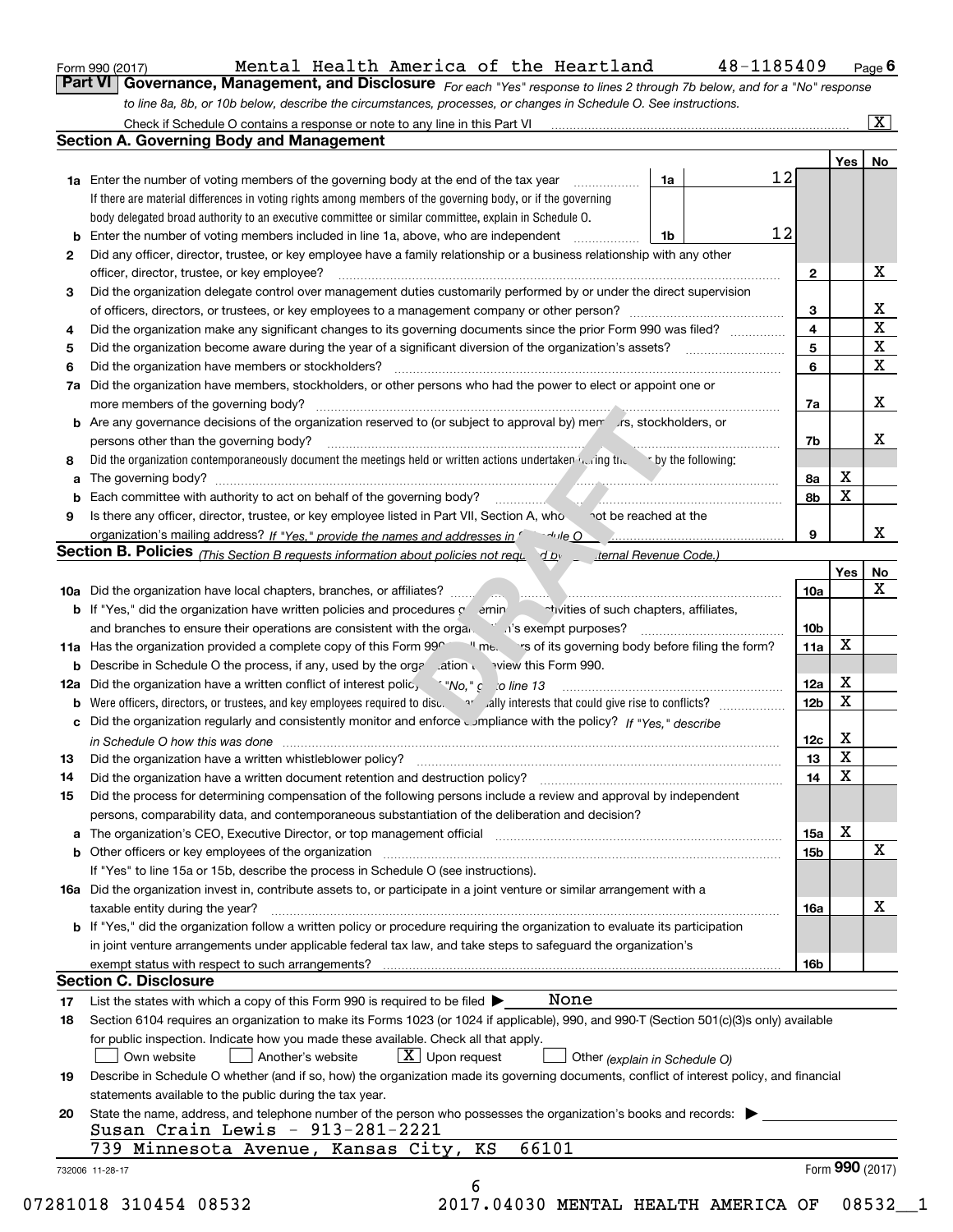$\mathcal{L}^{\text{max}}$ 

| Form 990 (2017) |                                                                                            |  |  | Mental Health America of the Heartland | 48-1185409 | Page 7 |
|-----------------|--------------------------------------------------------------------------------------------|--|--|----------------------------------------|------------|--------|
|                 | Part VII Compensation of Officers, Directors, Trustees, Key Employees, Highest Compensated |  |  |                                        |            |        |
|                 | <b>Employees, and Independent Contractors</b>                                              |  |  |                                        |            |        |

Check if Schedule O contains a response or note to any line in this Part VII

**Section A. Officers, Directors, Trustees, Key Employees, and Highest Compensated Employees**

**1a**  Complete this table for all persons required to be listed. Report compensation for the calendar year ending with or within the organization's tax year.

**•** List all of the organization's current officers, directors, trustees (whether individuals or organizations), regardless of amount of compensation. Enter -0- in columns  $(D)$ ,  $(E)$ , and  $(F)$  if no compensation was paid.

● List all of the organization's **current** key employees, if any. See instructions for definition of "key employee."

**•** List the organization's five current highest compensated employees (other than an officer, director, trustee, or key employee) who received reportable compensation (Box 5 of Form W-2 and/or Box 7 of Form 1099-MISC) of more than \$100,000 from the organization and any related organizations.

 $\bullet$  List all of the organization's **former** officers, key employees, and highest compensated employees who received more than \$100,000 of reportable compensation from the organization and any related organizations.

**•** List all of the organization's former directors or trustees that received, in the capacity as a former director or trustee of the organization, more than \$10,000 of reportable compensation from the organization and any related organizations.

List persons in the following order: individual trustees or directors; institutional trustees; officers; key employees; highest compensated employees; and former such persons.

Check this box if neither the organization nor any related organization compensated any current officer, director, or trustee.  $\mathcal{L}^{\text{max}}$ 

| (A)                                | (B)                    |                                         |                                                                  |                       | (C)          |                                   |        | (D)                       | (E)                              | (F)                      |
|------------------------------------|------------------------|-----------------------------------------|------------------------------------------------------------------|-----------------------|--------------|-----------------------------------|--------|---------------------------|----------------------------------|--------------------------|
| Name and Title                     | Average                | Position<br>(do not check more than one |                                                                  |                       |              |                                   |        | Reportable                | Reportable                       | Estimated                |
|                                    | hours per              |                                         | box, unless person is both an<br>officer and a director/trustee) |                       |              |                                   |        | compensation              | compensation                     | amount of                |
|                                    | week                   |                                         |                                                                  |                       |              |                                   |        | frc                       | from related                     | other                    |
|                                    | (list any<br>hours for |                                         |                                                                  |                       |              |                                   |        | $QY = A\mathbf{h}$        | organizations<br>(W-2/1099-MISC) | compensation<br>from the |
|                                    | related                |                                         |                                                                  |                       |              |                                   |        | (W <sup>o</sup> /1099-M). |                                  | organization             |
|                                    | organizations          |                                         |                                                                  |                       |              |                                   |        |                           |                                  | and related              |
|                                    | below                  | Individual trustee or director          | Institutional trustee                                            |                       | Key employee |                                   |        |                           |                                  | organizations            |
|                                    | line)                  |                                         |                                                                  | Officer               |              | Highest compensated<br>  employee | Former |                           |                                  |                          |
| Chris Beal<br>(1)                  | 2.00                   |                                         |                                                                  |                       |              |                                   |        |                           |                                  |                          |
| Director                           |                        | $\mathbf X$                             |                                                                  |                       |              |                                   |        | 0.                        | 0.                               | 0.                       |
| (2) Paul F. Lillig                 | $\overline{2}$ .00     |                                         |                                                                  |                       |              |                                   |        |                           |                                  |                          |
| Chair                              |                        | X                                       |                                                                  | X                     |              |                                   |        | 0.                        | 0.                               | $0_{.}$                  |
| Stephan Raddatz<br>(3)             | 2.00                   |                                         |                                                                  |                       |              |                                   |        |                           |                                  |                          |
| Teasurer                           |                        | $\mathbf x$                             |                                                                  | $\mathbf X$           |              |                                   |        | 0.                        | 0.                               | $\mathbf 0$ .            |
| Guy Ellison<br>(4)                 | $\overline{2.00}$      |                                         |                                                                  |                       |              |                                   |        |                           |                                  |                          |
| Director                           |                        | X                                       |                                                                  |                       |              |                                   |        | 0.                        | 0.                               | $0_{.}$                  |
| (5) Barb Friedmann                 | 2.00                   |                                         |                                                                  |                       |              |                                   |        |                           |                                  |                          |
| Director                           |                        | $\mathbf{X}$                            |                                                                  |                       |              |                                   |        | 0.                        | 0.                               | $\mathbf 0$ .            |
| (6) Dr. Lee Rathbone-McCuan, Ph.D. | 2.00                   |                                         |                                                                  |                       |              |                                   |        |                           |                                  |                          |
| Director                           |                        | $\mathbf X$                             |                                                                  |                       |              |                                   |        | 0.                        | 0.                               | $\mathbf 0$ .            |
| (7)<br>Clara Anderson Sainte       | 2.00                   |                                         |                                                                  |                       |              |                                   |        |                           |                                  |                          |
| Vice Chair                         |                        | X                                       |                                                                  | $\overline{\text{X}}$ |              |                                   |        | $\mathbf 0$ .             | 0.                               | $\mathbf 0$ .            |
| Julie Hiett<br>(8)                 | 2.00                   |                                         |                                                                  |                       |              |                                   |        |                           |                                  |                          |
| Director                           |                        | $\mathbf X$                             |                                                                  |                       |              |                                   |        | 0.                        | 0.                               | $0_{.}$                  |
| (9) Melissa Bryant, LMSW           | 2.00                   |                                         |                                                                  |                       |              |                                   |        |                           |                                  |                          |
| Secretary                          |                        | $\mathbf X$                             |                                                                  | $\rm X$               |              |                                   |        | 0.                        | 0.                               | 0.                       |
| (10) Padma Bogard                  | 2.00                   |                                         |                                                                  |                       |              |                                   |        |                           |                                  |                          |
| Director                           |                        | $\mathbf X$                             |                                                                  |                       |              |                                   |        | 0.                        | 0.                               | 0.                       |
| (11) David Deckert                 | 2.00                   |                                         |                                                                  |                       |              |                                   |        |                           |                                  |                          |
| Director                           |                        | $\overline{\textbf{X}}$                 |                                                                  |                       |              |                                   |        | 0.                        | 0.                               | 0.                       |
| (12) Gary Long                     | 2.00                   |                                         |                                                                  |                       |              |                                   |        |                           |                                  |                          |
| Director                           |                        | $\mathbf x$                             |                                                                  |                       |              |                                   |        | 0.                        | 0.                               | $\mathbf 0$ .            |
| (13) Susan Crain Lewis             | 40.00                  |                                         |                                                                  |                       |              |                                   |        |                           |                                  |                          |
| President/CEO                      | 1.00                   |                                         |                                                                  | X                     |              |                                   |        | 76,406.                   | 0.                               | 3,070.                   |
|                                    |                        |                                         |                                                                  |                       |              |                                   |        |                           |                                  |                          |
|                                    |                        |                                         |                                                                  |                       |              |                                   |        |                           |                                  |                          |
|                                    |                        |                                         |                                                                  |                       |              |                                   |        |                           |                                  |                          |
|                                    |                        |                                         |                                                                  |                       |              |                                   |        |                           |                                  |                          |
|                                    |                        |                                         |                                                                  |                       |              |                                   |        |                           |                                  |                          |
|                                    |                        |                                         |                                                                  |                       |              |                                   |        |                           |                                  |                          |
|                                    |                        |                                         |                                                                  |                       |              |                                   |        |                           |                                  |                          |
|                                    |                        |                                         |                                                                  |                       |              |                                   |        |                           |                                  |                          |
|                                    |                        |                                         |                                                                  |                       |              |                                   |        |                           |                                  | $\overline{2}$           |

7

732007 11-28-17

Form (2017) **990**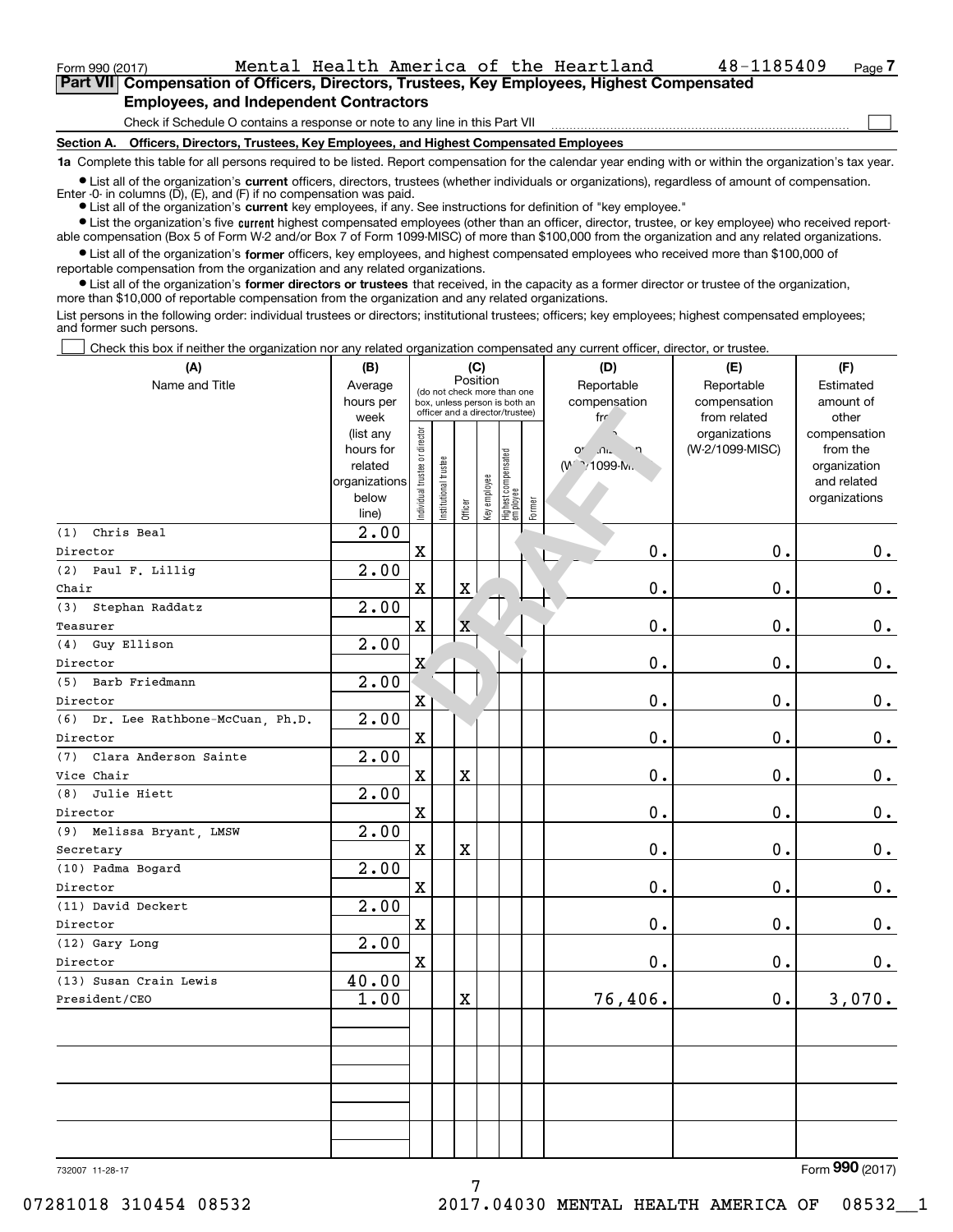| Part VII<br>Section A. Officers, Directors, Trustees, Key Employees, and Highest Compensated Employees (continued)<br>(C)<br>(B)<br>(A)<br>(D)<br>(F)<br>(E)<br>Position<br>Average<br>Name and title<br>Reportable<br>Reportable<br>Estimated<br>(do not check more than one<br>hours per<br>compensation<br>compensation<br>amount of<br>box, unless person is both an<br>officer and a director/trustee)<br>week<br>from related<br>from<br>other<br>(list any<br>Individual trustee or director<br>the<br>organizations<br>compensation<br>hours for<br>organization<br>(W-2/1099-MISC)<br>from the<br>Highest compensated<br>employee<br>nstitutional trustee<br>related<br>(W-2/1099-MISC)<br>organization<br>organizations<br>Key employee<br>and related<br>below<br>organizations<br>Former<br>Officer<br>line)<br>76,406.<br>3,070.<br>$0$ .<br>1b Sub-total<br>$\overline{0}$ .<br>$\overline{0}$ .<br>0.<br>c Total from continuation sheets to Part VII, Section A<br>3,070.<br>76,406.<br>$\overline{0}$ .<br>Total number of individuals (including but not limited to thos' sted a, ) who received more than \$100,000 of reportable<br>2<br>0<br>compensation from the organization $\blacktriangleright$<br>Yes<br>No<br>Did the organization list any former officer, director, or trustee, key niployee, or highest compensated employee on<br>З<br>х<br>3<br>line 1a? If "Yes," complete Schedule J for such individual manufactured contained and the Yes," complete Schedule J for such individual<br>For any individual listed on line 1a, is the sum of reportable compensation and other compensation from the organization<br>х<br>4<br>Did any person listed on line 1a receive or accrue compensation from any unrelated organization or individual for services<br>5<br>х<br>5<br><b>Section B. Independent Contractors</b><br>Complete this table for your five highest compensated independent contractors that received more than \$100,000 of compensation from<br>1<br>the organization. Report compensation for the calendar year ending with or within the organization's tax year.<br>(C)<br>(A)<br>(B)<br>Description of services<br>Compensation<br>Name and business address<br><b>NONE</b><br>2<br>Total number of independent contractors (including but not limited to those listed above) who received more than<br>0<br>\$100,000 of compensation from the organization | Form 990 (2017) |  |  |  | Mental Health America of the Heartland | 48-1185409 |  | Page 8 |
|-----------------------------------------------------------------------------------------------------------------------------------------------------------------------------------------------------------------------------------------------------------------------------------------------------------------------------------------------------------------------------------------------------------------------------------------------------------------------------------------------------------------------------------------------------------------------------------------------------------------------------------------------------------------------------------------------------------------------------------------------------------------------------------------------------------------------------------------------------------------------------------------------------------------------------------------------------------------------------------------------------------------------------------------------------------------------------------------------------------------------------------------------------------------------------------------------------------------------------------------------------------------------------------------------------------------------------------------------------------------------------------------------------------------------------------------------------------------------------------------------------------------------------------------------------------------------------------------------------------------------------------------------------------------------------------------------------------------------------------------------------------------------------------------------------------------------------------------------------------------------------------------------------------------------------------------------------------------------------------------------------------------------------------------------------------------------------------------------------------------------------------------------------------------------------------------------------------------------------------------------------------------------------------------------------------------------------------------------------------------------------------------------------------------------|-----------------|--|--|--|----------------------------------------|------------|--|--------|
|                                                                                                                                                                                                                                                                                                                                                                                                                                                                                                                                                                                                                                                                                                                                                                                                                                                                                                                                                                                                                                                                                                                                                                                                                                                                                                                                                                                                                                                                                                                                                                                                                                                                                                                                                                                                                                                                                                                                                                                                                                                                                                                                                                                                                                                                                                                                                                                                                       |                 |  |  |  |                                        |            |  |        |
|                                                                                                                                                                                                                                                                                                                                                                                                                                                                                                                                                                                                                                                                                                                                                                                                                                                                                                                                                                                                                                                                                                                                                                                                                                                                                                                                                                                                                                                                                                                                                                                                                                                                                                                                                                                                                                                                                                                                                                                                                                                                                                                                                                                                                                                                                                                                                                                                                       |                 |  |  |  |                                        |            |  |        |
|                                                                                                                                                                                                                                                                                                                                                                                                                                                                                                                                                                                                                                                                                                                                                                                                                                                                                                                                                                                                                                                                                                                                                                                                                                                                                                                                                                                                                                                                                                                                                                                                                                                                                                                                                                                                                                                                                                                                                                                                                                                                                                                                                                                                                                                                                                                                                                                                                       |                 |  |  |  |                                        |            |  |        |
|                                                                                                                                                                                                                                                                                                                                                                                                                                                                                                                                                                                                                                                                                                                                                                                                                                                                                                                                                                                                                                                                                                                                                                                                                                                                                                                                                                                                                                                                                                                                                                                                                                                                                                                                                                                                                                                                                                                                                                                                                                                                                                                                                                                                                                                                                                                                                                                                                       |                 |  |  |  |                                        |            |  |        |
|                                                                                                                                                                                                                                                                                                                                                                                                                                                                                                                                                                                                                                                                                                                                                                                                                                                                                                                                                                                                                                                                                                                                                                                                                                                                                                                                                                                                                                                                                                                                                                                                                                                                                                                                                                                                                                                                                                                                                                                                                                                                                                                                                                                                                                                                                                                                                                                                                       |                 |  |  |  |                                        |            |  |        |
|                                                                                                                                                                                                                                                                                                                                                                                                                                                                                                                                                                                                                                                                                                                                                                                                                                                                                                                                                                                                                                                                                                                                                                                                                                                                                                                                                                                                                                                                                                                                                                                                                                                                                                                                                                                                                                                                                                                                                                                                                                                                                                                                                                                                                                                                                                                                                                                                                       |                 |  |  |  |                                        |            |  |        |
|                                                                                                                                                                                                                                                                                                                                                                                                                                                                                                                                                                                                                                                                                                                                                                                                                                                                                                                                                                                                                                                                                                                                                                                                                                                                                                                                                                                                                                                                                                                                                                                                                                                                                                                                                                                                                                                                                                                                                                                                                                                                                                                                                                                                                                                                                                                                                                                                                       |                 |  |  |  |                                        |            |  |        |
|                                                                                                                                                                                                                                                                                                                                                                                                                                                                                                                                                                                                                                                                                                                                                                                                                                                                                                                                                                                                                                                                                                                                                                                                                                                                                                                                                                                                                                                                                                                                                                                                                                                                                                                                                                                                                                                                                                                                                                                                                                                                                                                                                                                                                                                                                                                                                                                                                       |                 |  |  |  |                                        |            |  |        |
|                                                                                                                                                                                                                                                                                                                                                                                                                                                                                                                                                                                                                                                                                                                                                                                                                                                                                                                                                                                                                                                                                                                                                                                                                                                                                                                                                                                                                                                                                                                                                                                                                                                                                                                                                                                                                                                                                                                                                                                                                                                                                                                                                                                                                                                                                                                                                                                                                       |                 |  |  |  |                                        |            |  |        |
|                                                                                                                                                                                                                                                                                                                                                                                                                                                                                                                                                                                                                                                                                                                                                                                                                                                                                                                                                                                                                                                                                                                                                                                                                                                                                                                                                                                                                                                                                                                                                                                                                                                                                                                                                                                                                                                                                                                                                                                                                                                                                                                                                                                                                                                                                                                                                                                                                       |                 |  |  |  |                                        |            |  |        |
|                                                                                                                                                                                                                                                                                                                                                                                                                                                                                                                                                                                                                                                                                                                                                                                                                                                                                                                                                                                                                                                                                                                                                                                                                                                                                                                                                                                                                                                                                                                                                                                                                                                                                                                                                                                                                                                                                                                                                                                                                                                                                                                                                                                                                                                                                                                                                                                                                       |                 |  |  |  |                                        |            |  |        |
|                                                                                                                                                                                                                                                                                                                                                                                                                                                                                                                                                                                                                                                                                                                                                                                                                                                                                                                                                                                                                                                                                                                                                                                                                                                                                                                                                                                                                                                                                                                                                                                                                                                                                                                                                                                                                                                                                                                                                                                                                                                                                                                                                                                                                                                                                                                                                                                                                       |                 |  |  |  |                                        |            |  |        |
|                                                                                                                                                                                                                                                                                                                                                                                                                                                                                                                                                                                                                                                                                                                                                                                                                                                                                                                                                                                                                                                                                                                                                                                                                                                                                                                                                                                                                                                                                                                                                                                                                                                                                                                                                                                                                                                                                                                                                                                                                                                                                                                                                                                                                                                                                                                                                                                                                       |                 |  |  |  |                                        |            |  |        |
|                                                                                                                                                                                                                                                                                                                                                                                                                                                                                                                                                                                                                                                                                                                                                                                                                                                                                                                                                                                                                                                                                                                                                                                                                                                                                                                                                                                                                                                                                                                                                                                                                                                                                                                                                                                                                                                                                                                                                                                                                                                                                                                                                                                                                                                                                                                                                                                                                       |                 |  |  |  |                                        |            |  |        |
|                                                                                                                                                                                                                                                                                                                                                                                                                                                                                                                                                                                                                                                                                                                                                                                                                                                                                                                                                                                                                                                                                                                                                                                                                                                                                                                                                                                                                                                                                                                                                                                                                                                                                                                                                                                                                                                                                                                                                                                                                                                                                                                                                                                                                                                                                                                                                                                                                       |                 |  |  |  |                                        |            |  |        |
|                                                                                                                                                                                                                                                                                                                                                                                                                                                                                                                                                                                                                                                                                                                                                                                                                                                                                                                                                                                                                                                                                                                                                                                                                                                                                                                                                                                                                                                                                                                                                                                                                                                                                                                                                                                                                                                                                                                                                                                                                                                                                                                                                                                                                                                                                                                                                                                                                       |                 |  |  |  |                                        |            |  |        |
|                                                                                                                                                                                                                                                                                                                                                                                                                                                                                                                                                                                                                                                                                                                                                                                                                                                                                                                                                                                                                                                                                                                                                                                                                                                                                                                                                                                                                                                                                                                                                                                                                                                                                                                                                                                                                                                                                                                                                                                                                                                                                                                                                                                                                                                                                                                                                                                                                       |                 |  |  |  |                                        |            |  |        |
|                                                                                                                                                                                                                                                                                                                                                                                                                                                                                                                                                                                                                                                                                                                                                                                                                                                                                                                                                                                                                                                                                                                                                                                                                                                                                                                                                                                                                                                                                                                                                                                                                                                                                                                                                                                                                                                                                                                                                                                                                                                                                                                                                                                                                                                                                                                                                                                                                       |                 |  |  |  |                                        |            |  |        |
|                                                                                                                                                                                                                                                                                                                                                                                                                                                                                                                                                                                                                                                                                                                                                                                                                                                                                                                                                                                                                                                                                                                                                                                                                                                                                                                                                                                                                                                                                                                                                                                                                                                                                                                                                                                                                                                                                                                                                                                                                                                                                                                                                                                                                                                                                                                                                                                                                       |                 |  |  |  |                                        |            |  |        |
|                                                                                                                                                                                                                                                                                                                                                                                                                                                                                                                                                                                                                                                                                                                                                                                                                                                                                                                                                                                                                                                                                                                                                                                                                                                                                                                                                                                                                                                                                                                                                                                                                                                                                                                                                                                                                                                                                                                                                                                                                                                                                                                                                                                                                                                                                                                                                                                                                       |                 |  |  |  |                                        |            |  |        |
|                                                                                                                                                                                                                                                                                                                                                                                                                                                                                                                                                                                                                                                                                                                                                                                                                                                                                                                                                                                                                                                                                                                                                                                                                                                                                                                                                                                                                                                                                                                                                                                                                                                                                                                                                                                                                                                                                                                                                                                                                                                                                                                                                                                                                                                                                                                                                                                                                       |                 |  |  |  |                                        |            |  |        |
|                                                                                                                                                                                                                                                                                                                                                                                                                                                                                                                                                                                                                                                                                                                                                                                                                                                                                                                                                                                                                                                                                                                                                                                                                                                                                                                                                                                                                                                                                                                                                                                                                                                                                                                                                                                                                                                                                                                                                                                                                                                                                                                                                                                                                                                                                                                                                                                                                       |                 |  |  |  |                                        |            |  |        |
|                                                                                                                                                                                                                                                                                                                                                                                                                                                                                                                                                                                                                                                                                                                                                                                                                                                                                                                                                                                                                                                                                                                                                                                                                                                                                                                                                                                                                                                                                                                                                                                                                                                                                                                                                                                                                                                                                                                                                                                                                                                                                                                                                                                                                                                                                                                                                                                                                       |                 |  |  |  |                                        |            |  |        |
|                                                                                                                                                                                                                                                                                                                                                                                                                                                                                                                                                                                                                                                                                                                                                                                                                                                                                                                                                                                                                                                                                                                                                                                                                                                                                                                                                                                                                                                                                                                                                                                                                                                                                                                                                                                                                                                                                                                                                                                                                                                                                                                                                                                                                                                                                                                                                                                                                       |                 |  |  |  |                                        |            |  |        |
|                                                                                                                                                                                                                                                                                                                                                                                                                                                                                                                                                                                                                                                                                                                                                                                                                                                                                                                                                                                                                                                                                                                                                                                                                                                                                                                                                                                                                                                                                                                                                                                                                                                                                                                                                                                                                                                                                                                                                                                                                                                                                                                                                                                                                                                                                                                                                                                                                       |                 |  |  |  |                                        |            |  |        |
|                                                                                                                                                                                                                                                                                                                                                                                                                                                                                                                                                                                                                                                                                                                                                                                                                                                                                                                                                                                                                                                                                                                                                                                                                                                                                                                                                                                                                                                                                                                                                                                                                                                                                                                                                                                                                                                                                                                                                                                                                                                                                                                                                                                                                                                                                                                                                                                                                       |                 |  |  |  |                                        |            |  |        |
|                                                                                                                                                                                                                                                                                                                                                                                                                                                                                                                                                                                                                                                                                                                                                                                                                                                                                                                                                                                                                                                                                                                                                                                                                                                                                                                                                                                                                                                                                                                                                                                                                                                                                                                                                                                                                                                                                                                                                                                                                                                                                                                                                                                                                                                                                                                                                                                                                       |                 |  |  |  |                                        |            |  |        |
|                                                                                                                                                                                                                                                                                                                                                                                                                                                                                                                                                                                                                                                                                                                                                                                                                                                                                                                                                                                                                                                                                                                                                                                                                                                                                                                                                                                                                                                                                                                                                                                                                                                                                                                                                                                                                                                                                                                                                                                                                                                                                                                                                                                                                                                                                                                                                                                                                       |                 |  |  |  |                                        |            |  |        |
|                                                                                                                                                                                                                                                                                                                                                                                                                                                                                                                                                                                                                                                                                                                                                                                                                                                                                                                                                                                                                                                                                                                                                                                                                                                                                                                                                                                                                                                                                                                                                                                                                                                                                                                                                                                                                                                                                                                                                                                                                                                                                                                                                                                                                                                                                                                                                                                                                       |                 |  |  |  |                                        |            |  |        |
|                                                                                                                                                                                                                                                                                                                                                                                                                                                                                                                                                                                                                                                                                                                                                                                                                                                                                                                                                                                                                                                                                                                                                                                                                                                                                                                                                                                                                                                                                                                                                                                                                                                                                                                                                                                                                                                                                                                                                                                                                                                                                                                                                                                                                                                                                                                                                                                                                       |                 |  |  |  |                                        |            |  |        |
|                                                                                                                                                                                                                                                                                                                                                                                                                                                                                                                                                                                                                                                                                                                                                                                                                                                                                                                                                                                                                                                                                                                                                                                                                                                                                                                                                                                                                                                                                                                                                                                                                                                                                                                                                                                                                                                                                                                                                                                                                                                                                                                                                                                                                                                                                                                                                                                                                       |                 |  |  |  |                                        |            |  |        |
|                                                                                                                                                                                                                                                                                                                                                                                                                                                                                                                                                                                                                                                                                                                                                                                                                                                                                                                                                                                                                                                                                                                                                                                                                                                                                                                                                                                                                                                                                                                                                                                                                                                                                                                                                                                                                                                                                                                                                                                                                                                                                                                                                                                                                                                                                                                                                                                                                       |                 |  |  |  |                                        |            |  |        |
|                                                                                                                                                                                                                                                                                                                                                                                                                                                                                                                                                                                                                                                                                                                                                                                                                                                                                                                                                                                                                                                                                                                                                                                                                                                                                                                                                                                                                                                                                                                                                                                                                                                                                                                                                                                                                                                                                                                                                                                                                                                                                                                                                                                                                                                                                                                                                                                                                       |                 |  |  |  |                                        |            |  |        |
|                                                                                                                                                                                                                                                                                                                                                                                                                                                                                                                                                                                                                                                                                                                                                                                                                                                                                                                                                                                                                                                                                                                                                                                                                                                                                                                                                                                                                                                                                                                                                                                                                                                                                                                                                                                                                                                                                                                                                                                                                                                                                                                                                                                                                                                                                                                                                                                                                       |                 |  |  |  |                                        |            |  |        |
|                                                                                                                                                                                                                                                                                                                                                                                                                                                                                                                                                                                                                                                                                                                                                                                                                                                                                                                                                                                                                                                                                                                                                                                                                                                                                                                                                                                                                                                                                                                                                                                                                                                                                                                                                                                                                                                                                                                                                                                                                                                                                                                                                                                                                                                                                                                                                                                                                       |                 |  |  |  |                                        |            |  |        |
|                                                                                                                                                                                                                                                                                                                                                                                                                                                                                                                                                                                                                                                                                                                                                                                                                                                                                                                                                                                                                                                                                                                                                                                                                                                                                                                                                                                                                                                                                                                                                                                                                                                                                                                                                                                                                                                                                                                                                                                                                                                                                                                                                                                                                                                                                                                                                                                                                       |                 |  |  |  |                                        |            |  |        |
|                                                                                                                                                                                                                                                                                                                                                                                                                                                                                                                                                                                                                                                                                                                                                                                                                                                                                                                                                                                                                                                                                                                                                                                                                                                                                                                                                                                                                                                                                                                                                                                                                                                                                                                                                                                                                                                                                                                                                                                                                                                                                                                                                                                                                                                                                                                                                                                                                       |                 |  |  |  |                                        |            |  |        |
|                                                                                                                                                                                                                                                                                                                                                                                                                                                                                                                                                                                                                                                                                                                                                                                                                                                                                                                                                                                                                                                                                                                                                                                                                                                                                                                                                                                                                                                                                                                                                                                                                                                                                                                                                                                                                                                                                                                                                                                                                                                                                                                                                                                                                                                                                                                                                                                                                       |                 |  |  |  |                                        |            |  |        |
|                                                                                                                                                                                                                                                                                                                                                                                                                                                                                                                                                                                                                                                                                                                                                                                                                                                                                                                                                                                                                                                                                                                                                                                                                                                                                                                                                                                                                                                                                                                                                                                                                                                                                                                                                                                                                                                                                                                                                                                                                                                                                                                                                                                                                                                                                                                                                                                                                       |                 |  |  |  |                                        |            |  |        |
| Form 990 (2017)                                                                                                                                                                                                                                                                                                                                                                                                                                                                                                                                                                                                                                                                                                                                                                                                                                                                                                                                                                                                                                                                                                                                                                                                                                                                                                                                                                                                                                                                                                                                                                                                                                                                                                                                                                                                                                                                                                                                                                                                                                                                                                                                                                                                                                                                                                                                                                                                       |                 |  |  |  |                                        |            |  |        |
|                                                                                                                                                                                                                                                                                                                                                                                                                                                                                                                                                                                                                                                                                                                                                                                                                                                                                                                                                                                                                                                                                                                                                                                                                                                                                                                                                                                                                                                                                                                                                                                                                                                                                                                                                                                                                                                                                                                                                                                                                                                                                                                                                                                                                                                                                                                                                                                                                       |                 |  |  |  |                                        |            |  |        |
|                                                                                                                                                                                                                                                                                                                                                                                                                                                                                                                                                                                                                                                                                                                                                                                                                                                                                                                                                                                                                                                                                                                                                                                                                                                                                                                                                                                                                                                                                                                                                                                                                                                                                                                                                                                                                                                                                                                                                                                                                                                                                                                                                                                                                                                                                                                                                                                                                       |                 |  |  |  |                                        |            |  |        |
|                                                                                                                                                                                                                                                                                                                                                                                                                                                                                                                                                                                                                                                                                                                                                                                                                                                                                                                                                                                                                                                                                                                                                                                                                                                                                                                                                                                                                                                                                                                                                                                                                                                                                                                                                                                                                                                                                                                                                                                                                                                                                                                                                                                                                                                                                                                                                                                                                       |                 |  |  |  |                                        |            |  |        |
|                                                                                                                                                                                                                                                                                                                                                                                                                                                                                                                                                                                                                                                                                                                                                                                                                                                                                                                                                                                                                                                                                                                                                                                                                                                                                                                                                                                                                                                                                                                                                                                                                                                                                                                                                                                                                                                                                                                                                                                                                                                                                                                                                                                                                                                                                                                                                                                                                       |                 |  |  |  |                                        |            |  |        |
|                                                                                                                                                                                                                                                                                                                                                                                                                                                                                                                                                                                                                                                                                                                                                                                                                                                                                                                                                                                                                                                                                                                                                                                                                                                                                                                                                                                                                                                                                                                                                                                                                                                                                                                                                                                                                                                                                                                                                                                                                                                                                                                                                                                                                                                                                                                                                                                                                       |                 |  |  |  |                                        |            |  |        |
|                                                                                                                                                                                                                                                                                                                                                                                                                                                                                                                                                                                                                                                                                                                                                                                                                                                                                                                                                                                                                                                                                                                                                                                                                                                                                                                                                                                                                                                                                                                                                                                                                                                                                                                                                                                                                                                                                                                                                                                                                                                                                                                                                                                                                                                                                                                                                                                                                       |                 |  |  |  |                                        |            |  |        |
|                                                                                                                                                                                                                                                                                                                                                                                                                                                                                                                                                                                                                                                                                                                                                                                                                                                                                                                                                                                                                                                                                                                                                                                                                                                                                                                                                                                                                                                                                                                                                                                                                                                                                                                                                                                                                                                                                                                                                                                                                                                                                                                                                                                                                                                                                                                                                                                                                       |                 |  |  |  |                                        |            |  |        |
|                                                                                                                                                                                                                                                                                                                                                                                                                                                                                                                                                                                                                                                                                                                                                                                                                                                                                                                                                                                                                                                                                                                                                                                                                                                                                                                                                                                                                                                                                                                                                                                                                                                                                                                                                                                                                                                                                                                                                                                                                                                                                                                                                                                                                                                                                                                                                                                                                       |                 |  |  |  |                                        |            |  |        |
|                                                                                                                                                                                                                                                                                                                                                                                                                                                                                                                                                                                                                                                                                                                                                                                                                                                                                                                                                                                                                                                                                                                                                                                                                                                                                                                                                                                                                                                                                                                                                                                                                                                                                                                                                                                                                                                                                                                                                                                                                                                                                                                                                                                                                                                                                                                                                                                                                       |                 |  |  |  |                                        |            |  |        |
|                                                                                                                                                                                                                                                                                                                                                                                                                                                                                                                                                                                                                                                                                                                                                                                                                                                                                                                                                                                                                                                                                                                                                                                                                                                                                                                                                                                                                                                                                                                                                                                                                                                                                                                                                                                                                                                                                                                                                                                                                                                                                                                                                                                                                                                                                                                                                                                                                       |                 |  |  |  |                                        |            |  |        |
|                                                                                                                                                                                                                                                                                                                                                                                                                                                                                                                                                                                                                                                                                                                                                                                                                                                                                                                                                                                                                                                                                                                                                                                                                                                                                                                                                                                                                                                                                                                                                                                                                                                                                                                                                                                                                                                                                                                                                                                                                                                                                                                                                                                                                                                                                                                                                                                                                       |                 |  |  |  |                                        |            |  |        |
|                                                                                                                                                                                                                                                                                                                                                                                                                                                                                                                                                                                                                                                                                                                                                                                                                                                                                                                                                                                                                                                                                                                                                                                                                                                                                                                                                                                                                                                                                                                                                                                                                                                                                                                                                                                                                                                                                                                                                                                                                                                                                                                                                                                                                                                                                                                                                                                                                       |                 |  |  |  |                                        |            |  |        |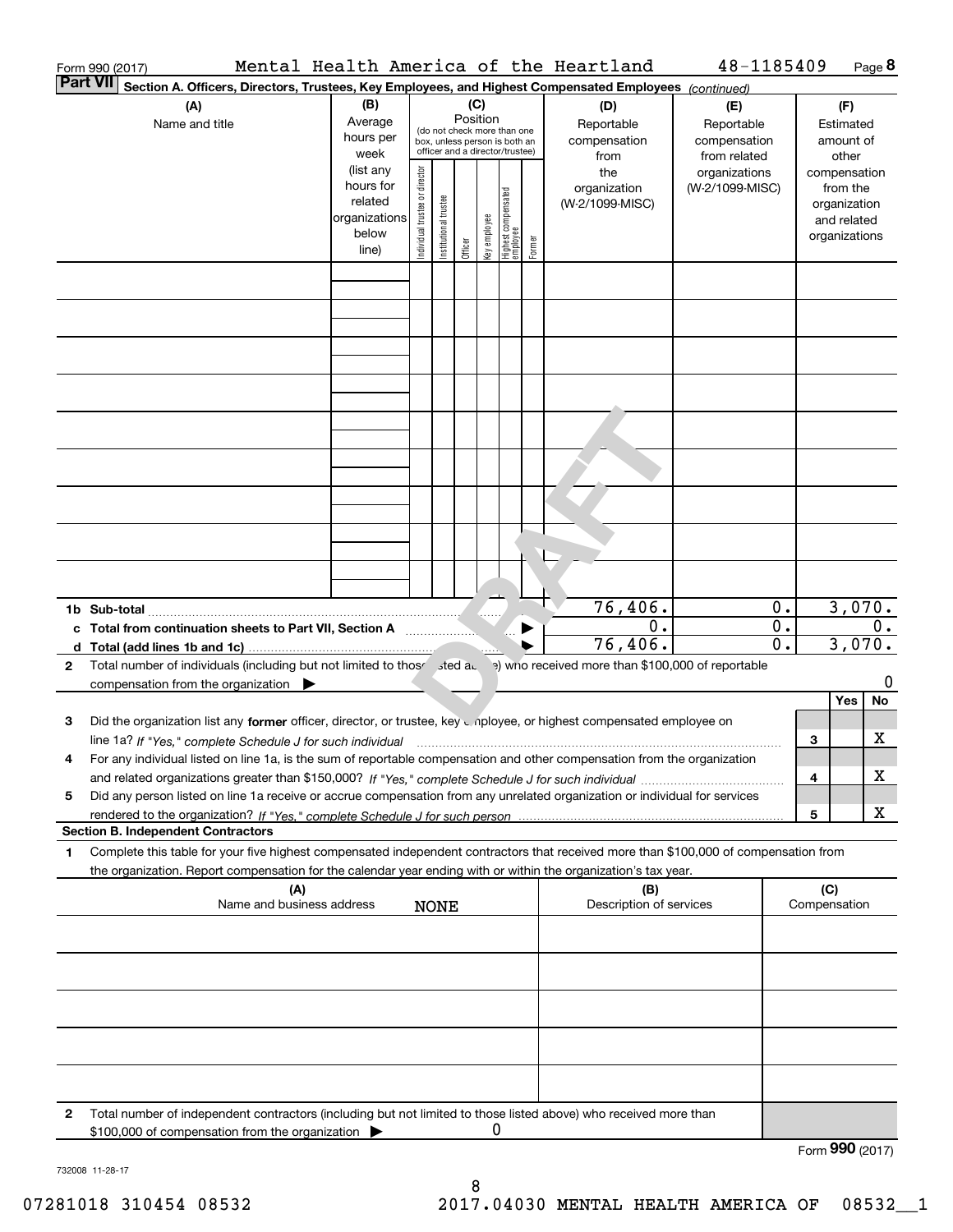|                                                           |             |        | Form 990 (2017)                                                                                                                                                                                |                                        |                                | Mental Health America of the Heartland |                                                 | 48-1185409                                         | Page 9                                                             |
|-----------------------------------------------------------|-------------|--------|------------------------------------------------------------------------------------------------------------------------------------------------------------------------------------------------|----------------------------------------|--------------------------------|----------------------------------------|-------------------------------------------------|----------------------------------------------------|--------------------------------------------------------------------|
| <b>Part VIII</b>                                          |             |        | <b>Statement of Revenue</b>                                                                                                                                                                    |                                        |                                |                                        |                                                 |                                                    |                                                                    |
|                                                           |             |        | Check if Schedule O contains a response or note to any line in this Part VIII                                                                                                                  |                                        |                                | (A)<br>Total revenue                   | (B)<br>Related or<br>exempt function<br>revenue | $\overline{C}$<br>Unrelated<br>business<br>revenue | (D)<br>Revenue excluded<br>from tax under<br>sections<br>512 - 514 |
| Contributions, Gifts, Grants<br>and Other Similar Amounts |             |        | 1 a Federated campaigns<br><b>b</b> Membership dues<br>c Fundraising events<br>d Related organizations<br>e Government grants (contributions)<br>f All other contributions, gifts, grants, and | 1a<br>1 <sub>b</sub><br>1c<br>1d<br>1e | 93,220.<br>6,973.<br>271,864.  |                                        |                                                 |                                                    |                                                                    |
|                                                           |             |        | similar amounts not included above<br>g Noncash contributions included in lines 1a-1f: \$                                                                                                      | 1f                                     | 210, 171.                      |                                        |                                                 |                                                    |                                                                    |
|                                                           |             |        | 2a Housing rental                                                                                                                                                                              |                                        | <b>Business Code</b><br>531110 | 582,228.<br>119, 188.                  | 119,188.                                        |                                                    |                                                                    |
| Program Service<br>Revenue                                |             | d      | b Program service fees<br>c Administrative service                                                                                                                                             |                                        | 624100<br>532000               | 18,408.<br>13,962.                     | 18,408.<br>13,962.                              |                                                    |                                                                    |
|                                                           |             | е<br>a | f All other program service revenue                                                                                                                                                            |                                        |                                | 151,558.                               |                                                 |                                                    |                                                                    |
|                                                           | 3<br>4<br>5 |        | Investment income (including dividends, interest, and<br>Income from investment of tax-exempt bond proceeds                                                                                    | (i) Real                               | ▶<br>(ii) Personal             |                                        |                                                 |                                                    |                                                                    |
|                                                           |             |        | 6 a Gross rents<br><b>b</b> Less: rental expenses<br>c Rental income or (loss)                                                                                                                 |                                        |                                |                                        |                                                 |                                                    |                                                                    |
|                                                           |             |        | 7 a Gross amount from sales of<br>assets other than inventory<br><b>b</b> Less: cost or other basis<br>and sales expenses                                                                      | (i) Securities                         | (ii) $C$ ar                    |                                        |                                                 |                                                    |                                                                    |
|                                                           |             |        |                                                                                                                                                                                                |                                        |                                |                                        |                                                 |                                                    |                                                                    |
| <b>Other Revenue</b>                                      |             |        | 8 a Gross income from fundraising events (not<br>including $$ 6,973.$ of<br>contributions reported on line 1c). See                                                                            |                                        | 0.<br>5,496.                   |                                        |                                                 |                                                    |                                                                    |
|                                                           |             |        | c Net income or (loss) from fundraising events                                                                                                                                                 |                                        |                                | $-5,496.$                              |                                                 |                                                    | $-5,496.$                                                          |
|                                                           |             |        | 9 a Gross income from gaming activities. See                                                                                                                                                   |                                        |                                |                                        |                                                 |                                                    |                                                                    |
|                                                           |             |        | 10 a Gross sales of inventory, less returns                                                                                                                                                    | b                                      | ▶                              |                                        |                                                 |                                                    |                                                                    |
|                                                           |             |        | c Net income or (loss) from sales of inventory                                                                                                                                                 | $\mathbf b$                            |                                |                                        |                                                 |                                                    |                                                                    |
|                                                           |             | b      | Miscellaneous Revenue<br>11 a Other income                                                                                                                                                     |                                        | <b>Business Code</b><br>900099 | 7,079.                                 | 7,079.                                          |                                                    |                                                                    |
|                                                           |             | c      | the control of the control of the control of the control of the control of the control of                                                                                                      |                                        | $\blacktriangleright$          | 7,079.                                 |                                                 |                                                    |                                                                    |
| 732009 11-28-17                                           | 12          |        |                                                                                                                                                                                                |                                        |                                | 735, 369.                              | 158,637.                                        | $0$ .                                              | $-5,496.$<br>Form 990 (2017)                                       |

732009 11-28-17

9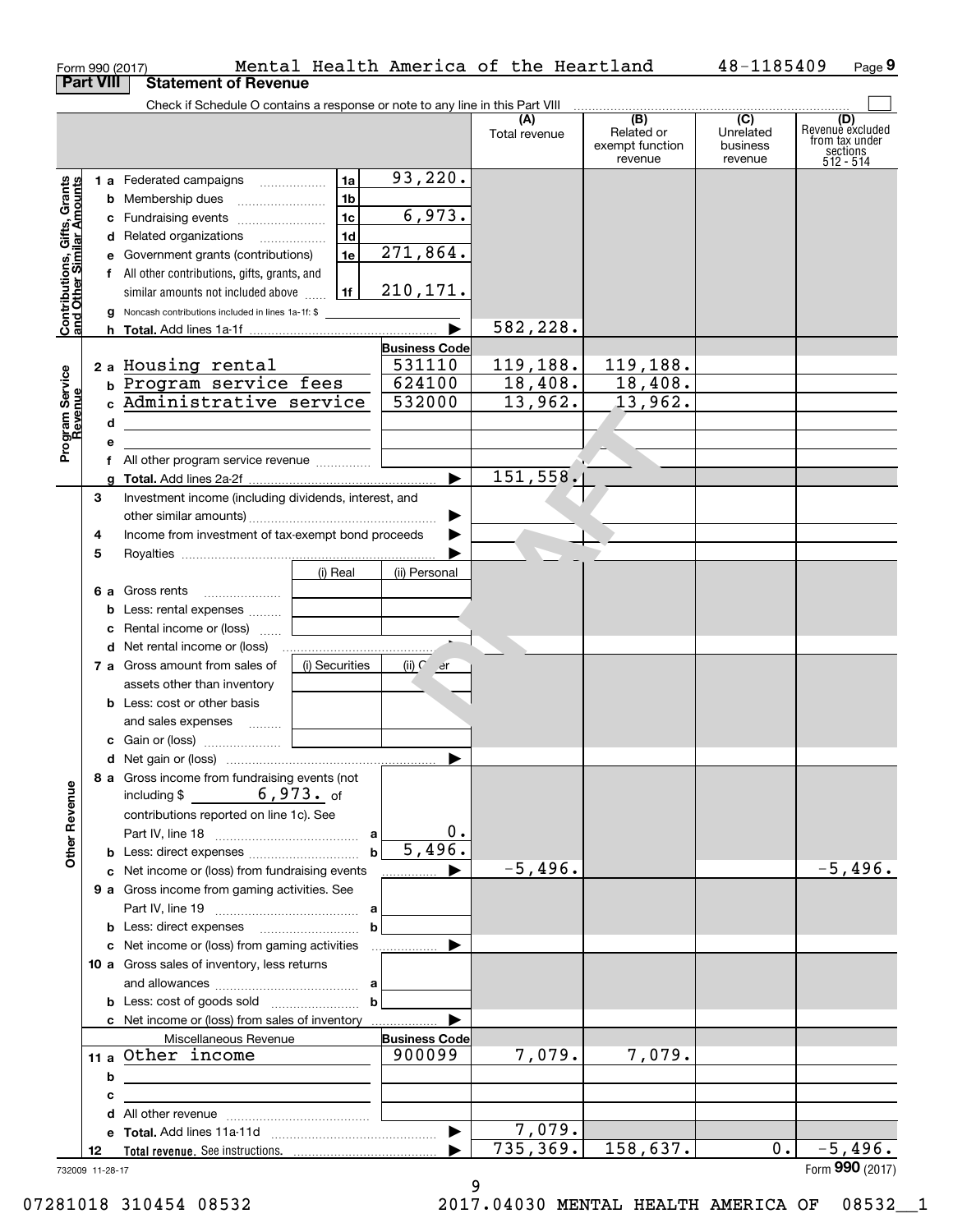Form 990 (2017) Page **10 Part IX Statement of Functional Expenses** Mental Health America of the Heartland 48-1185409

*Section 501(c)(3) and 501(c)(4) organizations must complete all columns. All other organizations must complete column (A).*

|              | Do not include amounts reported on lines 6b,<br>7b, 8b, 9b, and 10b of Part VIII.                                                                                                                           | (A)<br>Total expenses                | (B)<br>Program service<br>expenses | (C)<br>Management and<br>general expenses | (D)<br>Fundraising<br>expenses |
|--------------|-------------------------------------------------------------------------------------------------------------------------------------------------------------------------------------------------------------|--------------------------------------|------------------------------------|-------------------------------------------|--------------------------------|
| 1.           | Grants and other assistance to domestic organizations                                                                                                                                                       |                                      |                                    |                                           |                                |
|              | and domestic governments. See Part IV, line 21                                                                                                                                                              |                                      |                                    |                                           |                                |
| $\mathbf{2}$ | Grants and other assistance to domestic                                                                                                                                                                     |                                      |                                    |                                           |                                |
|              | individuals. See Part IV, line 22                                                                                                                                                                           | 65,257.                              | 65,257.                            |                                           |                                |
| 3            | Grants and other assistance to foreign                                                                                                                                                                      |                                      |                                    |                                           |                                |
|              | organizations, foreign governments, and foreign                                                                                                                                                             |                                      |                                    |                                           |                                |
|              | individuals. See Part IV, lines 15 and 16                                                                                                                                                                   |                                      |                                    |                                           |                                |
| 4            | Benefits paid to or for members                                                                                                                                                                             |                                      |                                    |                                           |                                |
| 5            | Compensation of current officers, directors,                                                                                                                                                                |                                      |                                    |                                           |                                |
|              |                                                                                                                                                                                                             | 76,406.                              | 40,229.                            | 27,099.                                   | 9,078.                         |
| 6            | Compensation not included above, to disqualified                                                                                                                                                            |                                      |                                    |                                           |                                |
|              | persons (as defined under section 4958(f)(1)) and                                                                                                                                                           |                                      |                                    |                                           |                                |
|              | persons described in section 4958(c)(3)(B)                                                                                                                                                                  |                                      |                                    |                                           |                                |
| 7            |                                                                                                                                                                                                             | 339,990.                             | 267,008.                           | 45,395.                                   | 27,587.                        |
| 8            | Pension plan accruals and contributions (include                                                                                                                                                            |                                      |                                    |                                           |                                |
|              | section 401(k) and 403(b) employer contributions)                                                                                                                                                           |                                      |                                    |                                           |                                |
| 9            |                                                                                                                                                                                                             | 41,953.                              | 20,019.                            | 19,452.                                   | $\frac{2,482}{2,676}$          |
| 10           |                                                                                                                                                                                                             | 29,576.                              | 20,998.                            | 5,902.                                    |                                |
| 11           | Fees for services (non-employees):                                                                                                                                                                          |                                      |                                    |                                           |                                |
| a            |                                                                                                                                                                                                             |                                      |                                    |                                           |                                |
| b            |                                                                                                                                                                                                             | 205.                                 | 205.                               |                                           |                                |
| c            |                                                                                                                                                                                                             | 12,791.                              | 3,483.                             | 9,308.                                    |                                |
| d            |                                                                                                                                                                                                             |                                      |                                    |                                           |                                |
| е            | Professional fundraising services. See Part IV, line 17                                                                                                                                                     |                                      |                                    |                                           |                                |
| f            | Investment management fees                                                                                                                                                                                  |                                      |                                    |                                           |                                |
| $\mathbf{q}$ | Other. (If line 11g amount exceeds 10% of line 25,                                                                                                                                                          |                                      |                                    |                                           |                                |
|              | column (A) amount, list line 11g expenses on Sch O.)                                                                                                                                                        | 24,921.                              | 13,931.                            | 6,471.                                    | 4,519.                         |
| 12           |                                                                                                                                                                                                             |                                      |                                    |                                           |                                |
| 13           |                                                                                                                                                                                                             | $\overline{29}$ , $\overline{324}$ . | 7,811.                             | 21,070.                                   | 443.                           |
| 14           |                                                                                                                                                                                                             |                                      |                                    |                                           |                                |
| 15           |                                                                                                                                                                                                             |                                      |                                    |                                           |                                |
| 16           |                                                                                                                                                                                                             | 59,975.                              | 48,204.                            | 11,771.                                   |                                |
| 17           | Travel                                                                                                                                                                                                      | 9,921.                               | 8,047.                             | 1,632.                                    | 242.                           |
| 18           | Payments of travel or entertainment expenses                                                                                                                                                                |                                      |                                    |                                           |                                |
|              | for any federal, state, or local public officials                                                                                                                                                           |                                      |                                    |                                           |                                |
| 19           | Conferences, conventions, and meetings                                                                                                                                                                      |                                      |                                    |                                           |                                |
| 20           | Interest                                                                                                                                                                                                    | 9,909.                               |                                    | 9,909.                                    |                                |
| 21           |                                                                                                                                                                                                             |                                      |                                    |                                           |                                |
| 22           | Depreciation, depletion, and amortization                                                                                                                                                                   | 57,416.                              | 57,416.                            |                                           |                                |
| 23           | Insurance                                                                                                                                                                                                   | $\overline{26,554}$ .                | 17, 145.                           | 9,409.                                    |                                |
| 24           | Other expenses. Itemize expenses not covered<br>above. (List miscellaneous expenses in line 24e. If line<br>24e amount exceeds 10% of line 25, column (A)<br>amount, list line 24e expenses on Schedule 0.) |                                      |                                    |                                           |                                |
|              | a Miscellaneous                                                                                                                                                                                             | 10,699.                              | 7,100.                             | 1,330.                                    | 2,269.                         |
|              | <b>b</b> Office equipment rent a                                                                                                                                                                            | 6,609.                               | 1,333.                             | 5,276.                                    |                                |
|              | c Other program expenses                                                                                                                                                                                    | 6, 202.                              | 6, 144.                            |                                           | 58.                            |
| d            | Dues and subscriptions                                                                                                                                                                                      | 3,220.                               | 1,150.                             | 987.                                      | 1,083.                         |
|              | e All other expenses                                                                                                                                                                                        |                                      |                                    |                                           |                                |
| 25           | Total functional expenses. Add lines 1 through 24e                                                                                                                                                          | 810,928.                             | 585,480.                           | 175,011.                                  | 50,437.                        |
| 26           | Joint costs. Complete this line only if the organization                                                                                                                                                    |                                      |                                    |                                           |                                |
|              | reported in column (B) joint costs from a combined                                                                                                                                                          |                                      |                                    |                                           |                                |
|              | educational campaign and fundraising solicitation.                                                                                                                                                          |                                      |                                    |                                           |                                |
|              | Check here $\blacktriangleright$<br>if following SOP 98-2 (ASC 958-720)                                                                                                                                     |                                      |                                    |                                           |                                |

10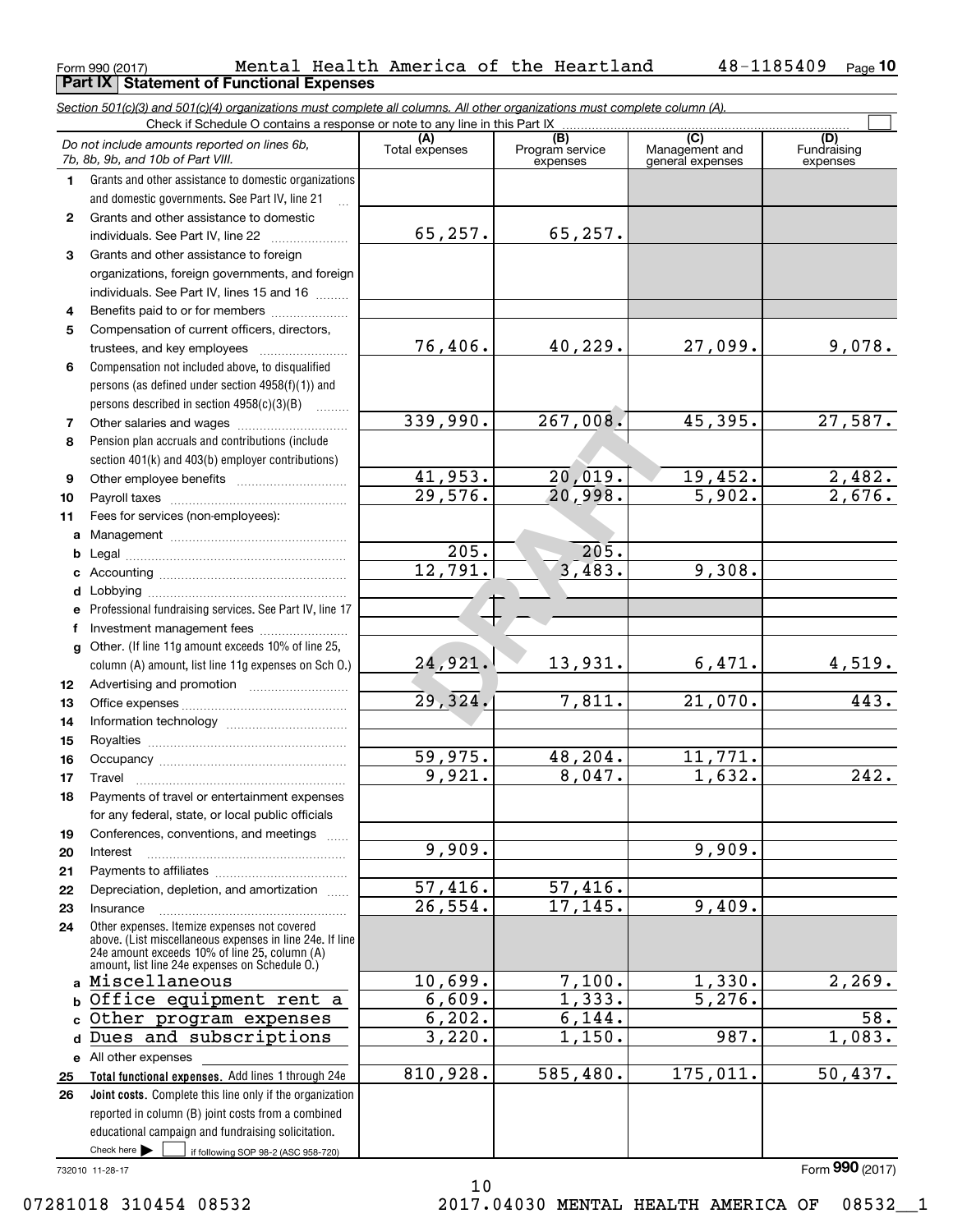933,077. 33 857,518.<br>1,191,789. 34 1,082,991.

Form (2017) **990**

857,518.

| Form 990 (2017) |                        |
|-----------------|------------------------|
|                 | Part X   Balance Sheet |
|                 |                        |

|                             |    |                                                                                                                                                               |  |                          | (A)<br>Beginning of year |                         | (B)<br>End of year |
|-----------------------------|----|---------------------------------------------------------------------------------------------------------------------------------------------------------------|--|--------------------------|--------------------------|-------------------------|--------------------|
|                             | 1  | Cash - non-interest-bearing                                                                                                                                   |  |                          | 259,701.                 | $\mathbf{1}$            | 235,987.           |
|                             | 2  |                                                                                                                                                               |  |                          | $\mathbf{2}$             |                         |                    |
|                             | з  |                                                                                                                                                               |  |                          | $\overline{74, 456}$ .   | 3                       | 42,994.            |
|                             | 4  |                                                                                                                                                               |  |                          | 1,673.                   | $\overline{\mathbf{4}}$ | 2,956.             |
|                             | 5  | Loans and other receivables from current and former officers, directors,                                                                                      |  |                          |                          |                         |                    |
|                             |    | trustees, key employees, and highest compensated employees. Complete                                                                                          |  |                          |                          |                         |                    |
|                             |    | Part II of Schedule L                                                                                                                                         |  |                          |                          | 5                       |                    |
|                             | 6  | Loans and other receivables from other disqualified persons (as defined under                                                                                 |  |                          |                          |                         |                    |
|                             |    | section $4958(f)(1)$ , persons described in section $4958(c)(3)(B)$ , and contributing                                                                        |  |                          |                          |                         |                    |
|                             |    | employers and sponsoring organizations of section 501(c)(9) voluntary                                                                                         |  |                          |                          |                         |                    |
|                             |    | employees' beneficiary organizations (see instr). Complete Part II of Sch L                                                                                   |  |                          |                          | 6                       |                    |
| Assets                      | 7  |                                                                                                                                                               |  |                          |                          | 7                       |                    |
|                             | 8  |                                                                                                                                                               |  |                          |                          | 8                       |                    |
|                             | 9  | Prepaid expenses and deferred charges                                                                                                                         |  |                          | 544.                     | 9                       | 544.               |
|                             |    | 10a Land, buildings, and equipment: cost or other                                                                                                             |  |                          |                          |                         |                    |
|                             |    | basis. Complete Part VI of Schedule D $\frac{10a}{2}$ , 098, 994.                                                                                             |  |                          |                          |                         |                    |
|                             |    |                                                                                                                                                               |  | $1, 298, 484.$ 855, 415. |                          | 10c                     | 800, 510.          |
|                             | 11 |                                                                                                                                                               |  |                          |                          | 11                      |                    |
|                             | 12 |                                                                                                                                                               |  |                          |                          | 12                      |                    |
|                             | 13 |                                                                                                                                                               |  |                          |                          | 13                      |                    |
|                             | 14 |                                                                                                                                                               |  |                          | 14                       |                         |                    |
|                             | 15 |                                                                                                                                                               |  | 15                       |                          |                         |                    |
|                             | 16 |                                                                                                                                                               |  |                          | 1,191,789.               | 16                      | 1,082,991.         |
|                             | 17 |                                                                                                                                                               |  | $\overline{72}$ , 643.   | 17                       | 46,979.                 |                    |
|                             | 18 |                                                                                                                                                               |  |                          |                          | 18                      |                    |
|                             | 19 |                                                                                                                                                               |  | $\frac{1}{2}$            |                          | 19                      |                    |
|                             | 20 |                                                                                                                                                               |  | <b>Samuel Street</b>     |                          | 20                      |                    |
|                             | 21 | Escrow or custodial account liability. Complete Part IV Scheu                                                                                                 |  | D<br><u> 1.</u>          |                          | 21                      |                    |
|                             | 22 | Loans and other payables to current and former offic. Hirector: rustees,                                                                                      |  |                          |                          |                         |                    |
|                             |    | key employees, highest compensated employees, and disease if the persons.                                                                                     |  |                          |                          |                         |                    |
| Liabilities                 |    |                                                                                                                                                               |  |                          | 174,457.                 | 22                      | 165,488.           |
|                             | 23 | Secured mortgages and notes payable to unrelated third parties                                                                                                |  |                          |                          | 23                      |                    |
|                             | 24 |                                                                                                                                                               |  |                          |                          | 24                      |                    |
|                             | 25 | Other liabilities (including federal income tax, payables to related third<br>parties, and other liabilities not included on lines 17-24). Complete Part X of |  |                          |                          |                         |                    |
|                             |    | Schedule D                                                                                                                                                    |  |                          | 11,612.                  | 25                      | 13,006.            |
|                             | 26 | Total liabilities. Add lines 17 through 25                                                                                                                    |  |                          | 258,712.                 | 26                      | 225,473.           |
|                             |    | Organizations that follow SFAS 117 (ASC 958), check here $\blacktriangleright \begin{array}{ c } \hline X & \text{and} \end{array}$                           |  |                          |                          |                         |                    |
|                             |    | complete lines 27 through 29, and lines 33 and 34.                                                                                                            |  |                          |                          |                         |                    |
|                             | 27 | Unrestricted net assets                                                                                                                                       |  |                          | 720,665.                 | 27                      | 758,454.           |
|                             | 28 | Temporarily restricted net assets                                                                                                                             |  |                          | 212,412.                 | 28                      | 99,064.            |
|                             | 29 | Permanently restricted net assets                                                                                                                             |  |                          |                          | 29                      |                    |
|                             |    | Organizations that do not follow SFAS 117 (ASC 958), check here $\blacktriangleright$                                                                         |  |                          |                          |                         |                    |
|                             |    | and complete lines 30 through 34.                                                                                                                             |  |                          |                          |                         |                    |
|                             | 30 | Capital stock or trust principal, or current funds                                                                                                            |  |                          |                          | 30                      |                    |
| Net Assets or Fund Balances | 31 | Paid-in or capital surplus, or land, building, or equipment fund                                                                                              |  |                          |                          | 31                      |                    |
|                             | 32 | Retained earnings, endowment, accumulated income, or other funds                                                                                              |  | .                        |                          | 32                      |                    |
|                             |    | Total not accote or fund halances                                                                                                                             |  |                          | 933 077                  | 22                      | 857 518.           |

Total net assets or fund balances ....................... Total liabilities and net assets/fund balances

**11**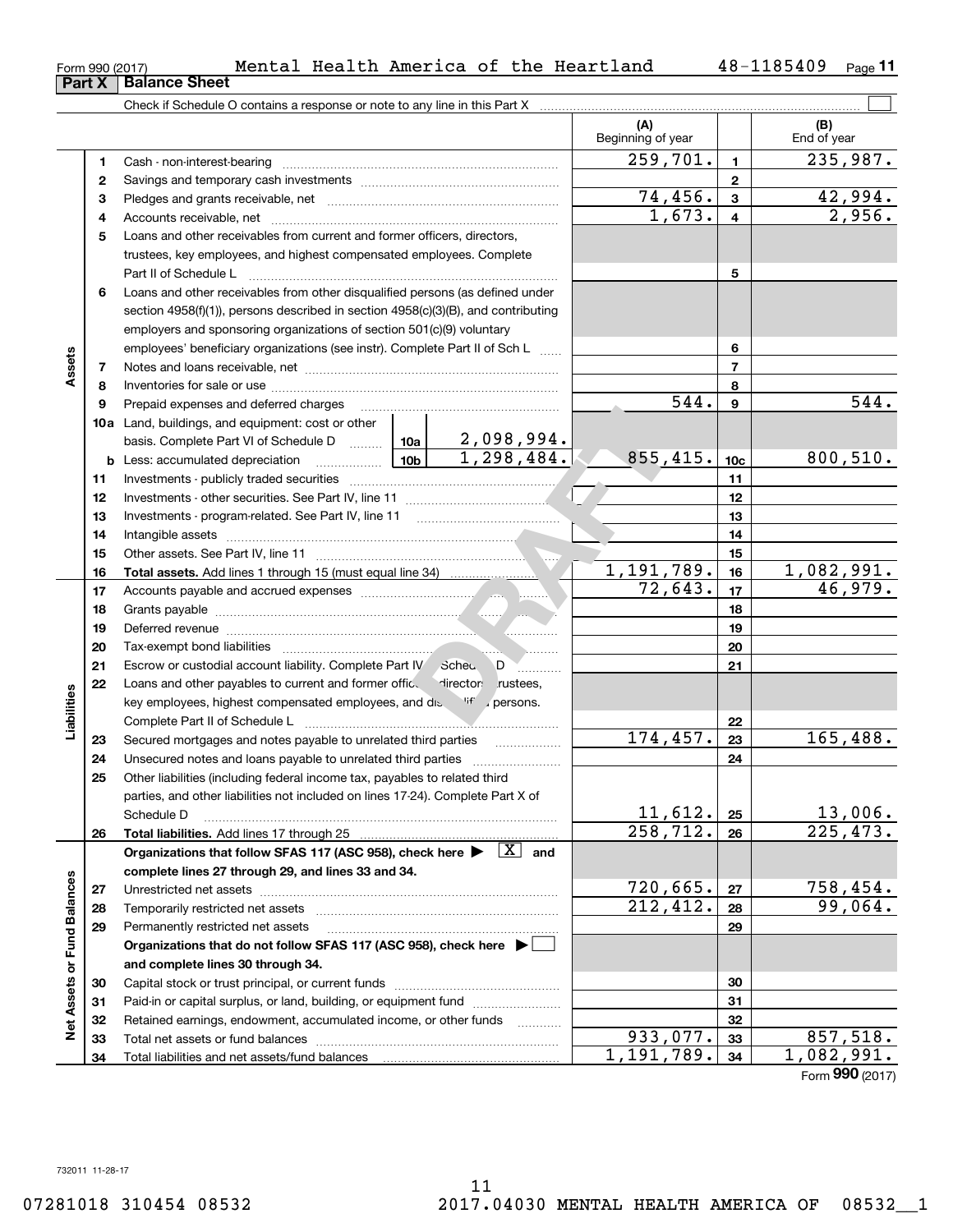|    | Mental Health America of the Heartland<br>Form 990 (2017)                                                                                                                                                                      | 48-1185409              |                |     | Page 12          |
|----|--------------------------------------------------------------------------------------------------------------------------------------------------------------------------------------------------------------------------------|-------------------------|----------------|-----|------------------|
|    | <b>Reconciliation of Net Assets</b><br>Part XI                                                                                                                                                                                 |                         |                |     |                  |
|    | Check if Schedule O contains a response or note to any line in this Part XI [11] [12] Check if Schedule O contains a response or note to any line in this Part XI                                                              |                         |                |     |                  |
|    |                                                                                                                                                                                                                                |                         |                |     |                  |
| 1  | Total revenue (must equal Part VIII, column (A), line 12)                                                                                                                                                                      | 1                       |                |     | 735,369.         |
| 2  |                                                                                                                                                                                                                                | $\mathbf{2}$            |                |     | 810,928.         |
| 3  | Revenue less expenses. Subtract line 2 from line 1                                                                                                                                                                             | 3                       |                |     | $-75,559.$       |
| 4  |                                                                                                                                                                                                                                | $\overline{\mathbf{4}}$ |                |     | 933,077.         |
| 5  |                                                                                                                                                                                                                                | 5                       |                |     |                  |
| 6  | Donated services and use of facilities                                                                                                                                                                                         | 6                       |                |     |                  |
| 7  | Investment expenses                                                                                                                                                                                                            | $\overline{7}$          |                |     |                  |
| 8  | Prior period adjustments                                                                                                                                                                                                       | 8                       |                |     |                  |
| 9  | Other changes in net assets or fund balances (explain in Schedule O) [11] content changes in net assets or fund balances (explain in Schedule O) [11] content changes in net assets or fund balances (explain in Schedule O) [ | 9                       |                |     | $\overline{0}$ . |
| 10 | Net assets or fund balances at end of year. Combine lines 3 through 9 (must equal Part X, line 33,                                                                                                                             |                         |                |     |                  |
|    | column (B))                                                                                                                                                                                                                    | 10                      |                |     | 857,518.         |
|    | Part XII Financial Statements and Reporting                                                                                                                                                                                    |                         |                |     |                  |
|    |                                                                                                                                                                                                                                |                         |                |     |                  |
|    |                                                                                                                                                                                                                                |                         |                | Yes | No               |
| 1. | $\mathbf{X}$ Accrual<br>Accounting method used to prepare the Form 990: <u>I</u> Cash<br>Other.                                                                                                                                |                         |                |     |                  |
|    | If the organization changed its method of accounting from a prior year or checked "Other," ey ain in Schedule O.                                                                                                               |                         |                |     |                  |
|    | 2a Were the organization's financial statements compiled or reviewed by an independent accr<br>$+7$                                                                                                                            |                         | 2a             |     | x                |
|    | If "Yes," check a box below to indicate whether the financial statements for the year were complice the veriewed on a                                                                                                          |                         |                |     |                  |
|    | separate basis, consolidated basis, or both:                                                                                                                                                                                   |                         |                |     |                  |
|    | Consolidated basis<br>Both consolidated a rep the basis<br>Separate basis                                                                                                                                                      |                         |                |     |                  |
|    | <b>b</b> Were the organization's financial statements audited by an independent accountant?                                                                                                                                    |                         | 2 <sub>b</sub> | X   |                  |
|    | If "Yes," check a box below to indicate whether the financial statements for the same were a ced on a separate basis,                                                                                                          |                         |                |     |                  |
|    | consolidated basis, or both:                                                                                                                                                                                                   |                         |                |     |                  |
|    | $ \mathbf{X} $ Separate basis<br>Both consolidated<br>Consolidated basis<br>separate basis                                                                                                                                     |                         |                |     |                  |
|    | c If "Yes" to line 2a or 2b, does the organization have a committee that a search sibility for oversight of the audit,                                                                                                         |                         |                |     |                  |
|    | review, or compilation of its financial statements and selection of an ueper                                                                                                                                                   |                         | 2c             | х   |                  |
|    | If the organization changed either its oversight process or selection p.<br>during the tax year, explain in Schedule O.                                                                                                        |                         |                |     |                  |
|    | 3a As a result of a federal award, was the organization required to vertical distribution and its or audits as set forth in the Single Audit                                                                                   |                         |                |     |                  |
|    |                                                                                                                                                                                                                                |                         | За             |     | х                |
|    | <b>b</b> If "Yes," did the organization undergo the required audit or . "s? If the rganization did not undergo the required audit                                                                                              |                         |                |     |                  |
|    | or audits, explain why in Schedule O and describe any steps tand<br>dergo such audits<br>$\cap$                                                                                                                                |                         | 3b             |     |                  |
|    |                                                                                                                                                                                                                                |                         |                |     | Form 990 (2017)  |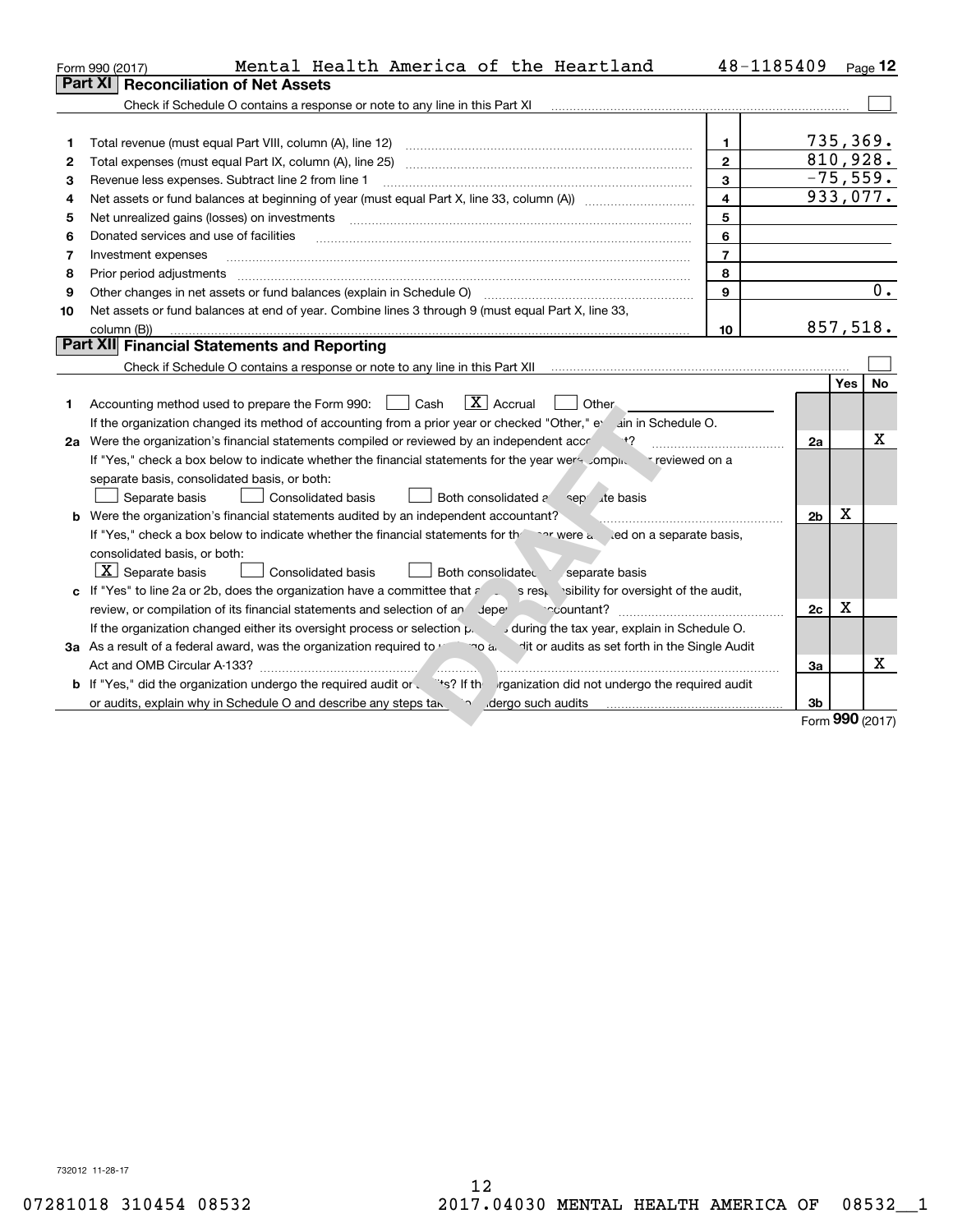|  | (Form 990 or 990-EZ) |
|--|----------------------|
|  |                      |

## **Public Charity Status and Public Support**

**Complete if the organization is a section 501(c)(3) organization or a section 4947(a)(1) nonexempt charitable trust. | Attach to Form 990 or Form 990-EZ.** 

|  |  | to www.irs.gov/Form990 for instructions and the latest information. |
|--|--|---------------------------------------------------------------------|
|  |  |                                                                     |

| OMB No. 1545-0047     |
|-----------------------|
| 20                    |
| <b>Open to Public</b> |

| Department of the Treasury<br>▶ Attach to Form 990 or Form 990-EZ.<br><b>Open to Public</b><br>Internal Revenue Service<br><b>Inspection</b><br>Go to www.irs.gov/Form990 for instructions and the latest information. |                                             |  |                                                                         |                                                                                                                                               |     |                                          |                                                              |                            |                                                                |
|------------------------------------------------------------------------------------------------------------------------------------------------------------------------------------------------------------------------|---------------------------------------------|--|-------------------------------------------------------------------------|-----------------------------------------------------------------------------------------------------------------------------------------------|-----|------------------------------------------|--------------------------------------------------------------|----------------------------|----------------------------------------------------------------|
|                                                                                                                                                                                                                        | Name of the organization                    |  |                                                                         |                                                                                                                                               |     |                                          |                                                              |                            | <b>Employer identification number</b>                          |
|                                                                                                                                                                                                                        |                                             |  |                                                                         | Mental Health America of the Heartland                                                                                                        |     |                                          |                                                              |                            | 48-1185409                                                     |
| Part I                                                                                                                                                                                                                 |                                             |  |                                                                         | Reason for Public Charity Status (All organizations must complete this part.) See instructions.                                               |     |                                          |                                                              |                            |                                                                |
|                                                                                                                                                                                                                        |                                             |  |                                                                         |                                                                                                                                               |     |                                          |                                                              |                            |                                                                |
|                                                                                                                                                                                                                        |                                             |  |                                                                         | The organization is not a private foundation because it is: (For lines 1 through 12, check only one box.)                                     |     |                                          |                                                              |                            |                                                                |
| 1                                                                                                                                                                                                                      |                                             |  |                                                                         | A church, convention of churches, or association of churches described in section 170(b)(1)(A)(i).                                            |     |                                          |                                                              |                            |                                                                |
| 2                                                                                                                                                                                                                      |                                             |  |                                                                         | A school described in section 170(b)(1)(A)(ii). (Attach Schedule E (Form 990 or 990-EZ).)                                                     |     |                                          |                                                              |                            |                                                                |
| 3                                                                                                                                                                                                                      |                                             |  |                                                                         | A hospital or a cooperative hospital service organization described in section 170(b)(1)(A)(iii).                                             |     |                                          |                                                              |                            |                                                                |
| 4                                                                                                                                                                                                                      |                                             |  |                                                                         | A medical research organization operated in conjunction with a hospital described in section 170(b)(1)(A)(iii). Enter the hospital's name,    |     |                                          |                                                              |                            |                                                                |
|                                                                                                                                                                                                                        | city, and state:                            |  |                                                                         |                                                                                                                                               |     |                                          |                                                              |                            |                                                                |
| 5                                                                                                                                                                                                                      |                                             |  |                                                                         | An organization operated for the benefit of a college or university owned or operated by a governmental unit described in                     |     |                                          |                                                              |                            |                                                                |
|                                                                                                                                                                                                                        |                                             |  | section 170(b)(1)(A)(iv). (Complete Part II.)                           |                                                                                                                                               |     |                                          |                                                              |                            |                                                                |
| 6                                                                                                                                                                                                                      |                                             |  |                                                                         | A federal, state, or local government or governmental unit described in section 170(b)(1)(A)(v).                                              |     |                                          |                                                              |                            |                                                                |
| $\overline{\text{X}}$<br>7                                                                                                                                                                                             |                                             |  |                                                                         | An organization that normally receives a substantial part of its support from a governmental unit or from the general public described in     |     |                                          |                                                              |                            |                                                                |
|                                                                                                                                                                                                                        |                                             |  | section 170(b)(1)(A)(vi). (Complete Part II.)                           |                                                                                                                                               |     |                                          |                                                              |                            |                                                                |
| 8                                                                                                                                                                                                                      |                                             |  |                                                                         | A community trust described in section 170(b)(1)(A)(vi). (Complete Part II.)                                                                  |     |                                          |                                                              |                            |                                                                |
| 9                                                                                                                                                                                                                      |                                             |  |                                                                         | An agricultural research organization described in section 170(b)(1)(A)(ix) operated in                                                       |     |                                          | inction with a land-grant college                            |                            |                                                                |
|                                                                                                                                                                                                                        |                                             |  |                                                                         | or university or a non-land-grant college of agriculture (see instructions). Enter the none et ity,                                           |     |                                          |                                                              | In state of the college or |                                                                |
|                                                                                                                                                                                                                        | university:                                 |  |                                                                         |                                                                                                                                               |     |                                          |                                                              |                            |                                                                |
| 10                                                                                                                                                                                                                     |                                             |  |                                                                         | An organization that normally receives: (1) more than 33 1/3% of its support freed one formulations, membership fees, and gross receipts from |     |                                          |                                                              |                            |                                                                |
|                                                                                                                                                                                                                        |                                             |  |                                                                         | activities related to its exempt functions - subject to certain exceptions, and (2) no                                                        |     |                                          |                                                              |                            | re than 33 1/3% of its support from gross investment           |
|                                                                                                                                                                                                                        |                                             |  |                                                                         | income and unrelated business taxable income (less section 511 tax) from inverseses                                                           |     |                                          |                                                              |                            | quired by the organization after June 30, 1975.                |
|                                                                                                                                                                                                                        |                                             |  | See section 509(a)(2). (Complete Part III.)                             |                                                                                                                                               |     |                                          |                                                              |                            |                                                                |
| 11                                                                                                                                                                                                                     |                                             |  |                                                                         | An organization organized and operated exclusively to test for public safety.                                                                 |     | section $509(a)(4)$ .                    |                                                              |                            |                                                                |
| 12                                                                                                                                                                                                                     |                                             |  | An organization organized and operated exclusively for the benefi'      |                                                                                                                                               |     |                                          |                                                              |                            | perfo the functions of, or to carry out the purposes of one or |
|                                                                                                                                                                                                                        |                                             |  |                                                                         | more publicly supported organizations described in section $5c$ a)(1)                                                                         |     |                                          |                                                              |                            | "ion $509(a)(2)$ . See section $509(a)(3)$ . Check the box in  |
|                                                                                                                                                                                                                        |                                             |  | lines 12a through 12d that describes the type of supporting org.        |                                                                                                                                               |     |                                          | Jn and complete lines 12e, 12f, and 12g.                     |                            |                                                                |
| а                                                                                                                                                                                                                      |                                             |  | <b>Type I.</b> A supporting organization operated, supervised.          | াত⊪্                                                                                                                                          |     |                                          | vits supported organization(s), typically by giving          |                            |                                                                |
|                                                                                                                                                                                                                        |                                             |  | the supported organization(s) the power to regularly $\epsilon$ oint or |                                                                                                                                               |     |                                          | ct a majority of the directors or trustees of the supporting |                            |                                                                |
|                                                                                                                                                                                                                        |                                             |  | organization. You must complete Part IV, Section.                       | ેnd B.                                                                                                                                        |     |                                          |                                                              |                            |                                                                |
| b                                                                                                                                                                                                                      |                                             |  |                                                                         | <b>Type II.</b> A supporting organization supervised or controlled a same of the supported organization(s), by having                         |     |                                          |                                                              |                            |                                                                |
|                                                                                                                                                                                                                        |                                             |  |                                                                         | control or management of the supporting organization vested in the same persons that control or manage the supported                          |     |                                          |                                                              |                            |                                                                |
|                                                                                                                                                                                                                        |                                             |  | organization(s). You must complete Part IV, Sections A and C.           |                                                                                                                                               |     |                                          |                                                              |                            |                                                                |
| с                                                                                                                                                                                                                      |                                             |  |                                                                         | Type III functionally integrated. A supporting organization operated in connection with, and functionally integrated with,                    |     |                                          |                                                              |                            |                                                                |
|                                                                                                                                                                                                                        |                                             |  |                                                                         | its supported organization(s) (see instructions). You must complete Part IV, Sections A, D, and E.                                            |     |                                          |                                                              |                            |                                                                |
| d                                                                                                                                                                                                                      |                                             |  |                                                                         | Type III non-functionally integrated. A supporting organization operated in connection with its supported organization(s)                     |     |                                          |                                                              |                            |                                                                |
|                                                                                                                                                                                                                        |                                             |  |                                                                         | that is not functionally integrated. The organization generally must satisfy a distribution requirement and an attentiveness                  |     |                                          |                                                              |                            |                                                                |
|                                                                                                                                                                                                                        |                                             |  |                                                                         | requirement (see instructions). You must complete Part IV, Sections A and D, and Part V.                                                      |     |                                          |                                                              |                            |                                                                |
| е                                                                                                                                                                                                                      |                                             |  |                                                                         | Check this box if the organization received a written determination from the IRS that it is a Type I, Type II, Type III                       |     |                                          |                                                              |                            |                                                                |
|                                                                                                                                                                                                                        |                                             |  |                                                                         | functionally integrated, or Type III non-functionally integrated supporting organization.                                                     |     |                                          |                                                              |                            |                                                                |
| f                                                                                                                                                                                                                      | Enter the number of supported organizations |  |                                                                         |                                                                                                                                               |     |                                          |                                                              |                            |                                                                |
|                                                                                                                                                                                                                        |                                             |  | Provide the following information about the supported organization(s).  |                                                                                                                                               |     |                                          |                                                              |                            |                                                                |
|                                                                                                                                                                                                                        | (i) Name of supported                       |  | (ii) EIN                                                                | (iii) Type of organization                                                                                                                    |     | (iv) Is the organization listed          | (v) Amount of monetary                                       |                            | (vi) Amount of other                                           |
|                                                                                                                                                                                                                        | organization                                |  |                                                                         | (described on lines 1-10                                                                                                                      | Yes | in your governing document?<br><b>No</b> | support (see instructions)                                   |                            | support (see instructions)                                     |
|                                                                                                                                                                                                                        |                                             |  |                                                                         | above (see instructions))                                                                                                                     |     |                                          |                                                              |                            |                                                                |
|                                                                                                                                                                                                                        |                                             |  |                                                                         |                                                                                                                                               |     |                                          |                                                              |                            |                                                                |
|                                                                                                                                                                                                                        |                                             |  |                                                                         |                                                                                                                                               |     |                                          |                                                              |                            |                                                                |
|                                                                                                                                                                                                                        |                                             |  |                                                                         |                                                                                                                                               |     |                                          |                                                              |                            |                                                                |
|                                                                                                                                                                                                                        |                                             |  |                                                                         |                                                                                                                                               |     |                                          |                                                              |                            |                                                                |
|                                                                                                                                                                                                                        |                                             |  |                                                                         |                                                                                                                                               |     |                                          |                                                              |                            |                                                                |
|                                                                                                                                                                                                                        |                                             |  |                                                                         |                                                                                                                                               |     |                                          |                                                              |                            |                                                                |
|                                                                                                                                                                                                                        |                                             |  |                                                                         |                                                                                                                                               |     |                                          |                                                              |                            |                                                                |
|                                                                                                                                                                                                                        |                                             |  |                                                                         |                                                                                                                                               |     |                                          |                                                              |                            |                                                                |
|                                                                                                                                                                                                                        |                                             |  |                                                                         |                                                                                                                                               |     |                                          |                                                              |                            |                                                                |
|                                                                                                                                                                                                                        |                                             |  |                                                                         |                                                                                                                                               |     |                                          |                                                              |                            |                                                                |

**Total**

LHA For Paperwork Reduction Act Notice, see the Instructions for Form 990 or 990-EZ. 732021 10-06-17 Schedule A (Form 990 or 990-EZ) 2017 13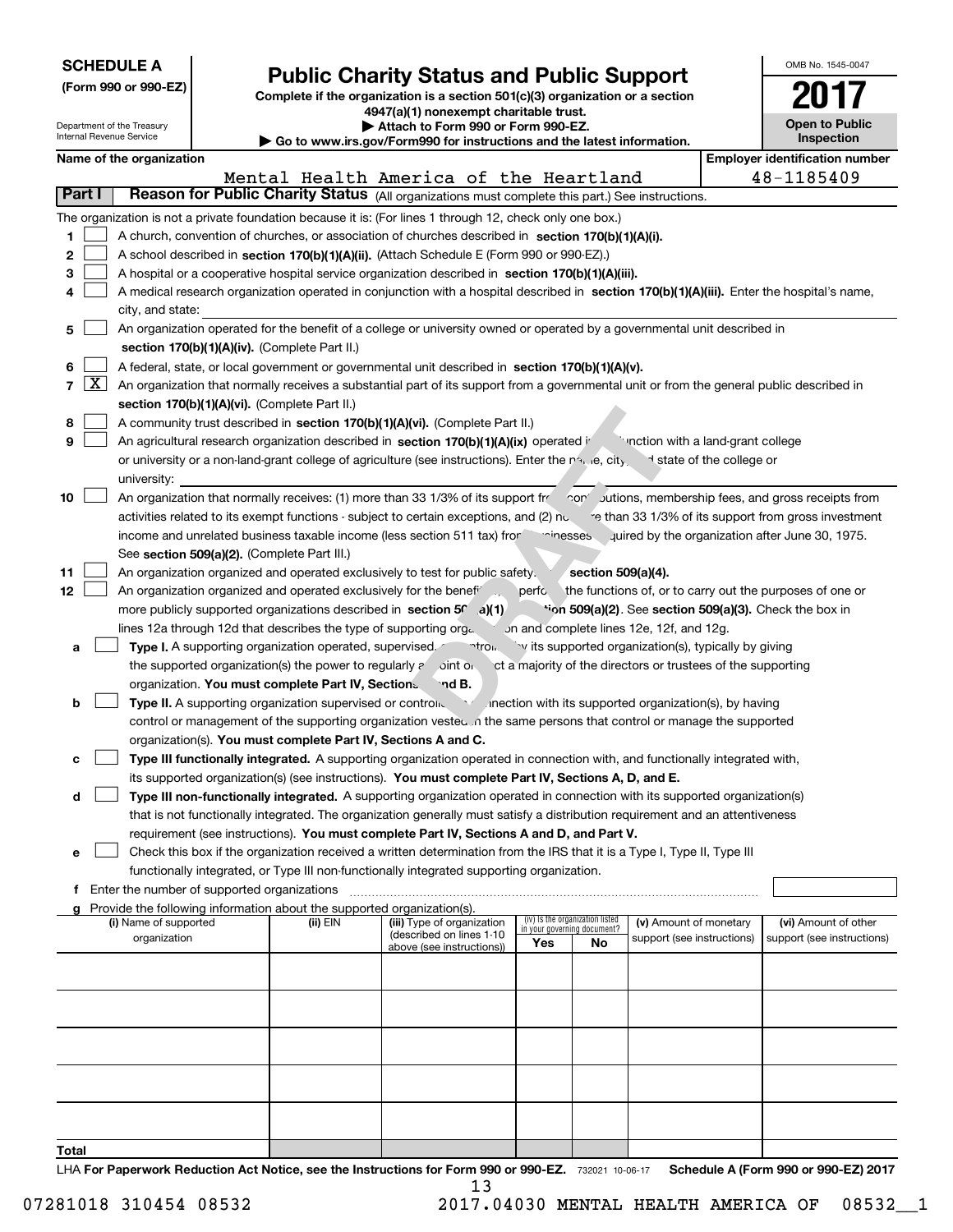#### **2** Schedule A (Form 990 or 990-EZ) 2017 <code>Mental Health America of the Heartland 48-1185409</code> Page **Part II Support Schedule for Organizations Described in Sections 170(b)(1)(A)(iv) and 170(b)(1)(A)(vi)** Mental Health America of the Heartland 48-1185409

(Complete only if you checked the box on line 5, 7, or 8 of Part I or if the organization failed to qualify under Part III. If the organization fails to qualify under the tests listed below, please complete Part III.)

|    | <b>Section A. Public Support</b>                                                                                                                                                                                               |          |            |                                                                           |            |                                      |                                          |
|----|--------------------------------------------------------------------------------------------------------------------------------------------------------------------------------------------------------------------------------|----------|------------|---------------------------------------------------------------------------|------------|--------------------------------------|------------------------------------------|
|    | Calendar year (or fiscal year beginning in) $\blacktriangleright$                                                                                                                                                              | (a) 2013 | $(b)$ 2014 | $(c)$ 2015                                                                | $(d)$ 2016 | (e) 2017                             | (f) Total                                |
|    | 1 Gifts, grants, contributions, and                                                                                                                                                                                            |          |            |                                                                           |            |                                      |                                          |
|    | membership fees received. (Do not<br>include any "unusual grants.")                                                                                                                                                            | 1976607. | 870, 166.  | 900,036.                                                                  | 831,657.   | 582,228.                             | 5160694.                                 |
|    | 2 Tax revenues levied for the organ-                                                                                                                                                                                           |          |            |                                                                           |            |                                      |                                          |
|    | ization's benefit and either paid to                                                                                                                                                                                           |          |            |                                                                           |            |                                      |                                          |
|    | or expended on its behalf                                                                                                                                                                                                      |          |            |                                                                           |            |                                      |                                          |
|    | 3 The value of services or facilities                                                                                                                                                                                          |          |            |                                                                           |            |                                      |                                          |
|    | furnished by a governmental unit to                                                                                                                                                                                            |          |            |                                                                           |            |                                      |                                          |
|    | the organization without charge                                                                                                                                                                                                |          |            |                                                                           |            |                                      |                                          |
|    | 4 Total. Add lines 1 through 3                                                                                                                                                                                                 | 1976607. | 870, 166.  | 900,036.                                                                  | 831,657.   | 582,228.                             | 5160694.                                 |
| 5. | The portion of total contributions                                                                                                                                                                                             |          |            |                                                                           |            |                                      |                                          |
|    | by each person (other than a                                                                                                                                                                                                   |          |            |                                                                           |            |                                      |                                          |
|    | governmental unit or publicly                                                                                                                                                                                                  |          |            |                                                                           |            |                                      |                                          |
|    | supported organization) included                                                                                                                                                                                               |          |            |                                                                           |            |                                      |                                          |
|    | on line 1 that exceeds 2% of the                                                                                                                                                                                               |          |            |                                                                           |            |                                      |                                          |
|    | amount shown on line 11,                                                                                                                                                                                                       |          |            |                                                                           |            |                                      |                                          |
|    | column (f)                                                                                                                                                                                                                     |          |            |                                                                           |            |                                      | 506,781.                                 |
|    | 6 Public support. Subtract line 5 from line 4.                                                                                                                                                                                 |          |            |                                                                           |            |                                      | 4653913.                                 |
|    | <b>Section B. Total Support</b>                                                                                                                                                                                                |          |            |                                                                           |            |                                      |                                          |
|    | Calendar year (or fiscal year beginning in)                                                                                                                                                                                    | (a) 2013 | (b) 2014   | $^{\prime}$ ` $^{\prime}$ $^{\prime}$ $\cdot$ $^{\prime}$ $\cdot$ $\cdot$ | $(d)$ 2016 | (e) 2017                             | (f) Total                                |
|    | <b>7</b> Amounts from line 4                                                                                                                                                                                                   | 1976607. | 870, 166.  | 900,036.                                                                  | 831,657.   | $\overline{582,228}$ .               | 5160694.                                 |
| 8  | Gross income from interest,                                                                                                                                                                                                    |          |            |                                                                           |            |                                      |                                          |
|    | dividends, payments received on                                                                                                                                                                                                |          |            |                                                                           |            |                                      |                                          |
|    | securities loans, rents, royalties,                                                                                                                                                                                            |          |            |                                                                           |            |                                      |                                          |
|    | and income from similar sources                                                                                                                                                                                                | 29.      | 31.        | 24.                                                                       | 131.       | 24.                                  | 239.                                     |
|    | <b>9</b> Net income from unrelated business                                                                                                                                                                                    |          |            |                                                                           |            |                                      |                                          |
|    | activities, whether or not the                                                                                                                                                                                                 |          |            |                                                                           |            |                                      |                                          |
|    | business is regularly carried on                                                                                                                                                                                               |          |            |                                                                           |            |                                      |                                          |
|    | 10 Other income. Do not include gain                                                                                                                                                                                           |          |            |                                                                           |            |                                      |                                          |
|    | or loss from the sale of capital                                                                                                                                                                                               |          |            | 5.                                                                        |            |                                      |                                          |
|    | assets (Explain in Part VI.)                                                                                                                                                                                                   |          |            |                                                                           |            |                                      | 5.<br>5160938.                           |
|    | 11 Total support. Add lines 7 through 10                                                                                                                                                                                       |          |            |                                                                           |            |                                      |                                          |
|    | <b>12</b> Gross receipts from related activities, etc. (see instructions)                                                                                                                                                      |          |            |                                                                           |            | 12                                   |                                          |
|    | 13 First five years. If the Form 990 is for the organization's first, second, third, fourth, or fifth tax year as a section 501(c)(3)                                                                                          |          |            |                                                                           |            |                                      |                                          |
|    | organization, check this box and stop here<br>Section C. Computation of Public Support Percentage                                                                                                                              |          |            |                                                                           |            |                                      |                                          |
|    |                                                                                                                                                                                                                                |          |            |                                                                           |            | 14                                   | 90.18<br>%                               |
|    | 15 Public support percentage from 2016 Schedule A, Part II, line 14 [11] [11] manument continuum manument of Public support percentage from 2016 Schedule A, Part II, line 14 [11] manument continuum manument of Public suppo |          |            |                                                                           |            | 15                                   | 92.78<br>$\%$                            |
|    | 16a 33 1/3% support test - 2017. If the organization did not check the box on line 13, and line 14 is 33 1/3% or more, check this box and                                                                                      |          |            |                                                                           |            |                                      |                                          |
|    | stop here. The organization qualifies as a publicly supported organization                                                                                                                                                     |          |            |                                                                           |            |                                      | $\blacktriangleright$ $\boxed{\text{X}}$ |
|    | b 33 1/3% support test - 2016. If the organization did not check a box on line 13 or 16a, and line 15 is 33 1/3% or more, check this box                                                                                       |          |            |                                                                           |            |                                      |                                          |
|    |                                                                                                                                                                                                                                |          |            |                                                                           |            |                                      |                                          |
|    | 17a 10% -facts-and-circumstances test - 2017. If the organization did not check a box on line 13, 16a, or 16b, and line 14 is 10% or more,                                                                                     |          |            |                                                                           |            |                                      |                                          |
|    | and if the organization meets the "facts-and-circumstances" test, check this box and stop here. Explain in Part VI how the organization                                                                                        |          |            |                                                                           |            |                                      |                                          |
|    |                                                                                                                                                                                                                                |          |            |                                                                           |            |                                      |                                          |
|    | <b>b 10% -facts-and-circumstances test - 2016.</b> If the organization did not check a box on line 13, 16a, 16b, or 17a, and line 15 is 10% or                                                                                 |          |            |                                                                           |            |                                      |                                          |
|    | more, and if the organization meets the "facts-and-circumstances" test, check this box and stop here. Explain in Part VI how the                                                                                               |          |            |                                                                           |            |                                      |                                          |
|    | organization meets the "facts-and-circumstances" test. The organization qualifies as a publicly supported organization                                                                                                         |          |            |                                                                           |            |                                      |                                          |
| 18 | Private foundation. If the organization did not check a box on line 13, 16a, 16b, 17a, or 17b, check this box and see instructions                                                                                             |          |            |                                                                           |            |                                      |                                          |
|    |                                                                                                                                                                                                                                |          |            |                                                                           |            | Schedule A (Form 990 or 990-EZ) 2017 |                                          |

732022 10-06-17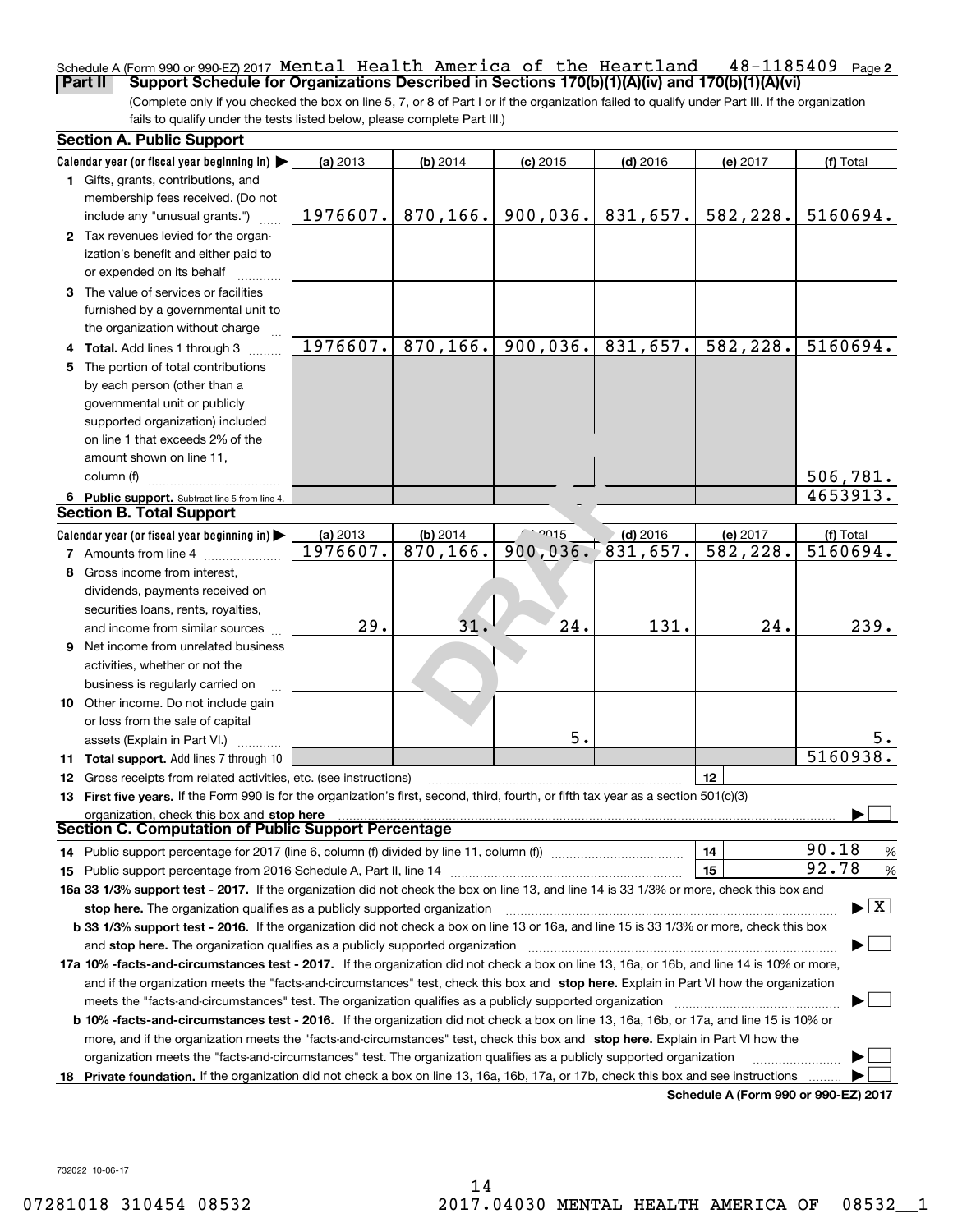## Schedule A (Form 990 or 990-EZ) 2017  $\,\mathrm{Mental}\,$  Health America of the Heartland  $\,\,\phantom{M}48-1185409$  Page 3 **Part III Support Schedule for Organizations Described in Section 509(a)(2)**

(Complete only if you checked the box on line 10 of Part I or if the organization failed to qualify under Part II. If the organization fails to qualify under the tests listed below, please complete Part II.)

|    | <b>Section A. Public Support</b>                                                                                                                                                                                                          |            |          |            |            |          |                                      |
|----|-------------------------------------------------------------------------------------------------------------------------------------------------------------------------------------------------------------------------------------------|------------|----------|------------|------------|----------|--------------------------------------|
|    | Calendar year (or fiscal year beginning in) $\blacktriangleright$                                                                                                                                                                         | (a) 2013   | (b) 2014 | $(c)$ 2015 | $(d)$ 2016 | (e) 2017 | (f) Total                            |
|    | 1 Gifts, grants, contributions, and                                                                                                                                                                                                       |            |          |            |            |          |                                      |
|    | membership fees received. (Do not                                                                                                                                                                                                         |            |          |            |            |          |                                      |
|    | include any "unusual grants.")                                                                                                                                                                                                            |            |          |            |            |          |                                      |
|    | 2 Gross receipts from admissions,<br>merchandise sold or services per-<br>formed, or facilities furnished in<br>any activity that is related to the<br>organization's tax-exempt purpose                                                  |            |          |            |            |          |                                      |
|    | 3 Gross receipts from activities that<br>are not an unrelated trade or bus-                                                                                                                                                               |            |          |            |            |          |                                      |
|    | iness under section 513                                                                                                                                                                                                                   |            |          |            |            |          |                                      |
|    | 4 Tax revenues levied for the organ-                                                                                                                                                                                                      |            |          |            |            |          |                                      |
|    | ization's benefit and either paid to                                                                                                                                                                                                      |            |          |            |            |          |                                      |
|    | or expended on its behalf<br>.                                                                                                                                                                                                            |            |          |            |            |          |                                      |
|    | 5 The value of services or facilities                                                                                                                                                                                                     |            |          |            |            |          |                                      |
|    | furnished by a governmental unit to                                                                                                                                                                                                       |            |          |            |            |          |                                      |
|    | the organization without charge                                                                                                                                                                                                           |            |          |            |            |          |                                      |
|    | <b>6 Total.</b> Add lines 1 through 5                                                                                                                                                                                                     |            |          |            |            |          |                                      |
|    | 7a Amounts included on lines 1, 2, and                                                                                                                                                                                                    |            |          |            |            |          |                                      |
|    | 3 received from disqualified persons                                                                                                                                                                                                      |            |          |            |            |          |                                      |
|    | <b>b</b> Amounts included on lines 2 and 3 received<br>from other than disqualified persons that<br>exceed the greater of \$5,000 or 1% of the<br>amount on line 13 for the year                                                          |            |          |            |            |          |                                      |
|    | c Add lines 7a and 7b                                                                                                                                                                                                                     |            |          |            |            |          |                                      |
|    | 8 Public support. (Subtract line 7c from line 6.)                                                                                                                                                                                         |            |          |            |            |          |                                      |
|    | <b>Section B. Total Support</b>                                                                                                                                                                                                           |            |          |            |            |          |                                      |
|    | Calendar year (or fiscal year beginning in) $\blacktriangleright$                                                                                                                                                                         | $(a)$ 2013 | (b)      | (c) 2015   | $(d)$ 2016 | (e) 2017 | (f) Total                            |
|    | 9 Amounts from line 6                                                                                                                                                                                                                     |            |          |            |            |          |                                      |
|    | 10a Gross income from interest,<br>dividends, payments received on<br>securities loans, rents, royalties,<br>and income from similar sources                                                                                              |            |          |            |            |          |                                      |
|    | <b>b</b> Unrelated business taxable income<br>(less section 511 taxes) from businesses                                                                                                                                                    |            |          |            |            |          |                                      |
|    | acquired after June 30, 1975                                                                                                                                                                                                              |            |          |            |            |          |                                      |
|    | c Add lines 10a and 10b<br>11 Net income from unrelated business<br>activities not included in line 10b,<br>whether or not the business is<br>regularly carried on                                                                        |            |          |            |            |          |                                      |
|    | <b>12</b> Other income. Do not include gain<br>or loss from the sale of capital<br>assets (Explain in Part VI.)                                                                                                                           |            |          |            |            |          |                                      |
|    | <b>13</b> Total support. (Add lines 9, 10c, 11, and 12.)                                                                                                                                                                                  |            |          |            |            |          |                                      |
|    | 14 First five years. If the Form 990 is for the organization's first, second, third, fourth, or fifth tax year as a section 501(c)(3) organization,                                                                                       |            |          |            |            |          |                                      |
|    | check this box and <b>stop here</b> measurement contracts and <b>structure the state of the state of the state of the state of the state of the state of the state of the state of the state of the state of the state of the state o</b> |            |          |            |            |          |                                      |
|    | <b>Section C. Computation of Public Support Percentage</b>                                                                                                                                                                                |            |          |            |            |          |                                      |
|    |                                                                                                                                                                                                                                           |            |          |            |            | 15       | %                                    |
|    | 16 Public support percentage from 2016 Schedule A, Part III, line 15                                                                                                                                                                      |            |          |            |            | 16       | %                                    |
|    | <b>Section D. Computation of Investment Income Percentage</b>                                                                                                                                                                             |            |          |            |            |          |                                      |
|    | 17 Investment income percentage for 2017 (line 10c, column (f) divided by line 13, column (f))                                                                                                                                            |            |          |            |            | 17       | %                                    |
|    | 18 Investment income percentage from 2016 Schedule A, Part III, line 17                                                                                                                                                                   |            |          |            |            | 18       | %                                    |
|    | 19a 33 1/3% support tests - 2017. If the organization did not check the box on line 14, and line 15 is more than 33 1/3%, and line 17 is not                                                                                              |            |          |            |            |          |                                      |
|    | more than 33 1/3%, check this box and stop here. The organization qualifies as a publicly supported organization                                                                                                                          |            |          |            |            |          | ▶                                    |
|    | b 33 1/3% support tests - 2016. If the organization did not check a box on line 14 or line 19a, and line 16 is more than 33 1/3%, and                                                                                                     |            |          |            |            |          |                                      |
|    | line 18 is not more than 33 1/3%, check this box and stop here. The organization qualifies as a publicly supported organization                                                                                                           |            |          |            |            |          |                                      |
| 20 | <b>Private foundation.</b> If the organization did not check a box on line 14, 19a, or 19b, check this box and see instructions                                                                                                           |            |          |            |            |          |                                      |
|    | 732023 10-06-17                                                                                                                                                                                                                           |            | 15       |            |            |          | Schedule A (Form 990 or 990-EZ) 2017 |

07281018 310454 08532 2017.04030 MENTAL HEALTH AMERICA OF 08532\_1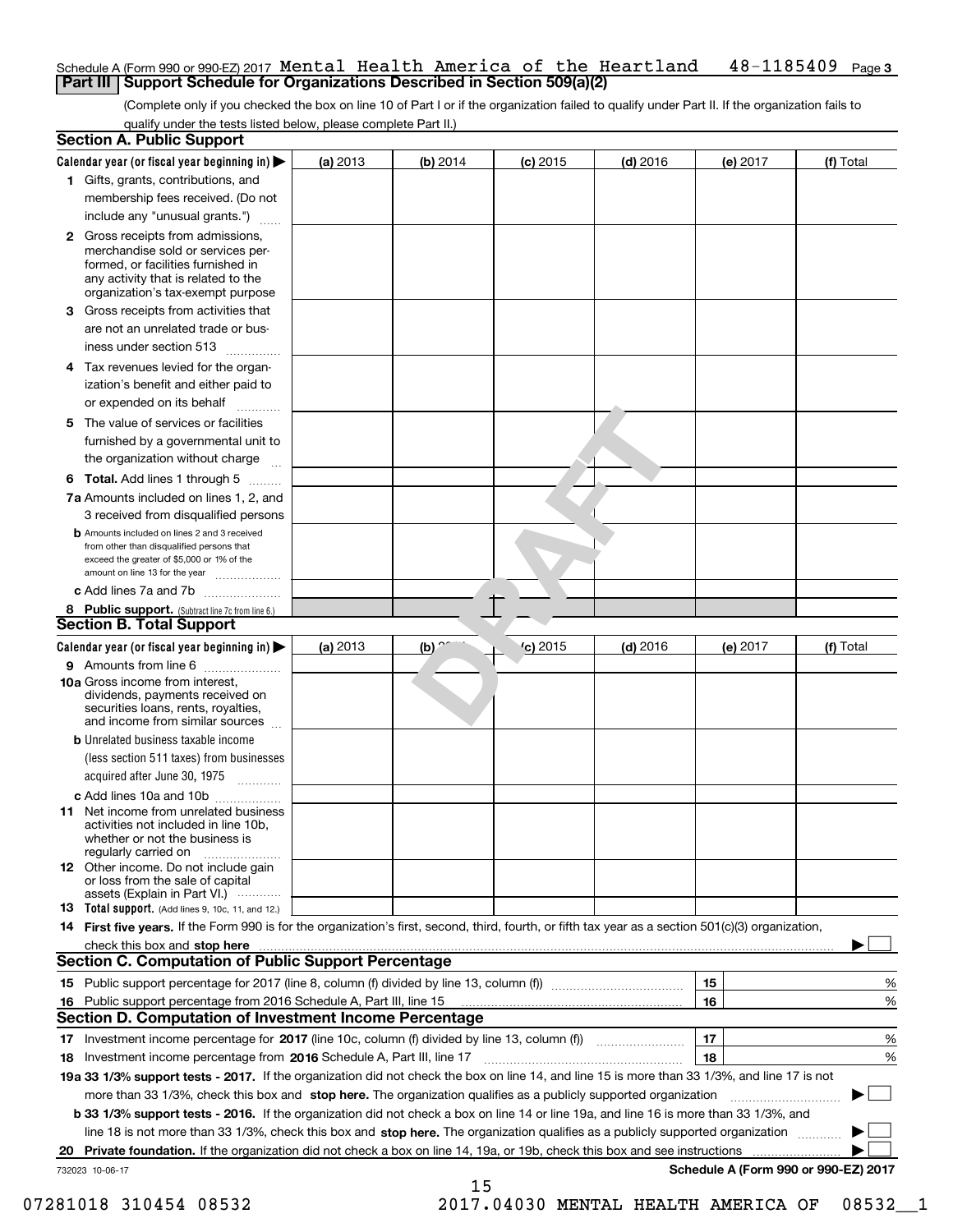## Schedule A (Form 990 or 990-EZ) 2017  $\,\mathrm{Mental}\,$  Health America of the Heartland 48-1185409  $\,$  <sub>Page 4</sub> **Part IV Supporting Organizations**

(Complete only if you checked a box in line 12 on Part I. If you checked 12a of Part I, complete Sections A and B. If you checked 12b of Part I, complete Sections A and C. If you checked 12c of Part I, complete Sections A, D, and E. If you checked 12d of Part I, complete Sections A and D, and complete Part V.)

## **Section A. All Supporting Organizations**

|    |                                                                                                                                                                                                                           |     | Yes   No |  |
|----|---------------------------------------------------------------------------------------------------------------------------------------------------------------------------------------------------------------------------|-----|----------|--|
| 1. | Are all of the organization's supported organizations listed by name in the organization's governing                                                                                                                      |     |          |  |
|    | documents? If "No," describe in Part VI how the supported organizations are designated. If designated by                                                                                                                  |     |          |  |
|    | class or purpose, describe the designation. If historic and continuing relationship, explain.                                                                                                                             | 1   |          |  |
| 2  | Did the organization have any supported organization that does not have an IRS determination of status                                                                                                                    |     |          |  |
|    | under section 509(a)(1) or (2)? If "Yes," explain in Part VI how the organization determined that the supported                                                                                                           |     |          |  |
|    | organization was described in section 509(a)(1) or (2).                                                                                                                                                                   | 2   |          |  |
|    | 3a Did the organization have a supported organization described in section 501(c)(4), (5), or (6)? If "Yes," answer                                                                                                       |     |          |  |
|    | (b) and (c) below.                                                                                                                                                                                                        | За  |          |  |
|    | <b>b</b> Did the organization confirm that each supported organization qualified under section $501(c)(4)$ , (5), or (6) and                                                                                              |     |          |  |
|    | satisfied the public support tests under section 509(a)(2)? If "Yes," describe in Part VI when and how the                                                                                                                |     |          |  |
|    | organization made the determination.                                                                                                                                                                                      | 3b  |          |  |
|    | c Did the organization ensure that all support to such organizations was used exclusively for section $170(c)(2)(B)$                                                                                                      |     |          |  |
|    | purposes? If "Yes," explain in Part VI what controls the organization put in place to ensure su<br>use.                                                                                                                   | Зc  |          |  |
|    | 4a Was any supported organization not organized in the United States ("foreign supported orc<br>"ion")? If                                                                                                                |     |          |  |
|    | "Yes," and if you checked 12a or 12b in Part I, answer (b) and (c) below.                                                                                                                                                 | 4a  |          |  |
|    | <b>b</b> Did the organization have ultimate control and discretion in deciding whether to make ants to the folleign                                                                                                       |     |          |  |
|    | supported organization? If "Yes," describe in Part VI how the organization had suc!<br>ntr and discretion                                                                                                                 |     |          |  |
|    | despite being controlled or supervised by or in connection with its supported organization                                                                                                                                | 4b  |          |  |
|    | c Did the organization support any foreign supported organization that does not<br><u>ാ an IRS</u><br>ermination                                                                                                          |     |          |  |
|    | under sections 501(c)(3) and 509(a)(1) or (2)? If "Yes," explain in Part VI what $c$ trois<br>ganization used                                                                                                             |     |          |  |
|    | to ensure that all support to the foreign supported organization was used exclusive<br>r section $170(c)(2)(B)$                                                                                                           | 4c  |          |  |
|    | purposes.<br>5a Did the organization add, substitute, or remove any supported organ ations<br>" the tax year? If "Yes."                                                                                                   |     |          |  |
|    | answer (b) and (c) below (if applicable). Also, provide detail in Part VI,<br>ing (i) the names and EIN                                                                                                                   |     |          |  |
|    | numbers of the supported organizations added, substituted, or r<br>$\neg d; (h,$<br>reasons for each such action;                                                                                                         |     |          |  |
|    | (iii) the authority under the organization's organizing documer uthoriz.<br>such action; and (iv) how the action                                                                                                          |     |          |  |
|    | was accomplished (such as by amendment to the organizing<br><i>viment</i> )                                                                                                                                               | 5a  |          |  |
|    | ation part of a class already body. Was any added or substituted supported body ation part of a class already                                                                                                             |     |          |  |
|    | designated in the organization's organizing document?                                                                                                                                                                     | 5b  |          |  |
|    | c Substitutions only. Was the substitution the result of an event beyond the organization's control?                                                                                                                      | 5с  |          |  |
| 6  | Did the organization provide support (whether in the form of grants or the provision of services or facilities) to                                                                                                        |     |          |  |
|    | anyone other than (i) its supported organizations, (ii) individuals that are part of the charitable class                                                                                                                 |     |          |  |
|    | benefited by one or more of its supported organizations, or (iii) other supporting organizations that also                                                                                                                |     |          |  |
|    | support or benefit one or more of the filing organization's supported organizations? If "Yes," provide detail in                                                                                                          |     |          |  |
|    | Part VI.                                                                                                                                                                                                                  | 6   |          |  |
| 7  | Did the organization provide a grant, loan, compensation, or other similar payment to a substantial contributor                                                                                                           |     |          |  |
|    | (defined in section 4958(c)(3)(C)), a family member of a substantial contributor, or a 35% controlled entity with                                                                                                         |     |          |  |
|    | regard to a substantial contributor? If "Yes," complete Part I of Schedule L (Form 990 or 990-EZ).                                                                                                                        | 7   |          |  |
| 8  | Did the organization make a loan to a disqualified person (as defined in section 4958) not described in line 7?                                                                                                           |     |          |  |
|    | If "Yes," complete Part I of Schedule L (Form 990 or 990-EZ).                                                                                                                                                             | 8   |          |  |
|    | 9a Was the organization controlled directly or indirectly at any time during the tax year by one or more                                                                                                                  |     |          |  |
|    | disqualified persons as defined in section 4946 (other than foundation managers and organizations described                                                                                                               |     |          |  |
|    | in section 509(a)(1) or (2))? If "Yes," provide detail in Part VI.                                                                                                                                                        | 9а  |          |  |
|    | <b>b</b> Did one or more disqualified persons (as defined in line 9a) hold a controlling interest in any entity in which                                                                                                  |     |          |  |
|    | the supporting organization had an interest? If "Yes," provide detail in Part VI.                                                                                                                                         | 9b  |          |  |
|    | c Did a disqualified person (as defined in line 9a) have an ownership interest in, or derive any personal benefit                                                                                                         |     |          |  |
|    | from, assets in which the supporting organization also had an interest? If "Yes," provide detail in Part VI.<br>10a Was the organization subject to the excess business holdings rules of section 4943 because of section | 9с  |          |  |
|    | 4943(f) (regarding certain Type II supporting organizations, and all Type III non-functionally integrated                                                                                                                 |     |          |  |
|    | supporting organizations)? If "Yes," answer 10b below.                                                                                                                                                                    | 10a |          |  |
|    | <b>b</b> Did the organization have any excess business holdings in the tax year? (Use Schedule C, Form 4720, to                                                                                                           |     |          |  |
|    | determine whether the organization had excess business holdings.)                                                                                                                                                         | 10b |          |  |
|    | Schedule A (Form 990 or 990-EZ) 2017<br>732024 10-06-17                                                                                                                                                                   |     |          |  |

16

732024 10-06-17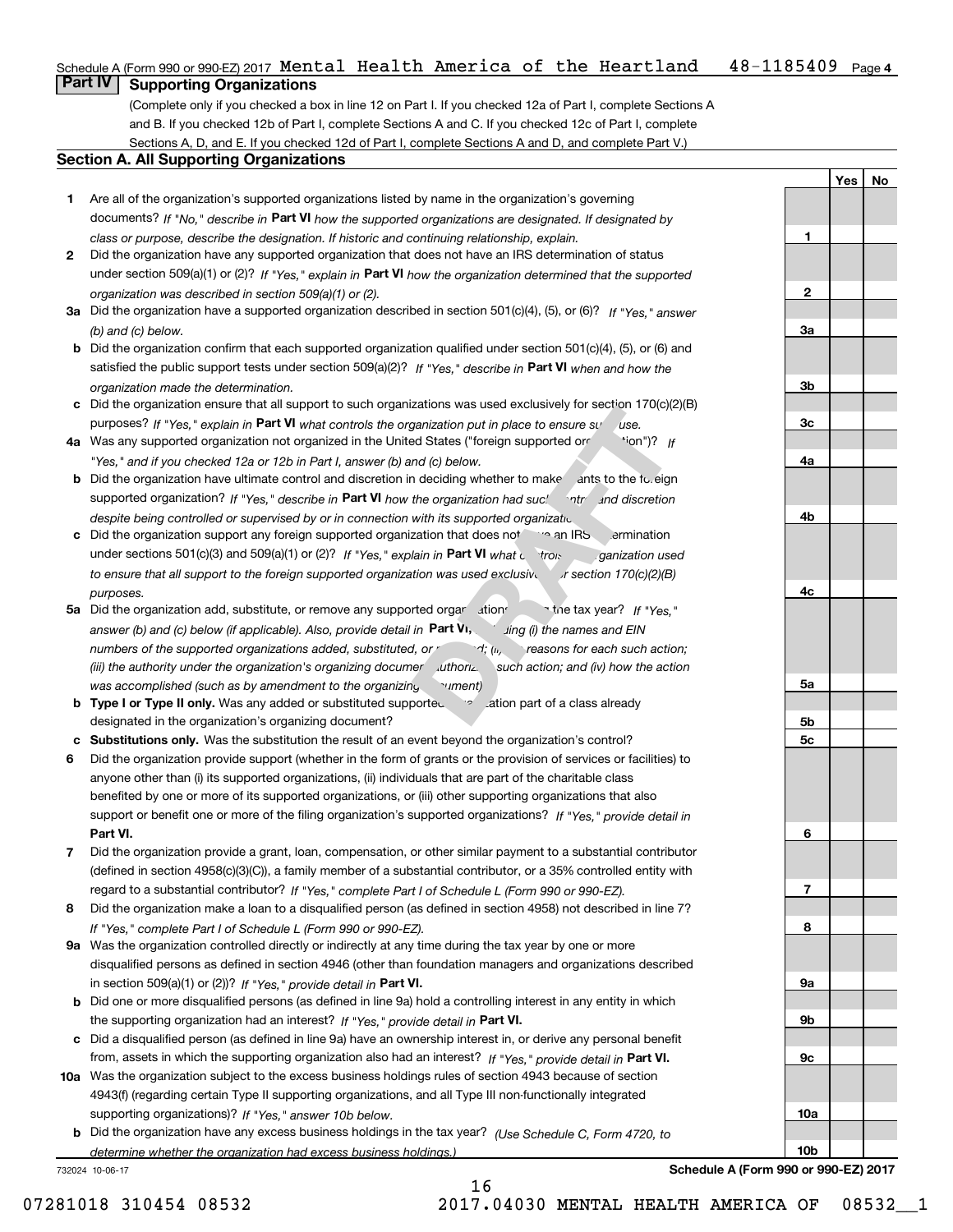#### Schedule A (Form 990 or 990-EZ) 2017 <code>Mental Health America of the Heartland 48-1185409 Page 5</code> **Part IV Supporting Organizations** *(continued)* Mental Health America of the Heartland 48-1185409

|    |                                                                                                                                                                                                                           |                 | Yes | No |
|----|---------------------------------------------------------------------------------------------------------------------------------------------------------------------------------------------------------------------------|-----------------|-----|----|
| 11 | Has the organization accepted a gift or contribution from any of the following persons?                                                                                                                                   |                 |     |    |
|    |                                                                                                                                                                                                                           |                 |     |    |
|    | a A person who directly or indirectly controls, either alone or together with persons described in (b) and (c)                                                                                                            |                 |     |    |
|    | below, the governing body of a supported organization?                                                                                                                                                                    | 11a             |     |    |
|    | <b>b</b> A family member of a person described in (a) above?                                                                                                                                                              | 11 <sub>b</sub> |     |    |
|    | c A 35% controlled entity of a person described in (a) or (b) above? If "Yes" to a, b, or c, provide detail in Part VI.                                                                                                   | 11c             |     |    |
|    | <b>Section B. Type I Supporting Organizations</b>                                                                                                                                                                         |                 |     |    |
|    |                                                                                                                                                                                                                           |                 | Yes | No |
| 1  | Did the directors, trustees, or membership of one or more supported organizations have the power to                                                                                                                       |                 |     |    |
|    | regularly appoint or elect at least a majority of the organization's directors or trustees at all times during the                                                                                                        |                 |     |    |
|    | tax year? If "No," describe in Part VI how the supported organization(s) effectively operated, supervised, or                                                                                                             |                 |     |    |
|    | controlled the organization's activities. If the organization had more than one supported organization,                                                                                                                   |                 |     |    |
|    | describe how the powers to appoint and/or remove directors or trustees were allocated among the supported                                                                                                                 |                 |     |    |
|    | organizations and what conditions or restrictions, if any, applied to such powers during the tax year.                                                                                                                    | 1               |     |    |
| 2  | Did the organization operate for the benefit of any supported organization other than the supported                                                                                                                       |                 |     |    |
|    | organization(s) that operated, supervised, or controlled the supporting organization? If "Yes," explain in                                                                                                                |                 |     |    |
|    |                                                                                                                                                                                                                           |                 |     |    |
|    | Part VI how providing such benefit carried out the purposes of the supported organization(s) that operated,                                                                                                               | $\mathbf{2}$    |     |    |
|    | supervised, or controlled the supporting organization.<br><b>Section C. Type II Supporting Organizations</b>                                                                                                              |                 |     |    |
|    |                                                                                                                                                                                                                           |                 |     |    |
|    |                                                                                                                                                                                                                           |                 | Yes | No |
| 1  | Were a majority of the organization's directors or trustees during the tax year also a $\mathbf{r}$ rity of the ductors                                                                                                   |                 |     |    |
|    | or trustees of each of the organization's supported organization(s)? If "No," descrite Present Orleans                                                                                                                    |                 |     |    |
|    | or management of the supporting organization was vested in the same persons that con. And or managed                                                                                                                      |                 |     |    |
|    | the supported organization(s).                                                                                                                                                                                            | 1               |     |    |
|    | Section D. All Type III Supporting Organizations                                                                                                                                                                          |                 |     |    |
|    |                                                                                                                                                                                                                           |                 | Yes | No |
| 1  | Did the organization provide to each of its supported organizations, by the fifth month of the                                                                                                                            |                 |     |    |
|    | on provided during the prior tax<br>organization's tax year, (i) a written notice describing the type and $ar$ unt c                                                                                                      |                 |     |    |
|    | year, (ii) a copy of the Form 990 that was most recently filed as of the<br>of notification, and (iii) copies of the                                                                                                      |                 |     |    |
|    | organization's governing documents in effect on the date of noting the standard extent not previously provided?                                                                                                           | 1               |     |    |
| 2  | Were any of the organization's officers, directors, or trustees ner (i) ointed or elected by the supported                                                                                                                |                 |     |    |
|    | organization(s) or (ii) serving on the governing body of a superfied or gast ation? If "No," explain in Part VI how                                                                                                       |                 |     |    |
|    |                                                                                                                                                                                                                           | 2               |     |    |
|    | the organization maintained a close and continuous working rela. <sup>k</sup> with the supported organization(s).<br>By reason of the relationship described in (2), did the organization's upported organizations have a |                 |     |    |
| 3  |                                                                                                                                                                                                                           |                 |     |    |
|    | significant voice in the organization's investment policies and in directing the use of the organization's                                                                                                                |                 |     |    |
|    | income or assets at all times during the tax year? If "Yes," describe in Part VI the role the organization's                                                                                                              |                 |     |    |
|    | supported organizations played in this regard.                                                                                                                                                                            | з               |     |    |
|    | <b>Section E. Type III Functionally Integrated Supporting Organizations</b>                                                                                                                                               |                 |     |    |
| 1  | Check the box next to the method that the organization used to satisfy the Integral Part Test during the year (see instructions).                                                                                         |                 |     |    |
| а  | The organization satisfied the Activities Test. Complete line 2 below.                                                                                                                                                    |                 |     |    |
| b  | The organization is the parent of each of its supported organizations. Complete line 3 below.                                                                                                                             |                 |     |    |
| c  | The organization supported a governmental entity. Describe in Part VI how you supported a government entity (see instructions),                                                                                           |                 |     |    |
| 2  | Activities Test. Answer (a) and (b) below.                                                                                                                                                                                |                 | Yes | No |
| а  | Did substantially all of the organization's activities during the tax year directly further the exempt purposes of                                                                                                        |                 |     |    |
|    | the supported organization(s) to which the organization was responsive? If "Yes." then in Part VI identify                                                                                                                |                 |     |    |
|    | those supported organizations and explain how these activities directly furthered their exempt purposes,                                                                                                                  |                 |     |    |
|    | how the organization was responsive to those supported organizations, and how the organization determined                                                                                                                 |                 |     |    |
|    | that these activities constituted substantially all of its activities.                                                                                                                                                    | 2a              |     |    |
|    | <b>b</b> Did the activities described in (a) constitute activities that, but for the organization's involvement, one or more                                                                                              |                 |     |    |
|    |                                                                                                                                                                                                                           |                 |     |    |
|    | of the organization's supported organization(s) would have been engaged in? If "Yes," explain in Part VI the                                                                                                              |                 |     |    |
|    | reasons for the organization's position that its supported organization(s) would have engaged in these                                                                                                                    |                 |     |    |
|    | activities but for the organization's involvement.                                                                                                                                                                        | 2b              |     |    |
| з  | Parent of Supported Organizations. Answer (a) and (b) below.                                                                                                                                                              |                 |     |    |
|    | a Did the organization have the power to regularly appoint or elect a majority of the officers, directors, or                                                                                                             |                 |     |    |
|    | trustees of each of the supported organizations? Provide details in Part VI.                                                                                                                                              | За              |     |    |
|    | <b>b</b> Did the organization exercise a substantial degree of direction over the policies, programs, and activities of each                                                                                              |                 |     |    |
|    | of its supported organizations? If "Yes." describe in Part VI the role played by the organization in this regard.                                                                                                         | 3b              |     |    |
|    | Schedule A (Form 990 or 990-EZ) 2017<br>732025 10-06-17                                                                                                                                                                   |                 |     |    |

17

**Schedule A (Form 990 or 990-EZ) 2017**

07281018 310454 08532 2017.04030 MENTAL HEALTH AMERICA OF 08532\_1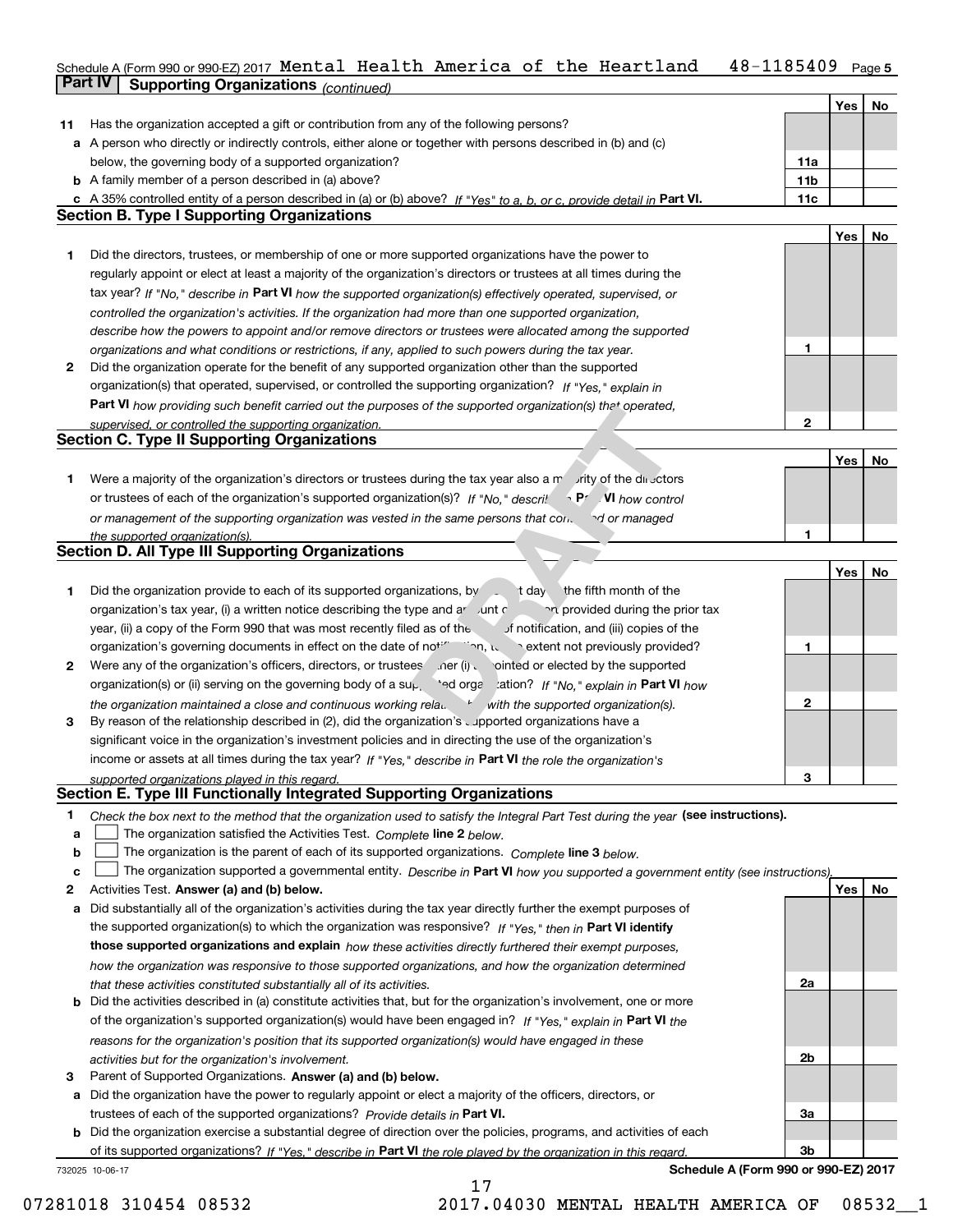|               | Schedule A (Form 990 or 990-EZ) 2017 Mental Health America of the Heartland                                                                       |                |                | 48-1185409<br>Page 6           |
|---------------|---------------------------------------------------------------------------------------------------------------------------------------------------|----------------|----------------|--------------------------------|
| <b>Part V</b> | Type III Non-Functionally Integrated 509(a)(3) Supporting Organizations                                                                           |                |                |                                |
| 1             | Check here if the organization satisfied the Integral Part Test as a qualifying trust on Nov. 20, 1970 (explain in Part VI.) See instructions. Al |                |                |                                |
|               | other Type III non-functionally integrated supporting organizations must complete Sections A through E.                                           |                |                |                                |
|               | <b>Section A - Adjusted Net Income</b>                                                                                                            |                | (A) Prior Year | (B) Current Year<br>(optional) |
|               | Net short-term capital gain                                                                                                                       | 1              |                |                                |
| 2             | Recoveries of prior-year distributions                                                                                                            | $\mathbf{2}$   |                |                                |
| З             | Other gross income (see instructions)                                                                                                             | 3              |                |                                |
| 4             | Add lines 1 through 3                                                                                                                             | 4              |                |                                |
| 5             | Depreciation and depletion                                                                                                                        | 5              |                |                                |
| 6             | Portion of operating expenses paid or incurred for production or                                                                                  |                |                |                                |
|               | collection of gross income or for management, conservation, or                                                                                    |                |                |                                |
|               | maintenance of property held for production of income (see instructions)                                                                          | 6              |                |                                |
| 7             | Other expenses (see instructions)                                                                                                                 | $\overline{7}$ |                |                                |
| 8             | Adjusted Net Income (subtract lines 5, 6, and 7 from line 4)                                                                                      | 8              |                |                                |
|               | <b>Section B - Minimum Asset Amount</b>                                                                                                           |                | (A) Prior Year | (B) Current Year<br>(optional) |
| 1             | Aggregate fair market value of all non-exempt-use assets (see                                                                                     |                |                |                                |
|               | instructions for short tax year or assets held for part of year):                                                                                 |                |                |                                |
|               | a Average monthly value of securities                                                                                                             | 1a             |                |                                |
|               | <b>b</b> Average monthly cash balances                                                                                                            | 1b             |                |                                |
|               | c Fair market value of other non-exempt-use assets                                                                                                | $\ddotmark$    |                |                                |
|               | d Total (add lines 1a, 1b, and 1c)                                                                                                                |                |                |                                |
|               | e Discount claimed for blockage or other                                                                                                          |                |                |                                |
|               | factors (explain in detail in Part VI):                                                                                                           |                |                |                                |
| 2             | Acquisition indebtedness applicable to non-exempt-use assets                                                                                      |                |                |                                |
| 3             | Subtract line 2 from line 1d                                                                                                                      | 3              |                |                                |
| 4             | Cash deemed held for exempt use. Enter 1-1/2% of line 3 (for greater a                                                                            |                |                |                                |
|               | see instructions)                                                                                                                                 | 4              |                |                                |
| 5             | Net value of non-exempt-use assets (subtract line 4 from line 3)                                                                                  | 5              |                |                                |
| 6             | Multiply line 5 by .035                                                                                                                           | 6              |                |                                |
| 7             | Recoveries of prior-year distributions                                                                                                            | $\overline{7}$ |                |                                |
| 8             | Minimum Asset Amount (add line 7 to line 6)                                                                                                       | 8              |                |                                |
|               | <b>Section C - Distributable Amount</b>                                                                                                           |                |                | <b>Current Year</b>            |
|               | Adjusted net income for prior year (from Section A, line 8, Column A)                                                                             | 1              |                |                                |
| 2             | Enter 85% of line 1                                                                                                                               | 2              |                |                                |
| 3             | Minimum asset amount for prior year (from Section B, line 8, Column A)                                                                            | 3              |                |                                |
| 4             | Enter greater of line 2 or line 3                                                                                                                 | 4              |                |                                |
| 5             | Income tax imposed in prior year                                                                                                                  | 5              |                |                                |
| 6             | Distributable Amount. Subtract line 5 from line 4, unless subject to                                                                              |                |                |                                |
|               | emergency temporary reduction (see instructions)                                                                                                  | 6              |                |                                |
| 7             | Check here if the current year is the organization's first as a non-functionally integrated Type III supporting organization (see                 |                |                |                                |

**Schedule A (Form 990 or 990-EZ) 2017**

732026 10-06-17

instructions).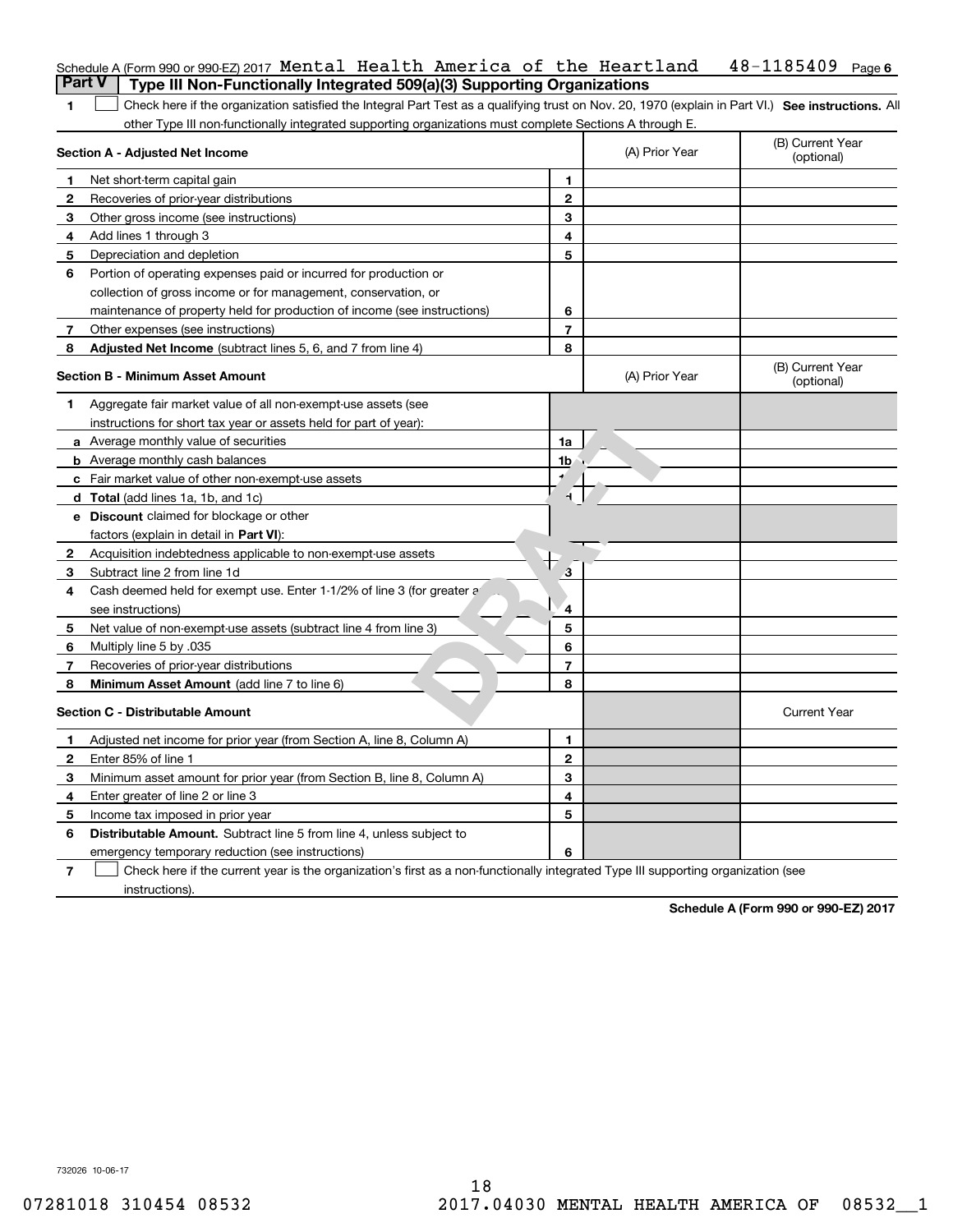## Schedule A (Form 990 or 990-EZ) 2017 <code>Mental Health America of the Heartland 48-1185409 Page 7</code>

| Part V | Type III Non-Functionally Integrated 509(a)(3) Supporting Organizations                                      |                                    | (continued)                                   |                                                         |  |  |  |  |
|--------|--------------------------------------------------------------------------------------------------------------|------------------------------------|-----------------------------------------------|---------------------------------------------------------|--|--|--|--|
|        | <b>Section D - Distributions</b>                                                                             |                                    |                                               | <b>Current Year</b>                                     |  |  |  |  |
|        | Amounts paid to supported organizations to accomplish exempt purposes                                        |                                    |                                               |                                                         |  |  |  |  |
| 2      | Amounts paid to perform activity that directly furthers exempt purposes of supported                         |                                    |                                               |                                                         |  |  |  |  |
|        | organizations, in excess of income from activity                                                             |                                    |                                               |                                                         |  |  |  |  |
| з      | Administrative expenses paid to accomplish exempt purposes of supported organizations                        |                                    |                                               |                                                         |  |  |  |  |
| 4      | Amounts paid to acquire exempt-use assets                                                                    |                                    |                                               |                                                         |  |  |  |  |
| 5      | Qualified set-aside amounts (prior IRS approval required)                                                    |                                    |                                               |                                                         |  |  |  |  |
| 6      | Other distributions (describe in Part VI). See instructions.                                                 |                                    |                                               |                                                         |  |  |  |  |
| 7      | Total annual distributions. Add lines 1 through 6.                                                           |                                    |                                               |                                                         |  |  |  |  |
| 8      | Distributions to attentive supported organizations to which the organization is responsive                   |                                    |                                               |                                                         |  |  |  |  |
|        | (provide details in Part VI). See instructions.                                                              |                                    |                                               |                                                         |  |  |  |  |
| 9      | Distributable amount for 2017 from Section C, line 6                                                         |                                    |                                               |                                                         |  |  |  |  |
| 10     | Line 8 amount divided by line 9 amount                                                                       |                                    |                                               |                                                         |  |  |  |  |
|        | <b>Section E - Distribution Allocations (see instructions)</b>                                               | (i)<br><b>Excess Distributions</b> | (ii)<br><b>Underdistributions</b><br>Pre-2017 | (iii)<br><b>Distributable</b><br><b>Amount for 2017</b> |  |  |  |  |
| 1      | Distributable amount for 2017 from Section C, line 6                                                         |                                    |                                               |                                                         |  |  |  |  |
| 2      | Underdistributions, if any, for years prior to 2017 (reason-                                                 |                                    |                                               |                                                         |  |  |  |  |
|        | able cause required- explain in Part VI). See instructions.                                                  |                                    |                                               |                                                         |  |  |  |  |
| 3      | Excess distributions carryover, if any, to 2017                                                              |                                    |                                               |                                                         |  |  |  |  |
| а      |                                                                                                              |                                    |                                               |                                                         |  |  |  |  |
|        | <b>b</b> From 2013                                                                                           |                                    |                                               |                                                         |  |  |  |  |
|        | $c$ From 2014                                                                                                |                                    |                                               |                                                         |  |  |  |  |
|        | d From 2015                                                                                                  |                                    |                                               |                                                         |  |  |  |  |
|        | e From 2016                                                                                                  |                                    |                                               |                                                         |  |  |  |  |
|        | Total of lines 3a through e                                                                                  |                                    |                                               |                                                         |  |  |  |  |
|        | <b>g</b> Applied to underdistributions of prior years                                                        |                                    |                                               |                                                         |  |  |  |  |
|        | h Applied to 2017 distributable amount                                                                       |                                    |                                               |                                                         |  |  |  |  |
|        | Carryover from 2012 not applied (see instructions)                                                           |                                    |                                               |                                                         |  |  |  |  |
|        | Remainder. Subtract lines 3g, 3h, and 3i from 3f.                                                            |                                    |                                               |                                                         |  |  |  |  |
| 4      | Distributions for 2017 from Section D,                                                                       |                                    |                                               |                                                         |  |  |  |  |
|        | line $7:$                                                                                                    |                                    |                                               |                                                         |  |  |  |  |
|        | a Applied to underdistributions of prior years                                                               |                                    |                                               |                                                         |  |  |  |  |
|        | <b>b</b> Applied to 2017 distributable amount                                                                |                                    |                                               |                                                         |  |  |  |  |
| с      | Remainder. Subtract lines 4a and 4b from 4.                                                                  |                                    |                                               |                                                         |  |  |  |  |
| 5      | Remaining underdistributions for years prior to 2017, if                                                     |                                    |                                               |                                                         |  |  |  |  |
|        | any. Subtract lines 3g and 4a from line 2. For result greater                                                |                                    |                                               |                                                         |  |  |  |  |
| 6      | than zero, explain in Part VI. See instructions.<br>Remaining underdistributions for 2017. Subtract lines 3h |                                    |                                               |                                                         |  |  |  |  |
|        | and 4b from line 1. For result greater than zero, explain in                                                 |                                    |                                               |                                                         |  |  |  |  |
|        | Part VI. See instructions.                                                                                   |                                    |                                               |                                                         |  |  |  |  |
| 7      | Excess distributions carryover to 2018. Add lines 3j                                                         |                                    |                                               |                                                         |  |  |  |  |
|        | and 4c.                                                                                                      |                                    |                                               |                                                         |  |  |  |  |
| 8      | Breakdown of line 7:                                                                                         |                                    |                                               |                                                         |  |  |  |  |
|        | a Excess from 2013                                                                                           |                                    |                                               |                                                         |  |  |  |  |
|        | <b>b</b> Excess from 2014                                                                                    |                                    |                                               |                                                         |  |  |  |  |
|        | c Excess from 2015                                                                                           |                                    |                                               |                                                         |  |  |  |  |
|        | d Excess from 2016                                                                                           |                                    |                                               |                                                         |  |  |  |  |
|        | e Excess from 2017                                                                                           |                                    |                                               |                                                         |  |  |  |  |
|        |                                                                                                              |                                    |                                               |                                                         |  |  |  |  |

**Schedule A (Form 990 or 990-EZ) 2017**

732027 10-06-17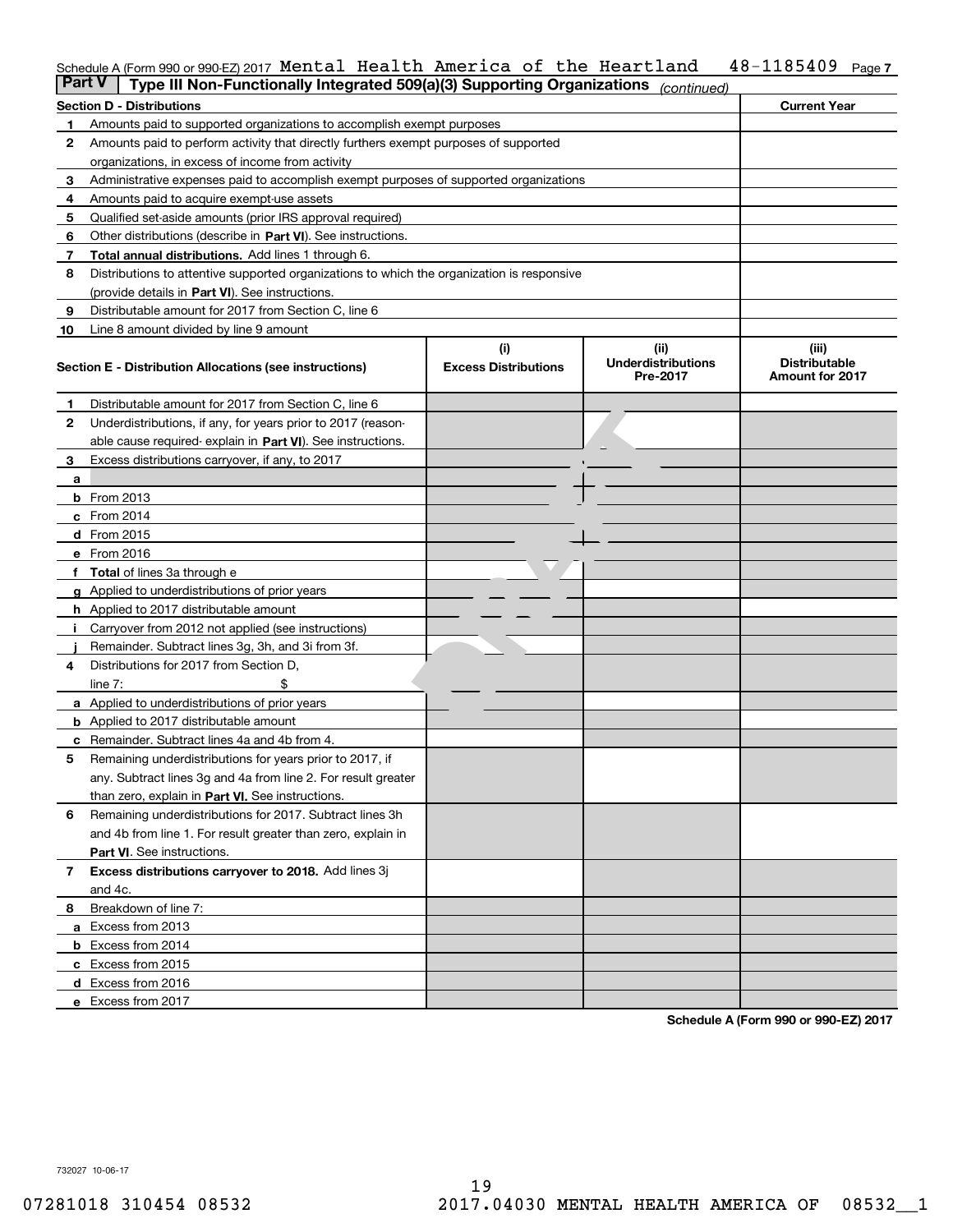| 48-1185409 Page 8<br>Schedule A (Form 990 or 990-EZ) 2017 Mental Health America of the Heartland<br><b>Part VI</b><br>Supplemental Information. Provide the explanations required by Part II, line 10; Part II, line 17a or 17b; Part III, line 12;<br>Part IV, Section A, lines 1, 2, 3b, 3c, 4b, 4c, 5a, 6, 9a, 9b, 9c, 11a, 11b, and 11c; Part IV, Section B, lines 1 and 2; Part IV, Section C,<br>line 1; Part IV, Section D, lines 2 and 3; Part IV, Section E, lines 1c, 2a, 2b, 3a, and 3b; Part V, line 1; Part V, Section B, line 1e; Part V,<br>Section D, lines 5, 6, and 8; and Part V, Section E, lines 2, 5, and 6. Also complete this part for any additional information.<br>(See instructions.) |  |
|-------------------------------------------------------------------------------------------------------------------------------------------------------------------------------------------------------------------------------------------------------------------------------------------------------------------------------------------------------------------------------------------------------------------------------------------------------------------------------------------------------------------------------------------------------------------------------------------------------------------------------------------------------------------------------------------------------------------|--|
|                                                                                                                                                                                                                                                                                                                                                                                                                                                                                                                                                                                                                                                                                                                   |  |
|                                                                                                                                                                                                                                                                                                                                                                                                                                                                                                                                                                                                                                                                                                                   |  |
|                                                                                                                                                                                                                                                                                                                                                                                                                                                                                                                                                                                                                                                                                                                   |  |
|                                                                                                                                                                                                                                                                                                                                                                                                                                                                                                                                                                                                                                                                                                                   |  |
|                                                                                                                                                                                                                                                                                                                                                                                                                                                                                                                                                                                                                                                                                                                   |  |
|                                                                                                                                                                                                                                                                                                                                                                                                                                                                                                                                                                                                                                                                                                                   |  |
|                                                                                                                                                                                                                                                                                                                                                                                                                                                                                                                                                                                                                                                                                                                   |  |
|                                                                                                                                                                                                                                                                                                                                                                                                                                                                                                                                                                                                                                                                                                                   |  |
|                                                                                                                                                                                                                                                                                                                                                                                                                                                                                                                                                                                                                                                                                                                   |  |
|                                                                                                                                                                                                                                                                                                                                                                                                                                                                                                                                                                                                                                                                                                                   |  |
|                                                                                                                                                                                                                                                                                                                                                                                                                                                                                                                                                                                                                                                                                                                   |  |
|                                                                                                                                                                                                                                                                                                                                                                                                                                                                                                                                                                                                                                                                                                                   |  |
|                                                                                                                                                                                                                                                                                                                                                                                                                                                                                                                                                                                                                                                                                                                   |  |
|                                                                                                                                                                                                                                                                                                                                                                                                                                                                                                                                                                                                                                                                                                                   |  |
|                                                                                                                                                                                                                                                                                                                                                                                                                                                                                                                                                                                                                                                                                                                   |  |
|                                                                                                                                                                                                                                                                                                                                                                                                                                                                                                                                                                                                                                                                                                                   |  |
|                                                                                                                                                                                                                                                                                                                                                                                                                                                                                                                                                                                                                                                                                                                   |  |
|                                                                                                                                                                                                                                                                                                                                                                                                                                                                                                                                                                                                                                                                                                                   |  |
|                                                                                                                                                                                                                                                                                                                                                                                                                                                                                                                                                                                                                                                                                                                   |  |
|                                                                                                                                                                                                                                                                                                                                                                                                                                                                                                                                                                                                                                                                                                                   |  |
|                                                                                                                                                                                                                                                                                                                                                                                                                                                                                                                                                                                                                                                                                                                   |  |
|                                                                                                                                                                                                                                                                                                                                                                                                                                                                                                                                                                                                                                                                                                                   |  |
|                                                                                                                                                                                                                                                                                                                                                                                                                                                                                                                                                                                                                                                                                                                   |  |
|                                                                                                                                                                                                                                                                                                                                                                                                                                                                                                                                                                                                                                                                                                                   |  |
|                                                                                                                                                                                                                                                                                                                                                                                                                                                                                                                                                                                                                                                                                                                   |  |
|                                                                                                                                                                                                                                                                                                                                                                                                                                                                                                                                                                                                                                                                                                                   |  |
|                                                                                                                                                                                                                                                                                                                                                                                                                                                                                                                                                                                                                                                                                                                   |  |
|                                                                                                                                                                                                                                                                                                                                                                                                                                                                                                                                                                                                                                                                                                                   |  |
|                                                                                                                                                                                                                                                                                                                                                                                                                                                                                                                                                                                                                                                                                                                   |  |
|                                                                                                                                                                                                                                                                                                                                                                                                                                                                                                                                                                                                                                                                                                                   |  |
|                                                                                                                                                                                                                                                                                                                                                                                                                                                                                                                                                                                                                                                                                                                   |  |
|                                                                                                                                                                                                                                                                                                                                                                                                                                                                                                                                                                                                                                                                                                                   |  |
|                                                                                                                                                                                                                                                                                                                                                                                                                                                                                                                                                                                                                                                                                                                   |  |
|                                                                                                                                                                                                                                                                                                                                                                                                                                                                                                                                                                                                                                                                                                                   |  |
|                                                                                                                                                                                                                                                                                                                                                                                                                                                                                                                                                                                                                                                                                                                   |  |
|                                                                                                                                                                                                                                                                                                                                                                                                                                                                                                                                                                                                                                                                                                                   |  |
|                                                                                                                                                                                                                                                                                                                                                                                                                                                                                                                                                                                                                                                                                                                   |  |
|                                                                                                                                                                                                                                                                                                                                                                                                                                                                                                                                                                                                                                                                                                                   |  |
| Schedule A (Form 990 or 990-EZ) 2017<br>732028 10-06-17                                                                                                                                                                                                                                                                                                                                                                                                                                                                                                                                                                                                                                                           |  |
| 20<br>001010 210151 00529<br>2017 04030 MENTAI UEAITU AMERICA OF                                                                                                                                                                                                                                                                                                                                                                                                                                                                                                                                                                                                                                                  |  |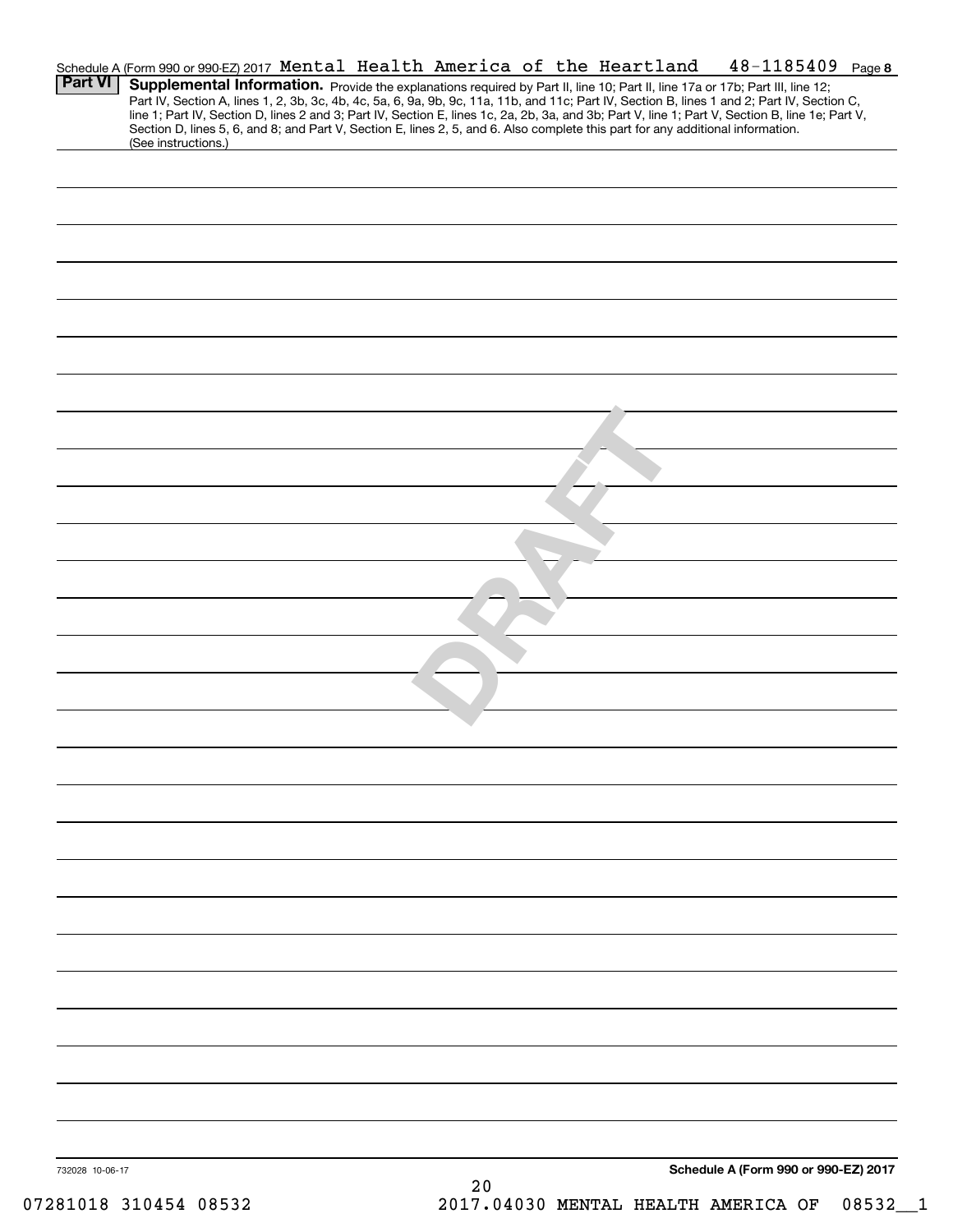723171 04-01-17

## **Identification of Excess Contributions Included on Part II, Line 5 Schedule A 2017**

**\*\* Do Not File \*\* \*\*\* Not Open to Public Inspection \*\*\***

| <b>Contributor's Name</b>                                 | Total<br>Contributions | <b>Excess</b><br>Contributions |
|-----------------------------------------------------------|------------------------|--------------------------------|
| Donor                                                     | 610,000.               | 506,781.                       |
|                                                           |                        |                                |
|                                                           |                        |                                |
|                                                           |                        |                                |
|                                                           |                        |                                |
|                                                           |                        |                                |
|                                                           |                        |                                |
|                                                           |                        |                                |
|                                                           |                        |                                |
|                                                           |                        |                                |
|                                                           |                        |                                |
|                                                           |                        |                                |
|                                                           |                        |                                |
|                                                           |                        |                                |
|                                                           |                        |                                |
|                                                           |                        |                                |
|                                                           |                        |                                |
|                                                           |                        |                                |
|                                                           |                        |                                |
|                                                           |                        |                                |
|                                                           |                        |                                |
|                                                           |                        |                                |
|                                                           |                        |                                |
| Total Excess Contributions to Schedule A, Part II, Line 5 |                        | 506, 781.                      |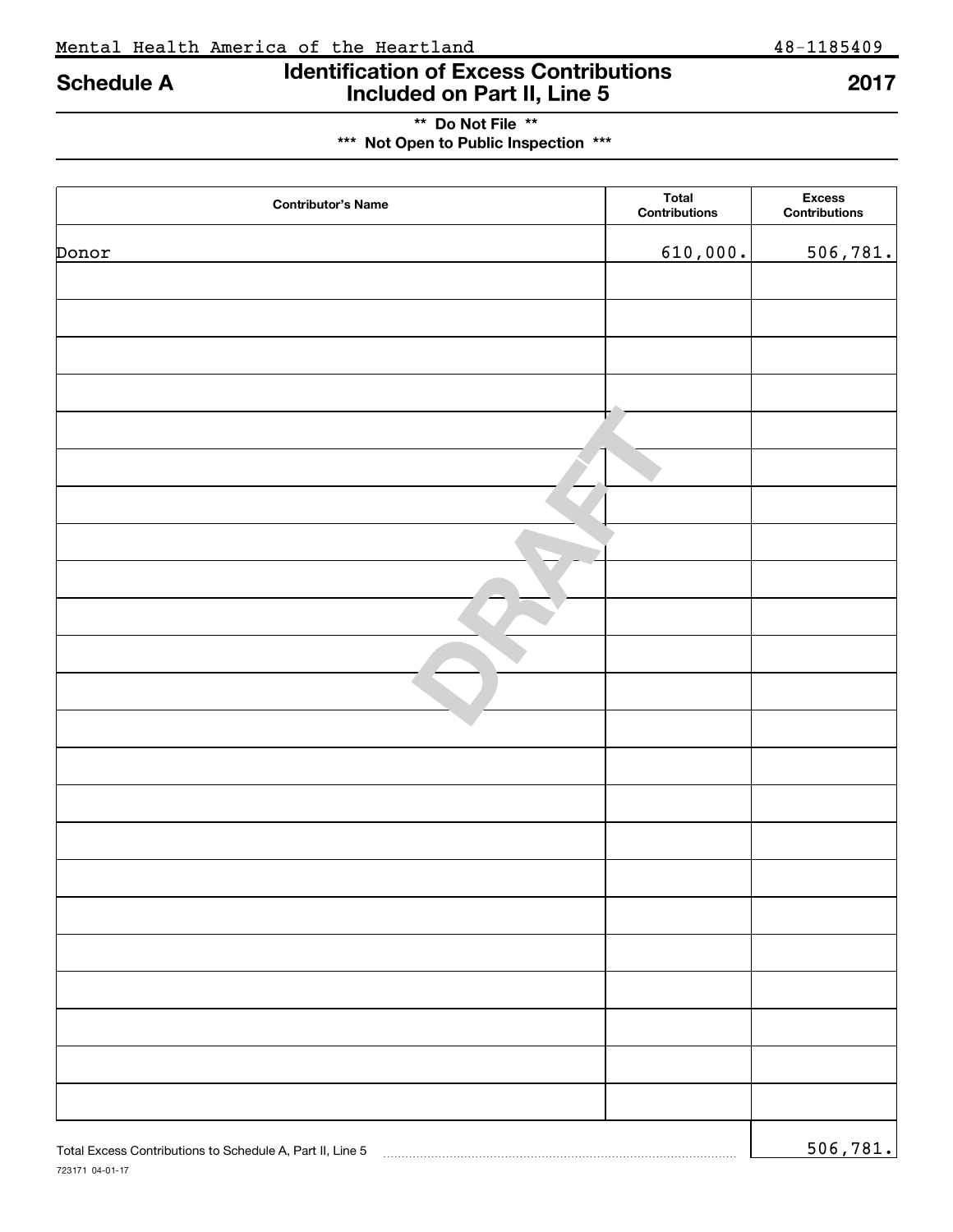Department of the Treasury

## **Schedule B Schedule of Contributors**

**| Attach to Form 990, Form 990-EZ, or Form 990-PF. | Go to www.irs.gov/Form990 for the latest information.** OMB No. 1545-0047

**2017**

| Internal Revenue Service       |                                                                                                                                                                                                                                                                                                         | LU I I                                                    |
|--------------------------------|---------------------------------------------------------------------------------------------------------------------------------------------------------------------------------------------------------------------------------------------------------------------------------------------------------|-----------------------------------------------------------|
| Name of the organization       |                                                                                                                                                                                                                                                                                                         | <b>Employer identification number</b>                     |
|                                | Mental Health America of the Heartland                                                                                                                                                                                                                                                                  | 48-1185409                                                |
| Organization type (check one): |                                                                                                                                                                                                                                                                                                         |                                                           |
| Filers of:                     | Section:                                                                                                                                                                                                                                                                                                |                                                           |
|                                | $X$ 501(c)( 3) (enter number) organization                                                                                                                                                                                                                                                              |                                                           |
| Form 990 or 990-EZ             |                                                                                                                                                                                                                                                                                                         |                                                           |
|                                | 4947(a)(1) nonexempt charitable trust not treated as a private foundation                                                                                                                                                                                                                               |                                                           |
|                                | 527 political organization                                                                                                                                                                                                                                                                              |                                                           |
| Form 990-PF                    | 501(c)(3) exempt private foundation                                                                                                                                                                                                                                                                     |                                                           |
|                                | 4947(a)(1) nonexempt charitable trust treated as a private found on                                                                                                                                                                                                                                     |                                                           |
|                                | 501(c)(3) taxable private foundation                                                                                                                                                                                                                                                                    |                                                           |
|                                |                                                                                                                                                                                                                                                                                                         |                                                           |
|                                | Check if your organization is covered by the General Rule or a Special Rule.                                                                                                                                                                                                                            |                                                           |
|                                | <b>Note:</b> Only a section 501(c)(7), (8), or (10) organization can check boxes for both the<br>neral Rule dia Special Rule. See instructions.                                                                                                                                                         |                                                           |
| <b>General Rule</b>            |                                                                                                                                                                                                                                                                                                         |                                                           |
|                                | For an organization filing Form 990, 990-EZ, or 990-PF that receiving, duri-<br>property) from any one contributor. Complete Parts I and II. See in.<br>ons for determining a contributor's total contributions.                                                                                        | vear, contributions totaling \$5,000 or more (in money or |
| <b>Special Rules</b>           |                                                                                                                                                                                                                                                                                                         |                                                           |
| $\lfloor x \rfloor$            |                                                                                                                                                                                                                                                                                                         |                                                           |
|                                | For an organization described in section 501(c)(3) filing Form $\sim$ 90-EZ that met the 33 1/3% support test of the regulations under<br>sections 509(a)(1) and 170(b)(1)(A)(vi), that checked Schedule A (r .rm 990 or 990-EZ), Part II, line 13, 16a, or 16b, and that received from                 |                                                           |
|                                | any one contributor, during the year, total contributions of the greater of (1) \$5,000; or (2) 2% of the amount on (i) Form 990, Part VIII, line 1h;<br>or (ii) Form 990-EZ, line 1. Complete Parts I and II.                                                                                          |                                                           |
|                                | For an organization described in section 501(c)(7), (8), or (10) filing Form 990 or 990-EZ that received from any one contributor, during the                                                                                                                                                           |                                                           |
|                                | year, total contributions of more than \$1,000 exclusively for religious, charitable, scientific, literary, or educational purposes, or for<br>the prevention of cruelty to children or animals. Complete Parts I, II, and III.                                                                         |                                                           |
|                                | For an organization described in section 501(c)(7), (8), or (10) filing Form 990 or 990-EZ that received from any one contributor, during the                                                                                                                                                           |                                                           |
|                                | year, contributions exclusively for religious, charitable, etc., purposes, but no such contributions totaled more than \$1,000. If this box<br>is checked, enter here the total contributions that were received during the year for an exclusively religious, charitable, etc.,                        |                                                           |
|                                | purpose. Don't complete any of the parts unless the General Rule applies to this organization because it received nonexclusively<br>religious, charitable, etc., contributions totaling \$5,000 or more during the year manufacture manufacture etc.,                                                   | $\blacktriangleright$ s                                   |
|                                |                                                                                                                                                                                                                                                                                                         |                                                           |
|                                | Caution: An organization that isn't covered by the General Rule and/or the Special Rules doesn't file Schedule B (Form 990, 990-EZ, or 990-PF),<br>but it must answer "No" on Part IV, line 2, of its Form 990; or check the box on line H of its Form 990-EZ or on its Form 990-PF, Part I, line 2, to |                                                           |

LHA For Paperwork Reduction Act Notice, see the instructions for Form 990, 990-EZ, or 990-PF. Schedule B (Form 990, 990-BZ, or 990-PF) (2017)

certify that it doesn't meet the filing requirements of Schedule B (Form 990, 990-EZ, or 990-PF).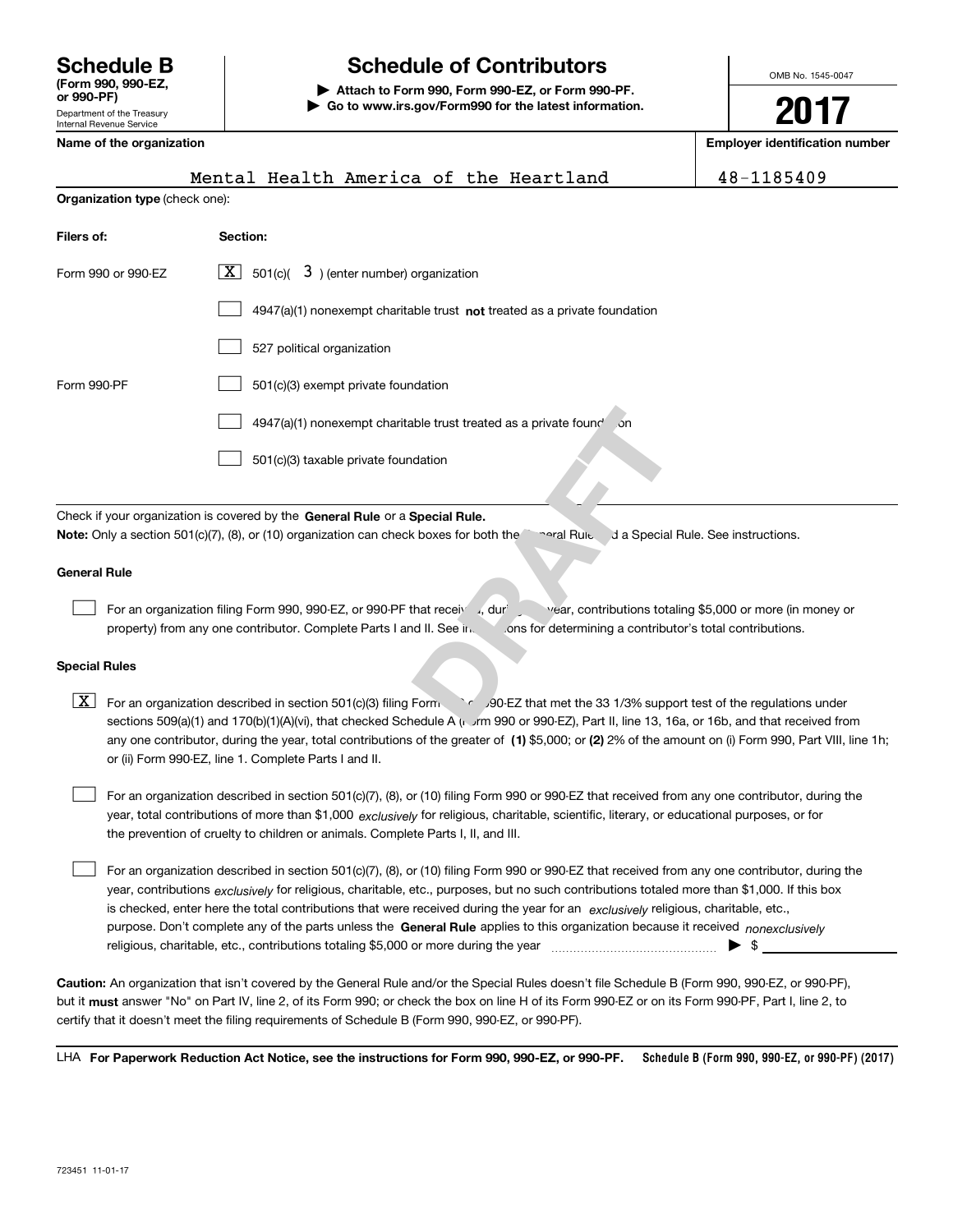## Schedule B (Form 990, 990-EZ, or 990-PF) (2017) **Page 2**

| Page 2<br>Schedule B (Form 990, 990-EZ, or 990-PF) (2017) |                                                                                                |                                   |                                                                                                  |                                                                                                         |  |  |  |  |  |
|-----------------------------------------------------------|------------------------------------------------------------------------------------------------|-----------------------------------|--------------------------------------------------------------------------------------------------|---------------------------------------------------------------------------------------------------------|--|--|--|--|--|
|                                                           | <b>Employer identification number</b><br>Name of organization                                  |                                   |                                                                                                  |                                                                                                         |  |  |  |  |  |
|                                                           | 48-1185409<br>Mental Health America of the Heartland                                           |                                   |                                                                                                  |                                                                                                         |  |  |  |  |  |
| Part I                                                    | Contributors (see instructions). Use duplicate copies of Part I if additional space is needed. |                                   |                                                                                                  |                                                                                                         |  |  |  |  |  |
| (a)<br>No.                                                | (b)<br>Name, address, and ZIP + 4                                                              | (c)<br><b>Total contributions</b> | (d)<br>Type of contribution                                                                      |                                                                                                         |  |  |  |  |  |
| 1                                                         | Dept. of Housing and Urban Development<br>400 State Avenue<br>Kansas City, KS 66101            | 236,068.<br>\$                    |                                                                                                  | $\mathbf{X}$<br>Person<br>Payroll<br>Noncash<br>(Complete Part II for<br>noncash contributions.)        |  |  |  |  |  |
| (a)<br>No.                                                | (b)<br>Name, address, and ZIP + 4                                                              | (c)<br><b>Total contributions</b> |                                                                                                  | (d)<br>Type of contribution                                                                             |  |  |  |  |  |
| $\overline{a}$                                            | Missouri Department of Mental Health<br>1706 East Elm Street<br>Jefferson City, MO 65101       | 35,596.                           | $\mathbf{X}$<br>Person<br>Payroll<br>Noncash<br>(Complete Part II for<br>noncash contributions.) |                                                                                                         |  |  |  |  |  |
| (a)<br>No.                                                | (b)<br>Name, address, and ZIP + 4                                                              | (c)<br>lal contributions          |                                                                                                  | (d)<br>Type of contribution                                                                             |  |  |  |  |  |
| 3                                                         | United Way of Greater Kansas City<br>1080 Washington Street<br>Kansas City, MO 64105           | 76,964.<br>\$                     |                                                                                                  | $\mathbf{X}$<br>Person<br>Payroll<br>Noncash<br>(Complete Part II for<br>noncash contributions.)        |  |  |  |  |  |
| (a)<br>No.                                                | (b)<br>Name, address, and ZIP + 4                                                              | (c)<br><b>Total contributions</b> |                                                                                                  | (d)<br>Type of contribution                                                                             |  |  |  |  |  |
| 4                                                         | Barnett & Shirley Helzberg<br>4520 Main, Ste 1050<br>Kansas City, MO 64111                     | 122,000.<br>\$                    |                                                                                                  | $\mathbf{X}$<br>Person<br><b>Payroll</b><br>Noncash<br>(Complete Part II for<br>noncash contributions.) |  |  |  |  |  |
| (a)<br>No.                                                | (b)<br>Name, address, and ZIP + 4                                                              | (c)<br><b>Total contributions</b> |                                                                                                  | (d)<br>Type of contribution                                                                             |  |  |  |  |  |
| 5                                                         | Bank of America<br>7809 State Ave<br>Kansas City, KS 64112                                     | 25,000.<br>\$                     |                                                                                                  | $\mathbf{X}$<br>Person<br>Payroll<br>Noncash<br>(Complete Part II for<br>noncash contributions.)        |  |  |  |  |  |
| (a)<br>No.                                                | (b)<br>Name, address, and ZIP + 4                                                              | (c)<br><b>Total contributions</b> |                                                                                                  | (d)<br>Type of contribution                                                                             |  |  |  |  |  |
| 6                                                         | H & R Block Foundation<br>One H&R Block Way<br>Kansas City, MO 64105                           | 15,000.<br>\$                     |                                                                                                  | $\mathbf{X}$<br>Person<br>Payroll<br>Noncash<br>(Complete Part II for<br>noncash contributions.)        |  |  |  |  |  |
| 723452 11-01-17                                           |                                                                                                |                                   |                                                                                                  | Schedule B (Form 990, 990-EZ, or 990-PF) (2017)                                                         |  |  |  |  |  |

07281018 310454 08532 2017.04030 MENTAL HEALTH AMERICA OF 08532\_1

**Schedule B (Form 990, 990-EZ, or 990-PF) (2017)**

23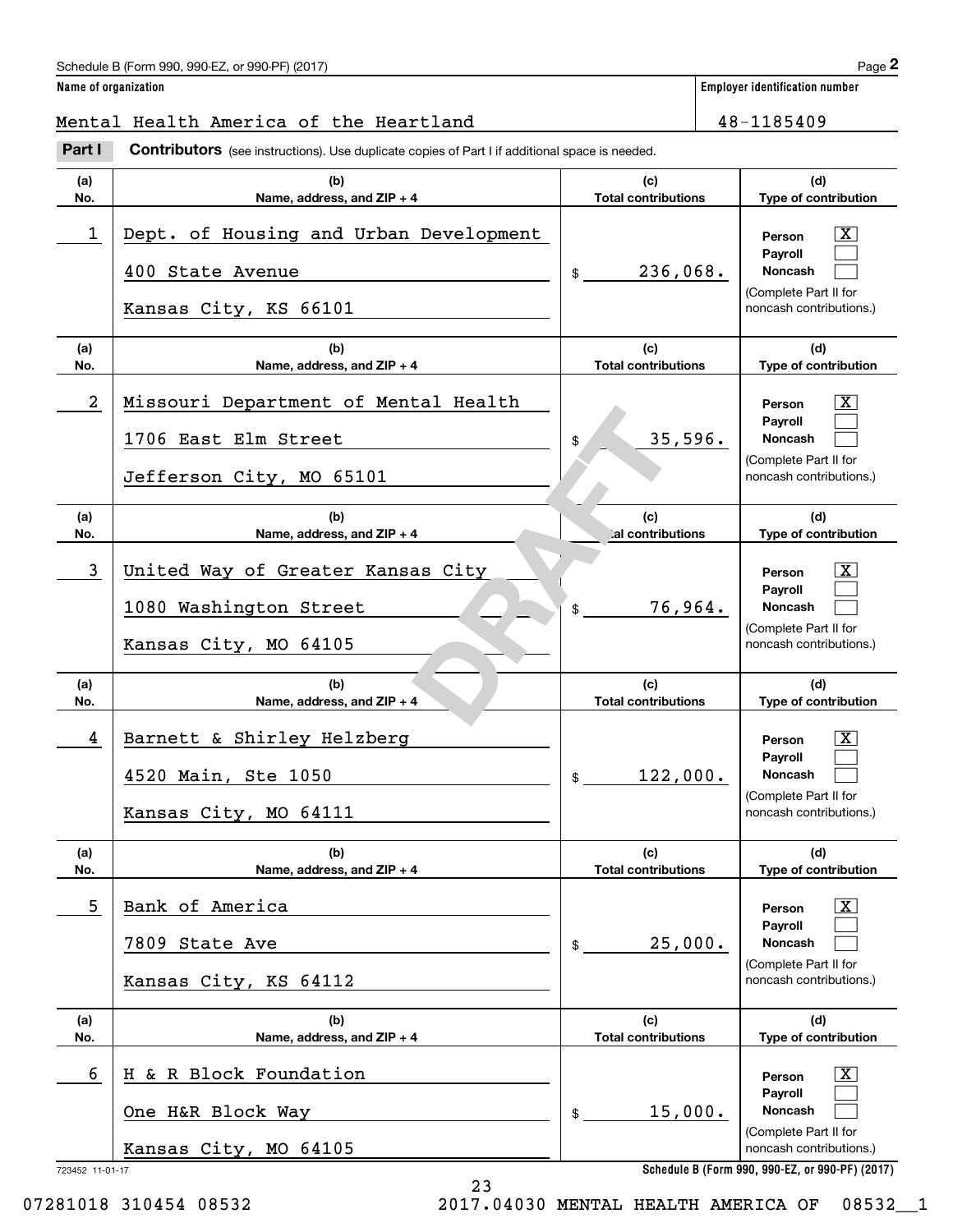Employer identification number<br>**1990, 990-EZ, or 990-PF) (2017)**<br>1996 Mental Health America of the Heartland 1996 Mental Health America of the Heartland 1996, 1996<br>1997 Mental Noncash Property (see instructions). Use dupli Mental Health America of the Heartland 18-1185409

| Part II                      | Noncash Property (see instructions). Use duplicate copies of Part II if additional space is needed. |                                                       |                                                 |
|------------------------------|-----------------------------------------------------------------------------------------------------|-------------------------------------------------------|-------------------------------------------------|
| (a)<br>No.<br>from<br>Part I | (b)<br>Description of noncash property given                                                        | (c)<br>FMV (or estimate)<br>(See instructions.)       | (d)<br>Date received                            |
|                              |                                                                                                     | \$                                                    |                                                 |
| (a)<br>No.<br>from<br>Part I | (b)<br>Description of noncash property given                                                        | (c)<br>FMV (or estimate)<br>(See instructions.)       | (d)<br>Date received                            |
|                              |                                                                                                     |                                                       |                                                 |
| (a)<br>No.<br>from<br>Part I | (b)<br>Description of noncash property given                                                        | (c)<br><b>MV</b> (or estimate)<br>(See instructions.) | (d)<br>Date received                            |
|                              |                                                                                                     | \$                                                    |                                                 |
| (a)<br>No.<br>from<br>Part I | (b)<br>Description of noncash property given                                                        | (c)<br>FMV (or estimate)<br>(See instructions.)       | (d)<br>Date received                            |
|                              |                                                                                                     | \$                                                    |                                                 |
| (a)<br>No.<br>from<br>Part I | (b)<br>Description of noncash property given                                                        | (c)<br>FMV (or estimate)<br>(See instructions.)       | (d)<br>Date received                            |
|                              |                                                                                                     | \$                                                    |                                                 |
| (a)<br>No.<br>from<br>Part I | (b)<br>Description of noncash property given                                                        | (c)<br>FMV (or estimate)<br>(See instructions.)       | (d)<br>Date received                            |
|                              |                                                                                                     |                                                       |                                                 |
|                              | 723453 11-01-17                                                                                     | \$                                                    | Schedule B (Form 990, 990-EZ, or 990-PF) (2017) |

24

07281018 310454 08532 2017.04030 MENTAL HEALTH AMERICA OF 08532\_1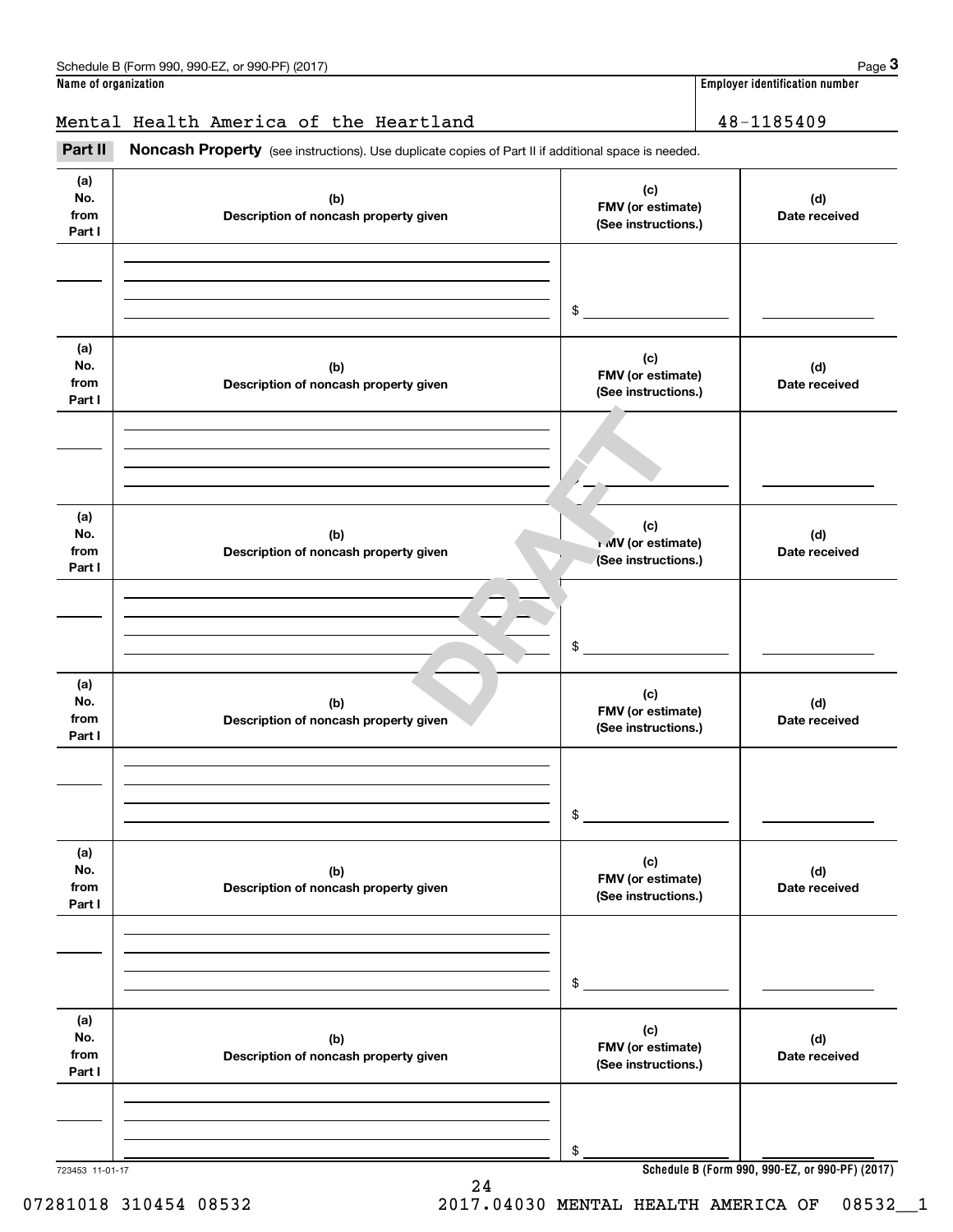| Name of organization                          | Schedule B (Form 990, 990-EZ, or 990-PF) (2017)                                                                                                                                                                                                      |                       | Page 4<br><b>Employer identification number</b>                                                                                                                     |  |  |  |  |  |
|-----------------------------------------------|------------------------------------------------------------------------------------------------------------------------------------------------------------------------------------------------------------------------------------------------------|-----------------------|---------------------------------------------------------------------------------------------------------------------------------------------------------------------|--|--|--|--|--|
|                                               |                                                                                                                                                                                                                                                      |                       |                                                                                                                                                                     |  |  |  |  |  |
| Part III                                      | Mental Health America of the Heartland<br>the year from any one contributor. Complete columns (a) through (e) and the following line entry. For organizations                                                                                        |                       | 48-1185409<br>Exclusively religious, charitable, etc., contributions to organizations described in section 501(c)(7), (8), or (10) that total more than \$1,000 for |  |  |  |  |  |
|                                               | completing Part III, enter the total of exclusively religious, charitable, etc., contributions of \$1,000 or less for the year. (Enter this info. once.) $\blacktriangleright$ \$<br>Use duplicate copies of Part III if additional space is needed. |                       |                                                                                                                                                                     |  |  |  |  |  |
| $(a)$ No.<br>from<br>Part I                   | (b) Purpose of gift                                                                                                                                                                                                                                  | (c) Use of gift       | (d) Description of how gift is held                                                                                                                                 |  |  |  |  |  |
|                                               |                                                                                                                                                                                                                                                      |                       |                                                                                                                                                                     |  |  |  |  |  |
|                                               |                                                                                                                                                                                                                                                      | (e) Transfer of gift  |                                                                                                                                                                     |  |  |  |  |  |
|                                               | Transferee's name, address, and $ZIP + 4$                                                                                                                                                                                                            |                       | Relationship of transferor to transferee                                                                                                                            |  |  |  |  |  |
|                                               |                                                                                                                                                                                                                                                      |                       |                                                                                                                                                                     |  |  |  |  |  |
| (a) $\overline{\text{No.}}$<br>from<br>Part I | (b) Purpose of gift                                                                                                                                                                                                                                  | (c) Use of gift       | (d) Description of how gift is held                                                                                                                                 |  |  |  |  |  |
|                                               |                                                                                                                                                                                                                                                      |                       |                                                                                                                                                                     |  |  |  |  |  |
|                                               | (e) Transfer<br><b>gm</b>                                                                                                                                                                                                                            |                       |                                                                                                                                                                     |  |  |  |  |  |
|                                               | Transferee's name, address, and ZIP + 4<br>Relationship of transferor to transferee                                                                                                                                                                  |                       |                                                                                                                                                                     |  |  |  |  |  |
|                                               |                                                                                                                                                                                                                                                      |                       |                                                                                                                                                                     |  |  |  |  |  |
| (a) No.<br>from<br>Part I                     | (b) Purpose of gift                                                                                                                                                                                                                                  | VUs <sub>rfgift</sub> | (d) Description of how gift is held                                                                                                                                 |  |  |  |  |  |
|                                               |                                                                                                                                                                                                                                                      | (e) Transfer of gift  |                                                                                                                                                                     |  |  |  |  |  |
|                                               | Transferee's name, address, and $ZIP + 4$                                                                                                                                                                                                            |                       | Relationship of transferor to transferee                                                                                                                            |  |  |  |  |  |
|                                               |                                                                                                                                                                                                                                                      |                       |                                                                                                                                                                     |  |  |  |  |  |
| (a) No.<br>from<br>Part I                     | (b) Purpose of gift                                                                                                                                                                                                                                  | (c) Use of gift       | (d) Description of how gift is held                                                                                                                                 |  |  |  |  |  |
|                                               |                                                                                                                                                                                                                                                      |                       |                                                                                                                                                                     |  |  |  |  |  |
|                                               | (e) Transfer of gift                                                                                                                                                                                                                                 |                       |                                                                                                                                                                     |  |  |  |  |  |
|                                               | Transferee's name, address, and $ZIP + 4$                                                                                                                                                                                                            |                       | Relationship of transferor to transferee                                                                                                                            |  |  |  |  |  |
|                                               |                                                                                                                                                                                                                                                      |                       |                                                                                                                                                                     |  |  |  |  |  |
| 723454 11-01-17                               |                                                                                                                                                                                                                                                      |                       | Schedule B (Form 990, 990-EZ, or 990-PF) (2017)                                                                                                                     |  |  |  |  |  |

25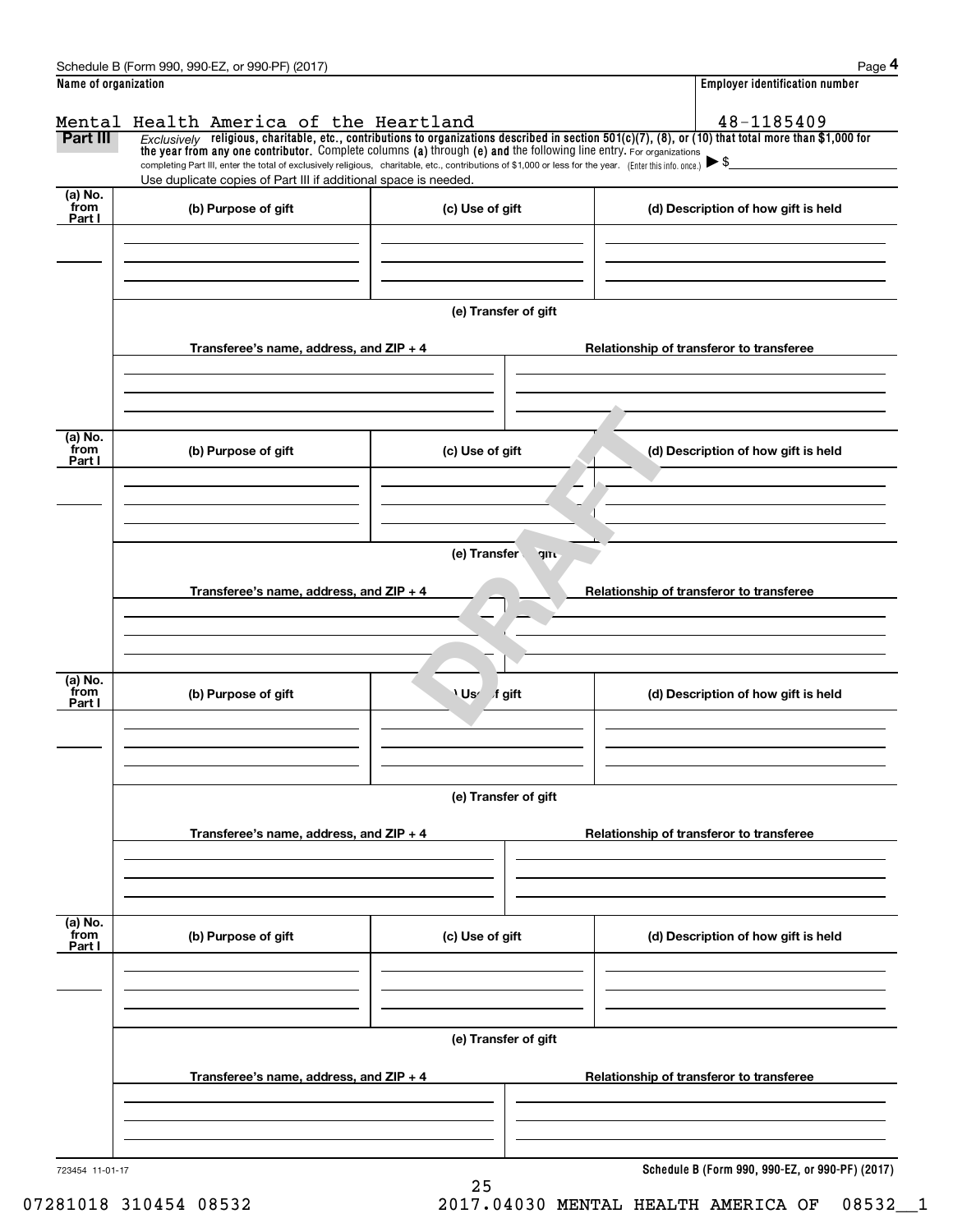| <b>SCHEDULE D</b> |  |
|-------------------|--|
|-------------------|--|

Department of the Treasury Internal Revenue Service

| (Form 990) |  |
|------------|--|
|------------|--|

# **Supplemental Financial Statements**

(Form 990)<br>
Pepartment of the Treasury<br>
Department of the Treasury<br>
Department of the Treasury<br>
Department of the Treasury<br> **Co to www.irs.gov/Form990 for instructions and the latest information.**<br> **Co to www.irs.gov/Form9** 

|  |  |  |  |  |  |  | $\blacktriangleright$ Go to www.irs.gov/Form990 for instructions and the latest informati |  |  |  |  |  |
|--|--|--|--|--|--|--|-------------------------------------------------------------------------------------------|--|--|--|--|--|
|--|--|--|--|--|--|--|-------------------------------------------------------------------------------------------|--|--|--|--|--|

OMB No. 1545-0047 **Open to Public Inspection2017**

|  |  | lame of the organization |  |
|--|--|--------------------------|--|
|  |  |                          |  |

Name of the organization<br>**Mental Health America of the Heartland** 48-1185409 Mental Health America of the Heartland

| Part I | nchcai ncaich mucilea oi cho<br>Organizations Maintaining Donor Advised Funds or Other Similar Funds or Accounts. Complete if the                         |                                                         |                                                |
|--------|-----------------------------------------------------------------------------------------------------------------------------------------------------------|---------------------------------------------------------|------------------------------------------------|
|        | organization answered "Yes" on Form 990, Part IV, line 6.                                                                                                 |                                                         |                                                |
|        |                                                                                                                                                           | (a) Donor advised funds                                 | (b) Funds and other accounts                   |
| 1.     |                                                                                                                                                           |                                                         |                                                |
| 2      | Aggregate value of contributions to (during year)                                                                                                         |                                                         |                                                |
| 3      | Aggregate value of grants from (during year)                                                                                                              |                                                         |                                                |
| 4      |                                                                                                                                                           |                                                         |                                                |
| 5      | Did the organization inform all donors and donor advisors in writing that the assets held in donor advised funds                                          |                                                         |                                                |
|        | are the organization's property, subject to the organization's exclusive legal control? <i>manual control</i> contents                                    |                                                         | Yes<br>No                                      |
| 6      | Did the organization inform all grantees, donors, and donor advisors in writing that grant funds can be used only                                         |                                                         |                                                |
|        | for charitable purposes and not for the benefit of the donor or donor advisor, or for any other purpose conferring                                        |                                                         |                                                |
|        | impermissible private benefit?                                                                                                                            |                                                         | Yes<br>No                                      |
|        | Part II<br>Conservation Easements. Complete if the organization answered "Yes" on Form 990, Part IV, line 7.                                              |                                                         |                                                |
| 1      | Purpose(s) of conservation easements held by the organization (check all that apply).                                                                     |                                                         |                                                |
|        | Preservation of land for public use (e.g., recreation or education)                                                                                       |                                                         | Preservat in thistorically important land area |
|        | Protection of natural habitat                                                                                                                             | Preser on on tified historic structure                  |                                                |
|        | Preservation of open space                                                                                                                                |                                                         |                                                |
| 2      | Complete lines 2a through 2d if the organization held a qualified conservation contrition the form of a conservation easement on the last                 |                                                         |                                                |
|        | day of the tax year.                                                                                                                                      |                                                         | Held at the End of the Tax Year                |
| a      |                                                                                                                                                           |                                                         | 2a                                             |
| b      | Total acreage restricted by conservation easements                                                                                                        |                                                         | 2b                                             |
| c      | Number of conservation easements on a certified historic structure included in (a)                                                                        |                                                         | 2c                                             |
| d      | Number of conservation easements included in (c) acquired after $7/25$ / $\prime$ , 1 not a historic structure                                            |                                                         |                                                |
|        | listed in the National Register <b>Commission Commission</b> and the National Register <b>Commission</b>                                                  |                                                         | 2d                                             |
| 3      | Number of conservation easements modified, transferred, released, e.                                                                                      | ished, or terminated by the organization during the tax |                                                |
|        | $year \blacktriangleright$                                                                                                                                |                                                         |                                                |
| 4      | Number of states where property subject to conservation ear nent is                                                                                       | ated                                                    |                                                |
| 5      | Does the organization have a written policy regarding the $p_x$ vic moni ing, inspection, handling of                                                     |                                                         |                                                |
|        | violations, and enforcement of the conservation easements it heroid                                                                                       |                                                         | Yes<br>No                                      |
| 6      | Staff and volunteer hours devoted to monitoring, inspecting, handling of violations, and enforcing conservation easements during the year                 |                                                         |                                                |
|        |                                                                                                                                                           |                                                         |                                                |
| 7      | Amount of expenses incurred in monitoring, inspecting, handling of violations, and enforcing conservation easements during the year                       |                                                         |                                                |
|        | ▶ \$                                                                                                                                                      |                                                         |                                                |
| 8      | Does each conservation easement reported on line 2(d) above satisfy the requirements of section 170(h)(4)(B)(i)                                           |                                                         |                                                |
|        |                                                                                                                                                           |                                                         | Yes<br>No                                      |
| 9      | In Part XIII, describe how the organization reports conservation easements in its revenue and expense statement, and balance sheet, and                   |                                                         |                                                |
|        | include, if applicable, the text of the footnote to the organization's financial statements that describes the organization's accounting for              |                                                         |                                                |
|        | conservation easements.                                                                                                                                   |                                                         |                                                |
|        | Organizations Maintaining Collections of Art, Historical Treasures, or Other Similar Assets.<br>Part III                                                  |                                                         |                                                |
|        | Complete if the organization answered "Yes" on Form 990, Part IV, line 8.                                                                                 |                                                         |                                                |
|        | 1a If the organization elected, as permitted under SFAS 116 (ASC 958), not to report in its revenue statement and balance sheet works of art,             |                                                         |                                                |
|        | historical treasures, or other similar assets held for public exhibition, education, or research in furtherance of public service, provide, in Part XIII, |                                                         |                                                |
|        | the text of the footnote to its financial statements that describes these items.                                                                          |                                                         |                                                |
| b      | If the organization elected, as permitted under SFAS 116 (ASC 958), to report in its revenue statement and balance sheet works of art, historical         |                                                         |                                                |
|        | treasures, or other similar assets held for public exhibition, education, or research in furtherance of public service, provide the following amounts     |                                                         |                                                |
|        | relating to these items:                                                                                                                                  |                                                         |                                                |
|        | (i) Revenue included on Form 990, Part VIII, line 1 [2000] [2010] Contract the included on Form 990, Part VIII, line 1                                    |                                                         | $\triangleright$ \$                            |
|        | (ii) Assets included in Form 990, Part X                                                                                                                  |                                                         |                                                |
| 2      | If the organization received or held works of art, historical treasures, or other similar assets for financial gain, provide                              |                                                         |                                                |
|        | the following amounts required to be reported under SFAS 116 (ASC 958) relating to these items:                                                           |                                                         |                                                |
| а      |                                                                                                                                                           |                                                         | $\blacktriangleright$ \$                       |
|        |                                                                                                                                                           |                                                         | $\blacktriangleright$ s                        |
|        | LHA For Paperwork Reduction Act Notice, see the Instructions for Form 990.                                                                                |                                                         | Schedule D (Form 990) 2017                     |
|        | 732051 10-09-17                                                                                                                                           |                                                         |                                                |

| 26  |  |   |  |
|-----|--|---|--|
| . . |  | . |  |

 $\sim$ 

07281018 310454 08532 2017.04030 MENTAL HEALTH AMERICA OF 08532\_1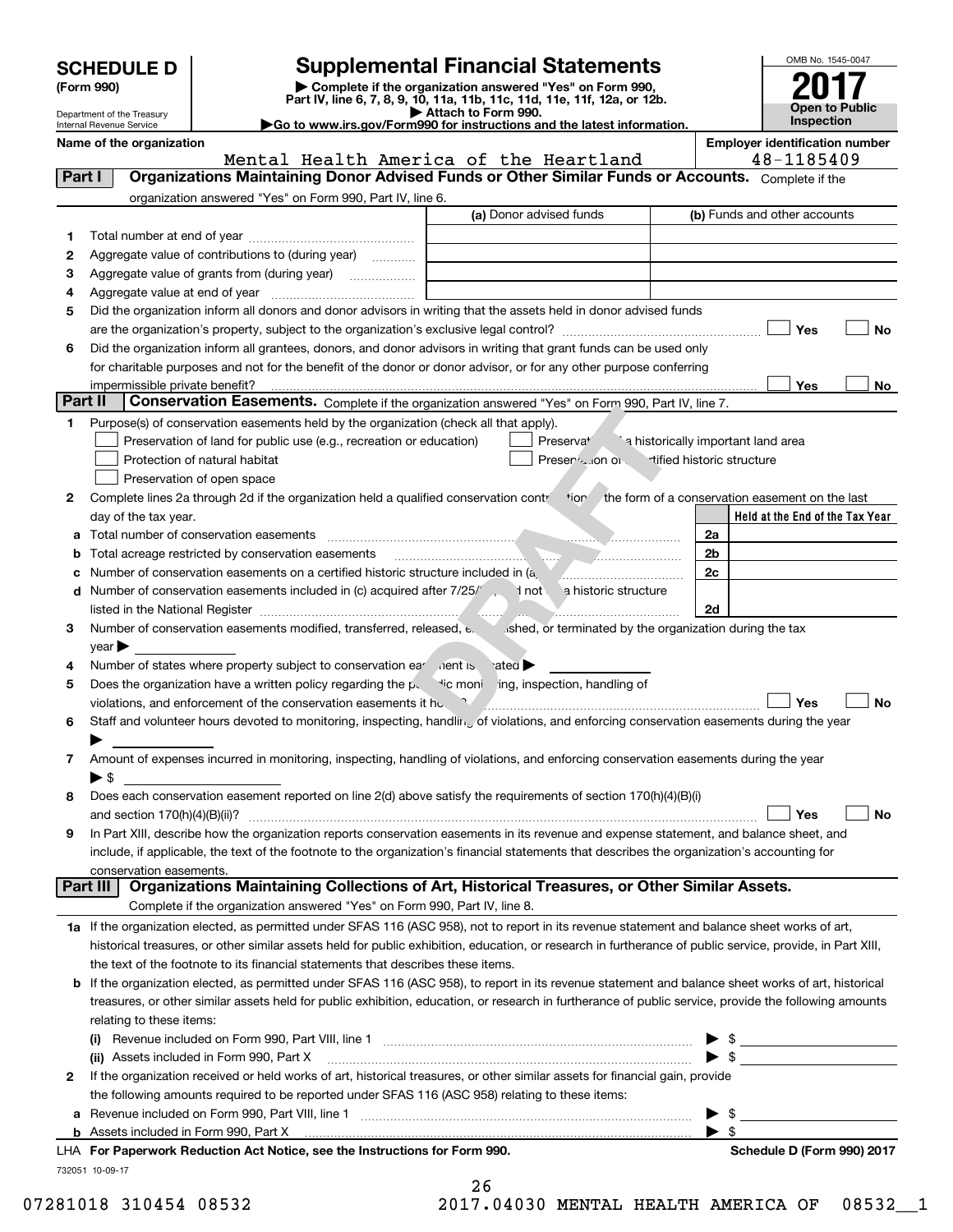|               | Schedule D (Form 990) 2017                                                                                                                                                                                                     | Mental Health America of the Heartland |   |                |                                                                                                                                                                                                                                |                                       |                 | 48-1185409     | Page 2              |
|---------------|--------------------------------------------------------------------------------------------------------------------------------------------------------------------------------------------------------------------------------|----------------------------------------|---|----------------|--------------------------------------------------------------------------------------------------------------------------------------------------------------------------------------------------------------------------------|---------------------------------------|-----------------|----------------|---------------------|
| Part III      | Organizations Maintaining Collections of Art, Historical Treasures, or Other Similar Assets (continued)                                                                                                                        |                                        |   |                |                                                                                                                                                                                                                                |                                       |                 |                |                     |
| 3             | Using the organization's acquisition, accession, and other records, check any of the following that are a significant use of its collection items                                                                              |                                        |   |                |                                                                                                                                                                                                                                |                                       |                 |                |                     |
|               | (check all that apply):                                                                                                                                                                                                        |                                        |   |                |                                                                                                                                                                                                                                |                                       |                 |                |                     |
| a             | Public exhibition                                                                                                                                                                                                              | d                                      |   |                | Loan or exchange programs                                                                                                                                                                                                      |                                       |                 |                |                     |
| b             | Scholarly research                                                                                                                                                                                                             | e                                      |   |                | Other the contract of the contract of the contract of the contract of the contract of the contract of the contract of the contract of the contract of the contract of the contract of the contract of the contract of the cont |                                       |                 |                |                     |
| с             | Preservation for future generations                                                                                                                                                                                            |                                        |   |                |                                                                                                                                                                                                                                |                                       |                 |                |                     |
| 4             | Provide a description of the organization's collections and explain how they further the organization's exempt purpose in Part XIII.                                                                                           |                                        |   |                |                                                                                                                                                                                                                                |                                       |                 |                |                     |
| 5             | During the year, did the organization solicit or receive donations of art, historical treasures, or other similar assets                                                                                                       |                                        |   |                |                                                                                                                                                                                                                                |                                       |                 |                |                     |
|               |                                                                                                                                                                                                                                |                                        |   |                |                                                                                                                                                                                                                                |                                       |                 | Yes            | No                  |
|               | <b>Part IV</b><br>Escrow and Custodial Arrangements. Complete if the organization answered "Yes" on Form 990, Part IV, line 9, or                                                                                              |                                        |   |                |                                                                                                                                                                                                                                |                                       |                 |                |                     |
|               | reported an amount on Form 990, Part X, line 21.                                                                                                                                                                               |                                        |   |                |                                                                                                                                                                                                                                |                                       |                 |                |                     |
|               | 1a Is the organization an agent, trustee, custodian or other intermediary for contributions or other assets not included                                                                                                       |                                        |   |                |                                                                                                                                                                                                                                |                                       |                 |                |                     |
|               | on Form 990, Part X? [11] matter and the contract of the contract of the contract of the contract of the contract of the contract of the contract of the contract of the contract of the contract of the contract of the contr |                                        |   |                |                                                                                                                                                                                                                                |                                       |                 | Yes            | No                  |
| b             | If "Yes," explain the arrangement in Part XIII and complete the following table:                                                                                                                                               |                                        |   |                |                                                                                                                                                                                                                                |                                       |                 |                |                     |
|               |                                                                                                                                                                                                                                |                                        |   |                |                                                                                                                                                                                                                                |                                       |                 | Amount         |                     |
| с             | Beginning balance manufactured and contain an account of the state of the state of the state of the state of the state of the state of the state of the state of the state of the state of the state of the state of the state |                                        |   |                |                                                                                                                                                                                                                                |                                       | 1c              |                |                     |
| d             | Additions during the year manufactured and an annual contract of the year manufactured and all the year manufactured and all the year manufactured and all the year manufactured and all the year manufactured and all the yea |                                        |   |                |                                                                                                                                                                                                                                |                                       | 1d              |                |                     |
| е             | Distributions during the year manufactured and continuum and contact the year manufactured and contact the year                                                                                                                |                                        |   |                |                                                                                                                                                                                                                                |                                       | 1e              |                |                     |
| f             | Ending balance manufactured and a control of the control of the control of the control of the control of the control of the control of the control of the control of the control of the control of the control of the control  |                                        |   |                |                                                                                                                                                                                                                                |                                       | 1f              |                |                     |
|               | 2a Did the organization include an amount on Form 990, Part X, line 21, for escrow or custodi                                                                                                                                  |                                        |   |                |                                                                                                                                                                                                                                | ount liability?                       | .               | Yes            | No                  |
| <b>Part V</b> | <b>b</b> If "Yes," explain the arrangement in Part XIII. Check here if the explanation has been promoted on<br>Endowment Funds. Complete if the organization answered "Yes" on For 390. Part IV, ne 10.                        |                                        |   |                |                                                                                                                                                                                                                                | $\mathbf{X}$                          |                 |                |                     |
|               |                                                                                                                                                                                                                                |                                        |   |                |                                                                                                                                                                                                                                |                                       |                 |                |                     |
|               |                                                                                                                                                                                                                                | (a) Current year                       |   | (b) Prior year |                                                                                                                                                                                                                                | (c) o years back (d) Three years back |                 |                | (e) Four years back |
| 1a            | Beginning of year balance                                                                                                                                                                                                      |                                        |   |                |                                                                                                                                                                                                                                |                                       |                 |                |                     |
| b             |                                                                                                                                                                                                                                |                                        |   |                |                                                                                                                                                                                                                                |                                       |                 |                |                     |
|               | Net investment earnings, gains, and losses                                                                                                                                                                                     |                                        |   |                |                                                                                                                                                                                                                                |                                       |                 |                |                     |
| d             |                                                                                                                                                                                                                                |                                        |   |                |                                                                                                                                                                                                                                |                                       |                 |                |                     |
|               | e Other expenditures for facilities                                                                                                                                                                                            |                                        |   |                |                                                                                                                                                                                                                                |                                       |                 |                |                     |
|               | and programs                                                                                                                                                                                                                   |                                        |   |                |                                                                                                                                                                                                                                |                                       |                 |                |                     |
| 1.            | End of year balance                                                                                                                                                                                                            |                                        |   |                |                                                                                                                                                                                                                                |                                       |                 |                |                     |
| g<br>2        | Provide the estimated percentage of the current year end ba' ce (line ), column (a)) held as:                                                                                                                                  |                                        |   |                |                                                                                                                                                                                                                                |                                       |                 |                |                     |
| а             | Board designated or quasi-endowment > ____                                                                                                                                                                                     |                                        | % |                |                                                                                                                                                                                                                                |                                       |                 |                |                     |
| b             | Permanent endowment                                                                                                                                                                                                            | $\frac{0}{0}$                          |   |                |                                                                                                                                                                                                                                |                                       |                 |                |                     |
| c             | Temporarily restricted endowment                                                                                                                                                                                               | %                                      |   |                |                                                                                                                                                                                                                                |                                       |                 |                |                     |
|               | The percentages on lines 2a, 2b, and 2c should equal 100%.                                                                                                                                                                     |                                        |   |                |                                                                                                                                                                                                                                |                                       |                 |                |                     |
|               | 3a Are there endowment funds not in the possession of the organization that are held and administered for the organization                                                                                                     |                                        |   |                |                                                                                                                                                                                                                                |                                       |                 |                |                     |
|               | by:                                                                                                                                                                                                                            |                                        |   |                |                                                                                                                                                                                                                                |                                       |                 |                | Yes<br>No           |
|               | (i)                                                                                                                                                                                                                            |                                        |   |                |                                                                                                                                                                                                                                |                                       |                 | 3a(i)          |                     |
|               | (ii) related organizations                                                                                                                                                                                                     |                                        |   |                |                                                                                                                                                                                                                                |                                       |                 | 3a(ii)         |                     |
|               |                                                                                                                                                                                                                                |                                        |   |                |                                                                                                                                                                                                                                |                                       |                 | 3b             |                     |
|               | Describe in Part XIII the intended uses of the organization's endowment funds.                                                                                                                                                 |                                        |   |                |                                                                                                                                                                                                                                |                                       |                 |                |                     |
|               | <b>Part VI</b><br>Land, Buildings, and Equipment.                                                                                                                                                                              |                                        |   |                |                                                                                                                                                                                                                                |                                       |                 |                |                     |
|               | Complete if the organization answered "Yes" on Form 990, Part IV, line 11a. See Form 990, Part X, line 10.                                                                                                                     |                                        |   |                |                                                                                                                                                                                                                                |                                       |                 |                |                     |
|               | Description of property                                                                                                                                                                                                        | (a) Cost or other                      |   |                | (b) Cost or other                                                                                                                                                                                                              |                                       | (c) Accumulated | (d) Book value |                     |
|               |                                                                                                                                                                                                                                | basis (investment)                     |   |                | basis (other)                                                                                                                                                                                                                  |                                       | depreciation    |                |                     |
|               |                                                                                                                                                                                                                                |                                        |   |                | 70,674.                                                                                                                                                                                                                        |                                       |                 |                | 70,674.             |
| b             |                                                                                                                                                                                                                                |                                        |   |                | 1,894,148.                                                                                                                                                                                                                     |                                       | 1,170,167.      |                | 723,981.            |
|               |                                                                                                                                                                                                                                |                                        |   |                |                                                                                                                                                                                                                                |                                       |                 |                |                     |
|               |                                                                                                                                                                                                                                |                                        |   |                | 134,172.                                                                                                                                                                                                                       |                                       | 128, 317.       |                | 5,855.              |
|               |                                                                                                                                                                                                                                |                                        |   |                |                                                                                                                                                                                                                                |                                       |                 |                |                     |
|               |                                                                                                                                                                                                                                |                                        |   |                |                                                                                                                                                                                                                                |                                       |                 |                | 800, 510.           |

**Schedule D (Form 990) 2017**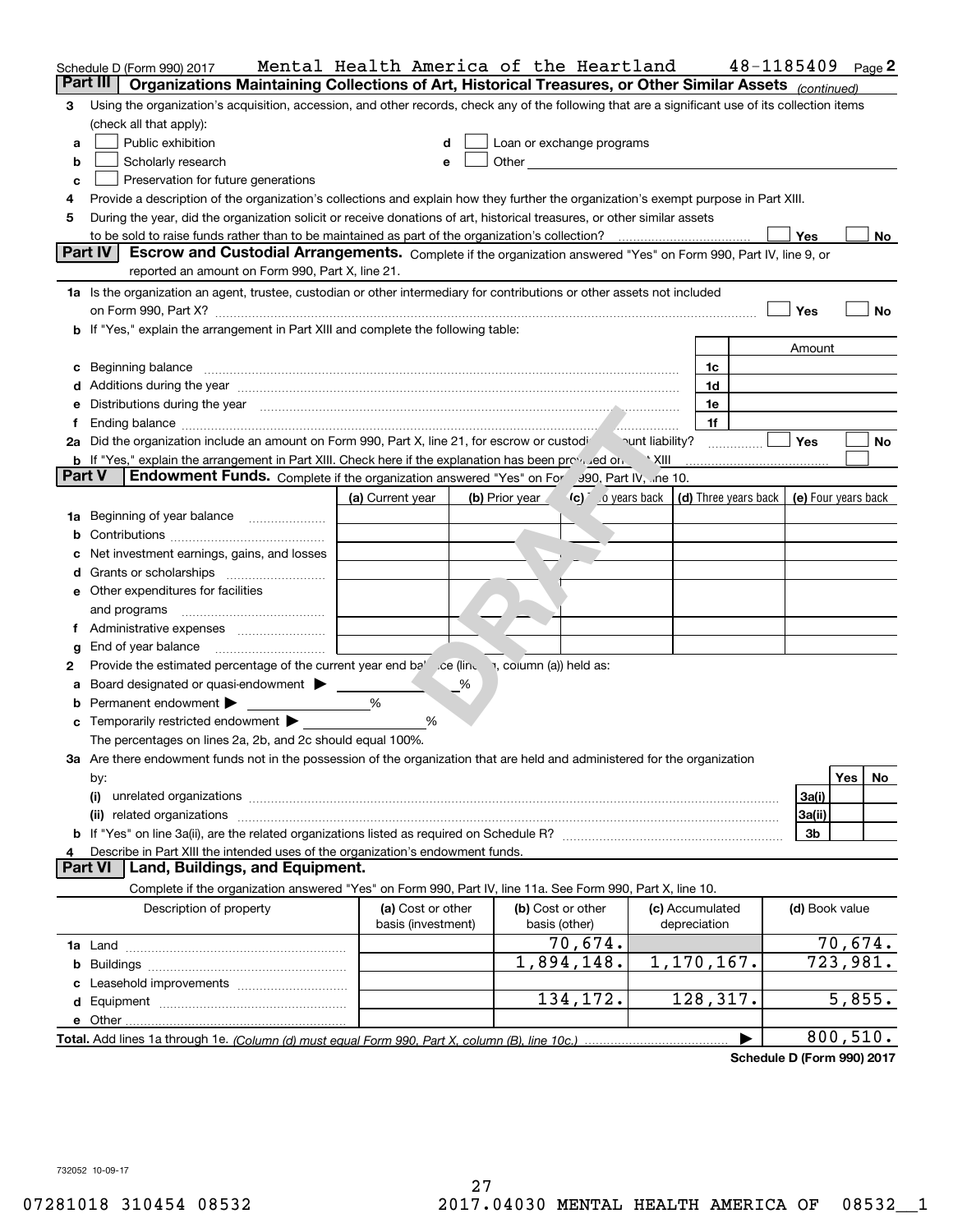| <b>Part VIII</b> | Schedule D (Form 990) 2017<br><b>Investments - Other Securities.</b>                                                                                                                                                                                                                                       |                              |                 | Mental Health America of the Heartland |                |         |                                        | $48 - 1185409$ Page 3                                     |   |
|------------------|------------------------------------------------------------------------------------------------------------------------------------------------------------------------------------------------------------------------------------------------------------------------------------------------------------|------------------------------|-----------------|----------------------------------------|----------------|---------|----------------------------------------|-----------------------------------------------------------|---|
|                  | Complete if the organization answered "Yes" on Form 990, Part IV, line 11b. See Form 990, Part X, line 12.                                                                                                                                                                                                 |                              |                 |                                        |                |         |                                        |                                                           |   |
|                  | (a) Description of security or category (including name of security)                                                                                                                                                                                                                                       |                              |                 | (b) Book value                         |                |         |                                        | (c) Method of valuation: Cost or end-of-year market value |   |
|                  | (1) Financial derivatives                                                                                                                                                                                                                                                                                  |                              |                 |                                        |                |         |                                        |                                                           |   |
|                  | (2) Closely-held equity interests                                                                                                                                                                                                                                                                          |                              |                 |                                        |                |         |                                        |                                                           |   |
| (3) Other        |                                                                                                                                                                                                                                                                                                            |                              |                 |                                        |                |         |                                        |                                                           |   |
| (A)              |                                                                                                                                                                                                                                                                                                            |                              |                 |                                        |                |         |                                        |                                                           |   |
| (B)              |                                                                                                                                                                                                                                                                                                            |                              |                 |                                        |                |         |                                        |                                                           |   |
| (C)<br>(D)       |                                                                                                                                                                                                                                                                                                            |                              |                 |                                        |                |         |                                        |                                                           |   |
| (E)              |                                                                                                                                                                                                                                                                                                            |                              |                 |                                        |                |         |                                        |                                                           |   |
| (F)              |                                                                                                                                                                                                                                                                                                            |                              |                 |                                        |                |         |                                        |                                                           |   |
| (G)              |                                                                                                                                                                                                                                                                                                            |                              |                 |                                        |                |         |                                        |                                                           |   |
| (H)              |                                                                                                                                                                                                                                                                                                            |                              |                 |                                        |                |         |                                        |                                                           |   |
|                  | Total. (Col. (b) must equal Form 990, Part X, col. (B) line 12.) $\blacktriangleright$                                                                                                                                                                                                                     |                              |                 |                                        |                |         |                                        |                                                           |   |
|                  | Part VIII Investments - Program Related.                                                                                                                                                                                                                                                                   |                              |                 |                                        |                |         |                                        |                                                           |   |
|                  | Complete if the organization answered "Yes" on Form 990, Part IV, line 11c. See Form 990, Part X, line 13.                                                                                                                                                                                                 |                              |                 |                                        |                |         |                                        |                                                           |   |
|                  | (a) Description of investment                                                                                                                                                                                                                                                                              |                              |                 | (b) Book value                         |                |         |                                        | (c) Method of valuation: Cost or end-of-year market value |   |
| (1)              |                                                                                                                                                                                                                                                                                                            |                              |                 |                                        |                |         |                                        |                                                           |   |
| (2)              |                                                                                                                                                                                                                                                                                                            |                              |                 |                                        |                |         |                                        |                                                           |   |
| (3)              |                                                                                                                                                                                                                                                                                                            |                              |                 |                                        |                |         |                                        |                                                           |   |
| (4)              |                                                                                                                                                                                                                                                                                                            |                              |                 |                                        |                |         |                                        |                                                           |   |
| (5)              |                                                                                                                                                                                                                                                                                                            |                              |                 |                                        |                |         |                                        |                                                           |   |
| (6)              |                                                                                                                                                                                                                                                                                                            |                              |                 |                                        |                |         |                                        |                                                           |   |
| (7)              |                                                                                                                                                                                                                                                                                                            |                              |                 |                                        |                |         |                                        |                                                           |   |
| (8)              |                                                                                                                                                                                                                                                                                                            |                              |                 |                                        |                |         |                                        |                                                           |   |
| (9)<br>Part IX   | Total. (Col. (b) must equal Form 990, Part X, col. (B) line 13.) $\blacktriangleright$<br><b>Other Assets.</b>                                                                                                                                                                                             |                              |                 |                                        |                |         |                                        |                                                           |   |
|                  | Complete if the organization answered "Yes" on Form 990, Pa                                                                                                                                                                                                                                                |                              |                 |                                        |                |         | ne 11a. See Form 990, Part X, line 15. |                                                           |   |
|                  |                                                                                                                                                                                                                                                                                                            |                              | (a) Description |                                        |                |         |                                        | (b) Book value                                            |   |
| (1)              |                                                                                                                                                                                                                                                                                                            |                              |                 |                                        |                |         |                                        |                                                           |   |
| (2)              |                                                                                                                                                                                                                                                                                                            |                              |                 |                                        |                |         |                                        |                                                           |   |
| (3)<br>(4)       |                                                                                                                                                                                                                                                                                                            |                              |                 |                                        |                |         |                                        |                                                           |   |
| (5)              |                                                                                                                                                                                                                                                                                                            |                              |                 |                                        |                |         |                                        |                                                           |   |
| (6)              |                                                                                                                                                                                                                                                                                                            |                              |                 |                                        |                |         |                                        |                                                           |   |
| (7)              |                                                                                                                                                                                                                                                                                                            |                              |                 |                                        |                |         |                                        |                                                           |   |
| (8)              |                                                                                                                                                                                                                                                                                                            |                              |                 |                                        |                |         |                                        |                                                           |   |
| (9)              |                                                                                                                                                                                                                                                                                                            |                              |                 |                                        |                |         |                                        |                                                           |   |
|                  | Total. (Column (b) must equal Form 990. Part X. col. (B) line 15.)                                                                                                                                                                                                                                         |                              |                 |                                        |                |         |                                        |                                                           |   |
| Part X           | <b>Other Liabilities.</b>                                                                                                                                                                                                                                                                                  |                              |                 |                                        |                |         |                                        |                                                           |   |
|                  | Complete if the organization answered "Yes" on Form 990, Part IV, line 11e or 11f. See Form 990, Part X, line 25.                                                                                                                                                                                          |                              |                 |                                        |                |         |                                        |                                                           |   |
| 1.               |                                                                                                                                                                                                                                                                                                            | (a) Description of liability |                 |                                        | (b) Book value |         |                                        |                                                           |   |
| (1)              | Federal income taxes                                                                                                                                                                                                                                                                                       |                              |                 |                                        |                |         |                                        |                                                           |   |
| (2)              | Security deposits                                                                                                                                                                                                                                                                                          |                              |                 |                                        |                | 13,006. |                                        |                                                           |   |
| (3)              |                                                                                                                                                                                                                                                                                                            |                              |                 |                                        |                |         |                                        |                                                           |   |
| (4)              |                                                                                                                                                                                                                                                                                                            |                              |                 |                                        |                |         |                                        |                                                           |   |
| (5)              |                                                                                                                                                                                                                                                                                                            |                              |                 |                                        |                |         |                                        |                                                           |   |
| (6)              |                                                                                                                                                                                                                                                                                                            |                              |                 |                                        |                |         |                                        |                                                           |   |
| (7)              |                                                                                                                                                                                                                                                                                                            |                              |                 |                                        |                |         |                                        |                                                           |   |
| (8)              |                                                                                                                                                                                                                                                                                                            |                              |                 |                                        |                |         |                                        |                                                           |   |
| (9)              |                                                                                                                                                                                                                                                                                                            |                              |                 |                                        |                |         |                                        |                                                           |   |
|                  | Total. (Column (b) must equal Form 990, Part X, col. (B) line 25.)                                                                                                                                                                                                                                         |                              |                 |                                        |                | 13,006. |                                        |                                                           |   |
|                  | 2. Liability for uncertain tax positions. In Part XIII, provide the text of the footnote to the organization's financial statements that reports the<br>organization's liability for uncertain tax positions under FIN 48 (ASC 740). Check here if the text of the footnote has been provided in Part XIII |                              |                 |                                        |                |         |                                        |                                                           | X |

**Schedule D (Form 990) 2017**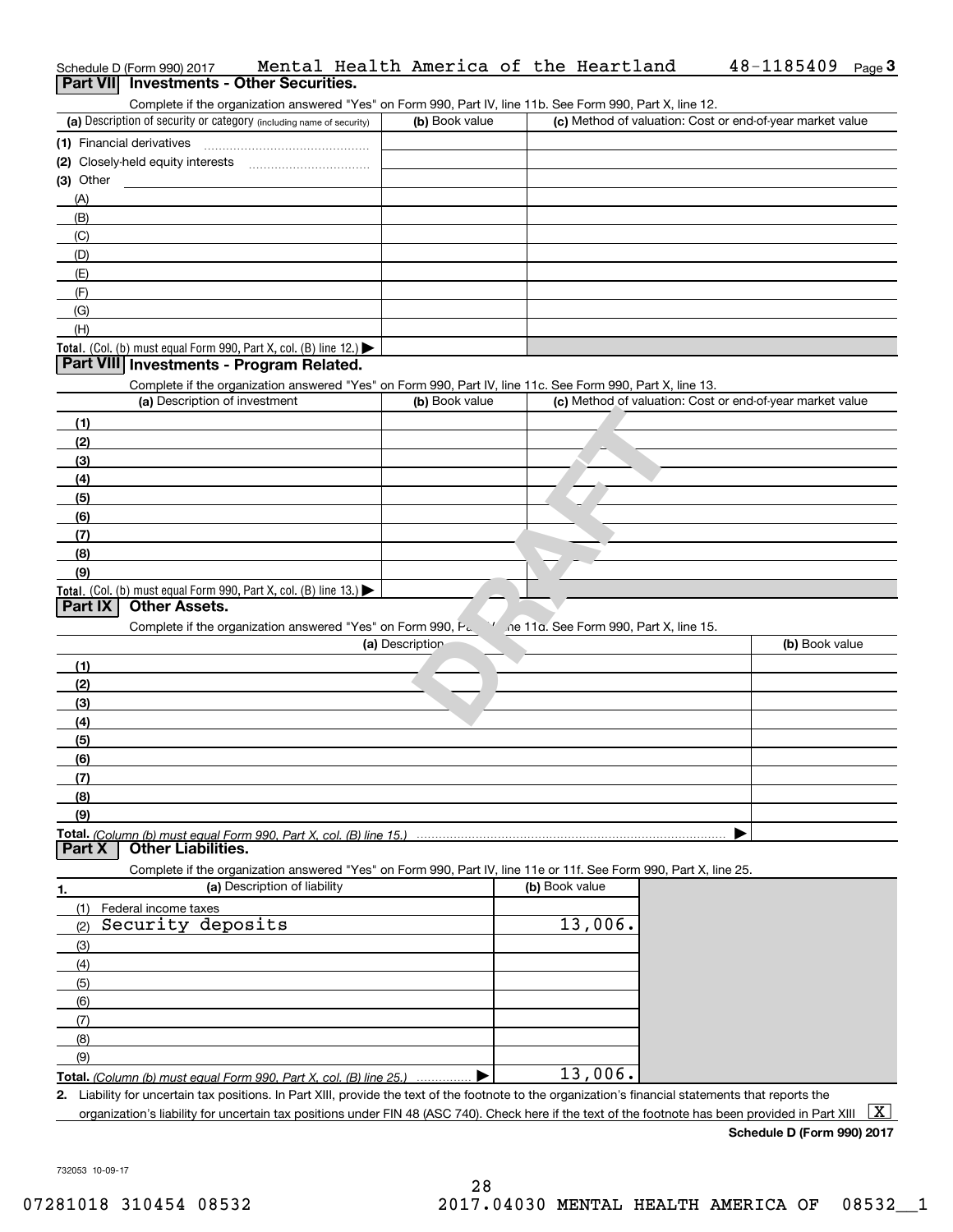|   | Mental Health America of the Heartland<br>Schedule D (Form 990) 2017                                                                                                                                                           |                                                                          |                | 48-1185409<br>Page 4 |
|---|--------------------------------------------------------------------------------------------------------------------------------------------------------------------------------------------------------------------------------|--------------------------------------------------------------------------|----------------|----------------------|
|   | Reconciliation of Revenue per Audited Financial Statements With Revenue per Return.<br><b>Part XI</b>                                                                                                                          |                                                                          |                |                      |
|   | Complete if the organization answered "Yes" on Form 990, Part IV, line 12a.                                                                                                                                                    |                                                                          |                |                      |
| 1 | Total revenue, gains, and other support per audited financial statements                                                                                                                                                       |                                                                          | $\blacksquare$ | 735,369.             |
| 2 | Amounts included on line 1 but not on Form 990, Part VIII, line 12:                                                                                                                                                            |                                                                          |                |                      |
| a |                                                                                                                                                                                                                                | 2a                                                                       |                |                      |
| b |                                                                                                                                                                                                                                | 2 <sub>b</sub>                                                           |                |                      |
| с |                                                                                                                                                                                                                                | 2 <sub>c</sub>                                                           |                |                      |
| d | Other (Describe in Part XIII.)                                                                                                                                                                                                 | 2d                                                                       |                |                      |
| е | Add lines 2a through 2d                                                                                                                                                                                                        |                                                                          | 2e             |                      |
| 3 |                                                                                                                                                                                                                                |                                                                          | 3              | 735, 369.            |
| 4 | Amounts included on Form 990, Part VIII, line 12, but not on line 1:                                                                                                                                                           |                                                                          |                |                      |
| a |                                                                                                                                                                                                                                | 4a                                                                       |                |                      |
| b | Other (Describe in Part XIII.)                                                                                                                                                                                                 | 4b                                                                       |                |                      |
|   | Add lines 4a and 4b                                                                                                                                                                                                            |                                                                          | 4c             |                      |
| 5 |                                                                                                                                                                                                                                |                                                                          | 5              | 735, 369.            |
|   | Part XII   Reconciliation of Expenses per Audited Financial Statements With Expenses per Return.                                                                                                                               |                                                                          |                |                      |
|   | Complete if the organization answered "Yes" on Form 990, Part IV, line 12a.                                                                                                                                                    |                                                                          |                |                      |
| 1 |                                                                                                                                                                                                                                |                                                                          | $\mathbf{1}$   | 810,928.             |
| 2 | Amounts included on line 1 but not on Form 990, Part IX, line 25:                                                                                                                                                              |                                                                          |                |                      |
| a |                                                                                                                                                                                                                                | 2a                                                                       |                |                      |
| b |                                                                                                                                                                                                                                | 2.1                                                                      |                |                      |
|   | Other losses                                                                                                                                                                                                                   | $\overline{\mathbf{c}}$                                                  |                |                      |
|   | Other (Describe in Part XIII.) (Contract and Contract and Contract and Contract and Contract and Contract and Contract and Contract and Contract and Contract and Contract and Contract and Contract and Contract and Contract | 2d                                                                       |                |                      |
| е | Add lines 2a through 2d                                                                                                                                                                                                        |                                                                          | 2e             |                      |
| з |                                                                                                                                                                                                                                |                                                                          | 3              | 810,928              |
| 4 | Amounts included on Form 990, Part IX, line 25, but not on line 1:                                                                                                                                                             |                                                                          |                |                      |
| a | Investment expenses not included on Form 990, Part VIII, line 7b                                                                                                                                                               | 4a                                                                       |                |                      |
| b | Other (Describe in Part XIII.)                                                                                                                                                                                                 | 4b                                                                       |                |                      |
|   | c Add lines 4a and 4b                                                                                                                                                                                                          |                                                                          | 4с             |                      |
| 5 | Total expenses. Add lines 3 and 4c. (This must equal Form 990. Part                                                                                                                                                            |                                                                          | 5              | 810,928.             |
|   | Part XIII Supplemental Information.                                                                                                                                                                                            |                                                                          |                |                      |
|   | Provide the descriptions required for Part II, lines 3, 5, and 9; Part I' and s                                                                                                                                                | nd 4; Part IV, lines 1b and 2b; Part V, line 4; Part X, line 2; Part XI, |                |                      |
|   | lines 2d and 4b; and Part XII, lines 2d and 4b. Also complete this<br>to provi                                                                                                                                                 | any additional information.                                              |                |                      |
|   |                                                                                                                                                                                                                                |                                                                          |                |                      |
|   |                                                                                                                                                                                                                                |                                                                          |                |                      |

# Part X, Line 2:

| The Organization follows GAAP related to uncertain tax positions.<br>The |
|--------------------------------------------------------------------------|
| Organization's accounting policy is to provide liabilities for uncertain |
| income tax provisions when a liability is probable and estimable.        |
| Management is not aware of any violation of its tax status as an         |
| organization exempt from income taxes. The Organization is no longer     |
| subject to audits for Federal or state purposes for years prior to 2014. |
|                                                                          |
|                                                                          |
|                                                                          |
|                                                                          |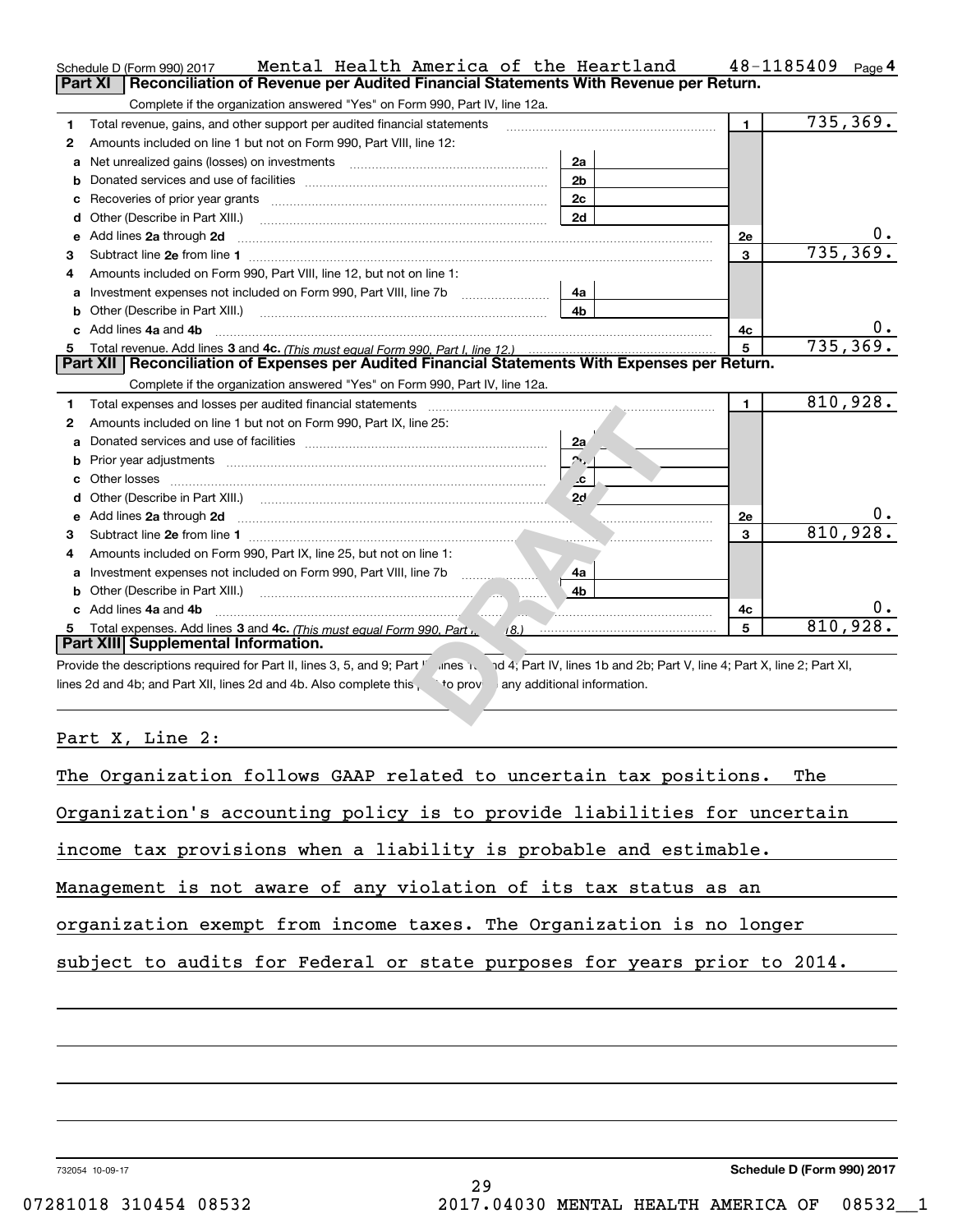| <b>SCHEDULE I</b><br>(Form 990)<br>Department of the Treasury |                                                                                                                                                                          |           | OMB No. 1545-0047<br>201<br><b>Open to Public</b> |                                                       |                                         |                                                                          |                                          |                                                     |                       |
|---------------------------------------------------------------|--------------------------------------------------------------------------------------------------------------------------------------------------------------------------|-----------|---------------------------------------------------|-------------------------------------------------------|-----------------------------------------|--------------------------------------------------------------------------|------------------------------------------|-----------------------------------------------------|-----------------------|
| Internal Revenue Service                                      |                                                                                                                                                                          |           |                                                   | Go to www.irs.gov/Form990 for the latest information. |                                         |                                                                          |                                          | Inspection                                          |                       |
| Name of the organization                                      |                                                                                                                                                                          |           | Mental Health America of the Heartland            |                                                       |                                         |                                                                          |                                          | <b>Employer identification number</b><br>48-1185409 |                       |
| Part I                                                        | <b>General Information on Grants and Assistance</b>                                                                                                                      |           |                                                   |                                                       |                                         |                                                                          |                                          |                                                     |                       |
| 1                                                             | Does the organization maintain records to substantiate the amount of the grants or assistance, the grantees' eligibility for the grants or assistance, and the selection |           |                                                   |                                                       |                                         |                                                                          |                                          | <b>Nes</b>                                          | $\boxed{\text{X}}$ No |
| $\mathbf{2}$                                                  | Describe in Part IV the organization's procedures for monitoring the use of grant funds in the United States.                                                            |           |                                                   |                                                       |                                         |                                                                          |                                          |                                                     |                       |
| Part II                                                       | Grants and Other Assistance to Domestic Organizations and Domestic Governments. Complete if the organization answered "Yes" on Form 990, Part IV, line 21, for any       |           |                                                   |                                                       |                                         |                                                                          |                                          |                                                     |                       |
|                                                               | recipient that received more than \$5,000. Part II can be duplicated if additional space is needed.                                                                      |           |                                                   |                                                       |                                         |                                                                          |                                          |                                                     |                       |
|                                                               | 1 (a) Name and address of organization<br>or government                                                                                                                  | $(b)$ EIN | (c) IRC section<br>(if applicable)                | (d) Amount of<br>cash grant                           | (e) Amount of<br>non-cash<br>assistance | (f) Method of<br>valuation (book,<br>FM <sup>N</sup> ppraisal,<br>other) | (g) Description of<br>noncash assistance | (h) Purpose of grant<br>or assistance               |                       |
|                                                               |                                                                                                                                                                          |           |                                                   |                                                       |                                         |                                                                          |                                          |                                                     |                       |
|                                                               |                                                                                                                                                                          |           |                                                   |                                                       |                                         |                                                                          |                                          |                                                     |                       |
|                                                               |                                                                                                                                                                          |           |                                                   |                                                       |                                         |                                                                          |                                          |                                                     |                       |
|                                                               |                                                                                                                                                                          |           |                                                   |                                                       |                                         |                                                                          |                                          |                                                     |                       |
|                                                               |                                                                                                                                                                          |           |                                                   |                                                       |                                         |                                                                          |                                          |                                                     |                       |
|                                                               |                                                                                                                                                                          |           |                                                   |                                                       |                                         |                                                                          |                                          |                                                     |                       |
| $\mathbf{2}$<br>3                                             | Enter total number of section 501(c)(3) and government organizations listed in the line 1 table<br>Enter total number of other organizations listed in the line 1 table  |           |                                                   |                                                       |                                         |                                                                          |                                          |                                                     |                       |
|                                                               | LHA For Paperwork Reduction Act Notice, see the Instructions for Form 990.                                                                                               |           |                                                   |                                                       |                                         |                                                                          |                                          | Schedule I (Form 990) (2017)                        |                       |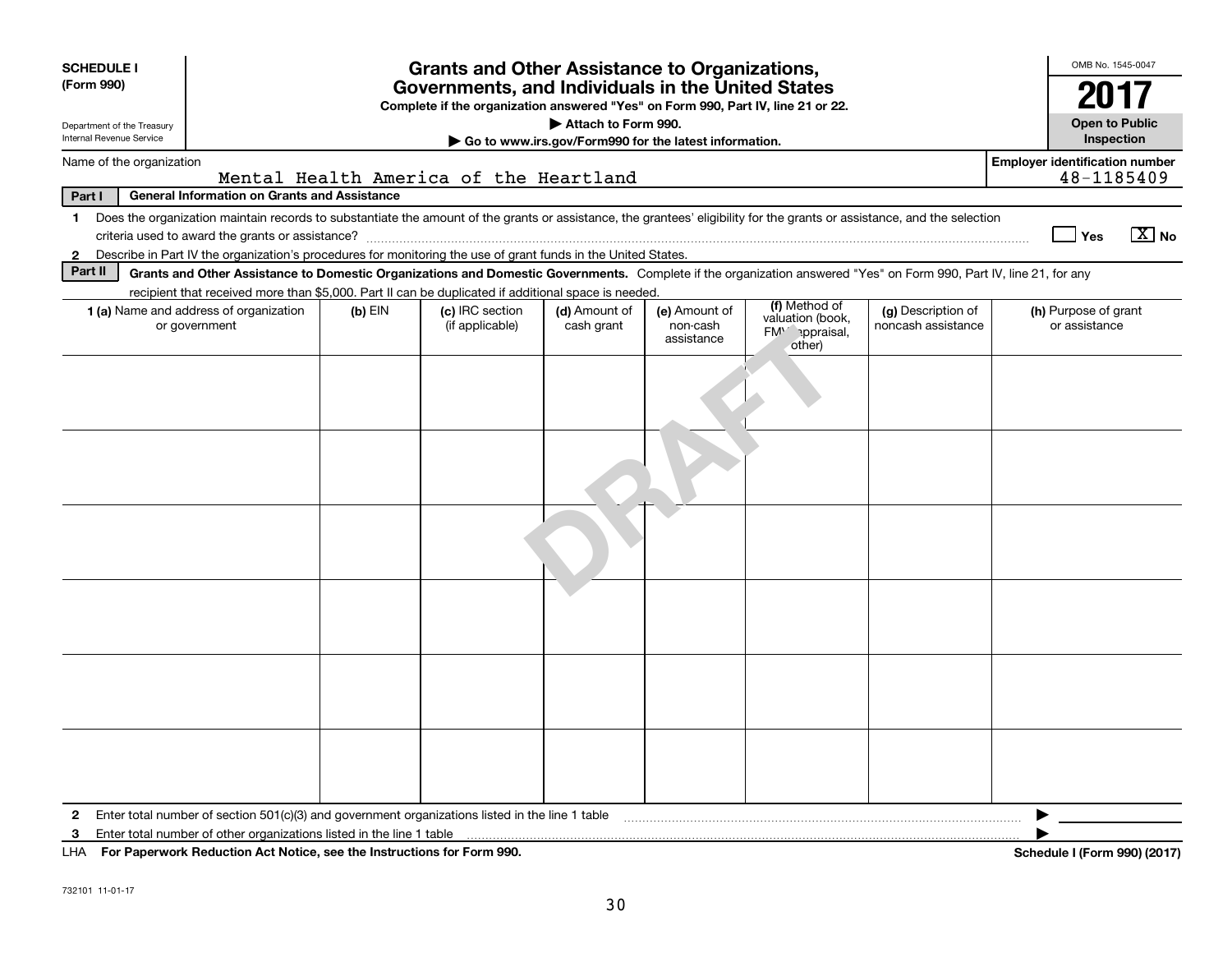### Schedule I (Form 990) (2017) **Mental Health America of the Heartland 48-1185409** Page

**2**

**Part III | Grants and Other Assistance to Domestic Individuals. Complete if the organization answered "Yes" on Form 990, Part IV, line 22.** Part III can be duplicated if additional space is needed.

| (a) Type of grant or assistance                                                      | (b) Number of<br>recipients | (c) Amount of<br>cash grant | (d) Amount of non-<br>cash assistance      | (e) Method of valuation<br>(book, FMV, appraisal, other) | (f) Description of noncash assistance |
|--------------------------------------------------------------------------------------|-----------------------------|-----------------------------|--------------------------------------------|----------------------------------------------------------|---------------------------------------|
|                                                                                      |                             |                             |                                            |                                                          |                                       |
| Housing support through rental and utility                                           |                             |                             |                                            |                                                          |                                       |
| assistance                                                                           | 136                         | 65,257.                     | $\mathfrak o$ .                            |                                                          |                                       |
|                                                                                      |                             |                             |                                            |                                                          |                                       |
|                                                                                      |                             |                             |                                            |                                                          |                                       |
|                                                                                      |                             |                             |                                            |                                                          |                                       |
|                                                                                      |                             |                             |                                            |                                                          |                                       |
|                                                                                      |                             |                             |                                            |                                                          |                                       |
|                                                                                      |                             |                             |                                            |                                                          |                                       |
|                                                                                      |                             |                             |                                            |                                                          |                                       |
|                                                                                      |                             |                             |                                            |                                                          |                                       |
|                                                                                      |                             |                             |                                            |                                                          |                                       |
|                                                                                      |                             |                             |                                            |                                                          |                                       |
|                                                                                      |                             |                             |                                            |                                                          |                                       |
|                                                                                      |                             |                             |                                            |                                                          |                                       |
| Supplemental Information. Provide the information required in Part I, lir<br>Part IV |                             | . Part in olu               | (b); and any other additional information. |                                                          |                                       |
| Part I, line 2                                                                       |                             |                             |                                            |                                                          |                                       |

Records of recipients of assistance are maintained by the Director of

Housing.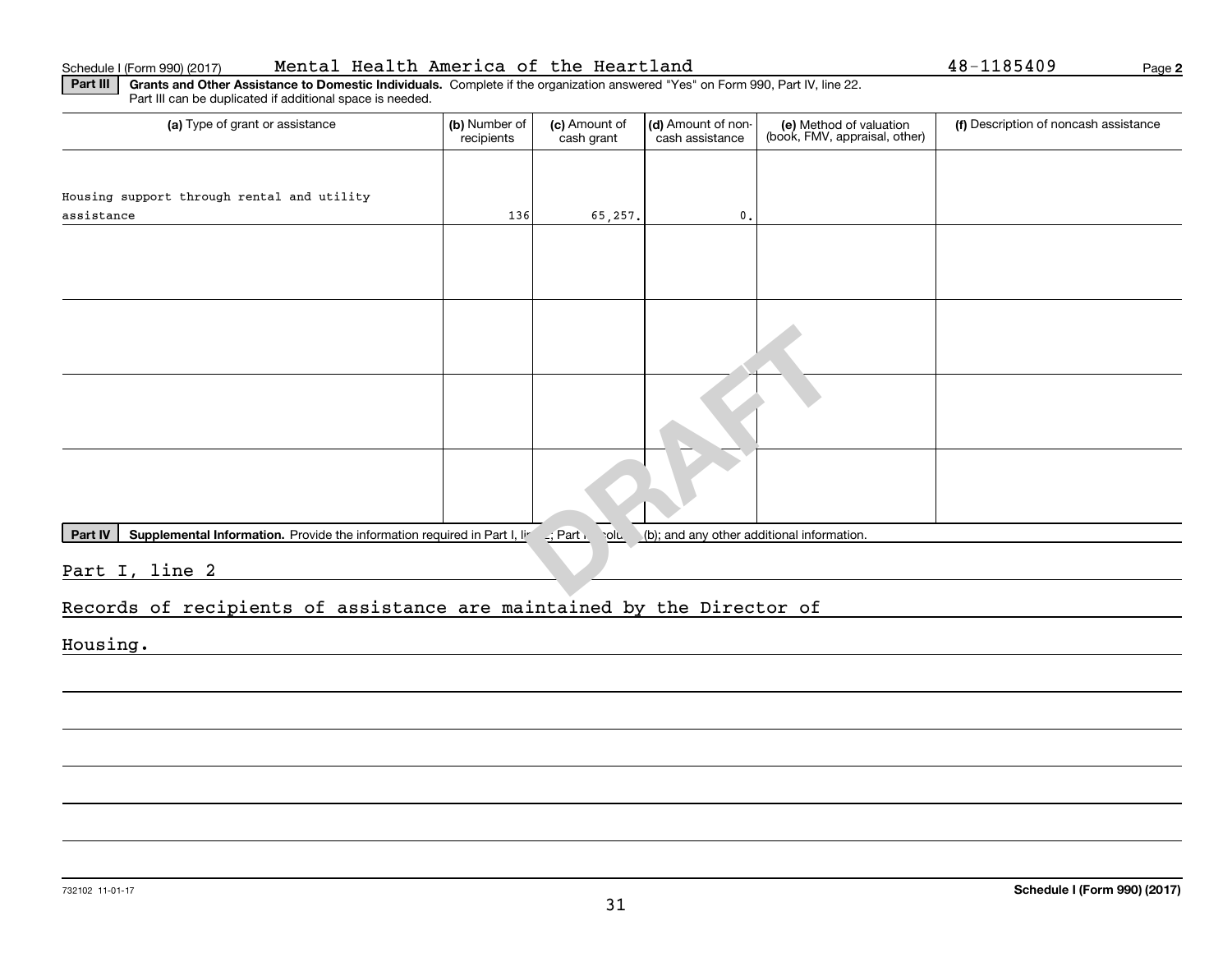| <b>SCHEDULE O</b> |  |
|-------------------|--|
|                   |  |

**(Form 990 or 990-EZ)**

## **Complete to provide information for responses to specific questions on Form 990 or 990-EZ or to provide any additional information. | Attach to Form 990 or 990-EZ. | Go to www.irs.gov/Form990 for the latest information. Supplemental Information to Form 990 or 990-EZ**



Mental Health America of the Heartland | 48-1185409

Form 990, Part I, Line 1, Description of Organization Mission:

community, and improving the quality of life of persons with mental

illness, through advocacy, education and support.

Form 990, Part VI, Section B, line 11b:

The President/CEO, Controller, and Executive Committee of the Board of

ior to submission t<u>o the prior to filing.<br>
me 12c:<br>
onsistently monitors and<br>
interest policy.<br>
me 1<u>5a</u>:<br>
ment are given performand</u> Directors review the Form 990 prior to submission to the IRS. The Form is

made available to the full Board prior to filing.

Form 990, Part VI, Section B, Line 12c:

The Organization regularly and consistently monitors and reinforces

compliance with the conflict of interest policy.

Form 990, Part VI, Section B, Line 15a:

The President/CEO and top management are given performance reviews.

Compensation and benefits are at a level that is competitive with similar

organizations within the community and consistent with the Organization's

32

overall financial ability and objectives.

Form 990, Part VI, Section C, Line 19:

The conflict of interest policy, financial statements, and governing

documents are made available for public inspection upon request.

732211 09-07-17 LHA For Paperwork Reduction Act Notice, see the Instructions for Form 990 or 990-EZ. Schedule O (Form 990 or 990-EZ) (2017)

07281018 310454 08532 2017.04030 MENTAL HEALTH AMERICA OF 08532 1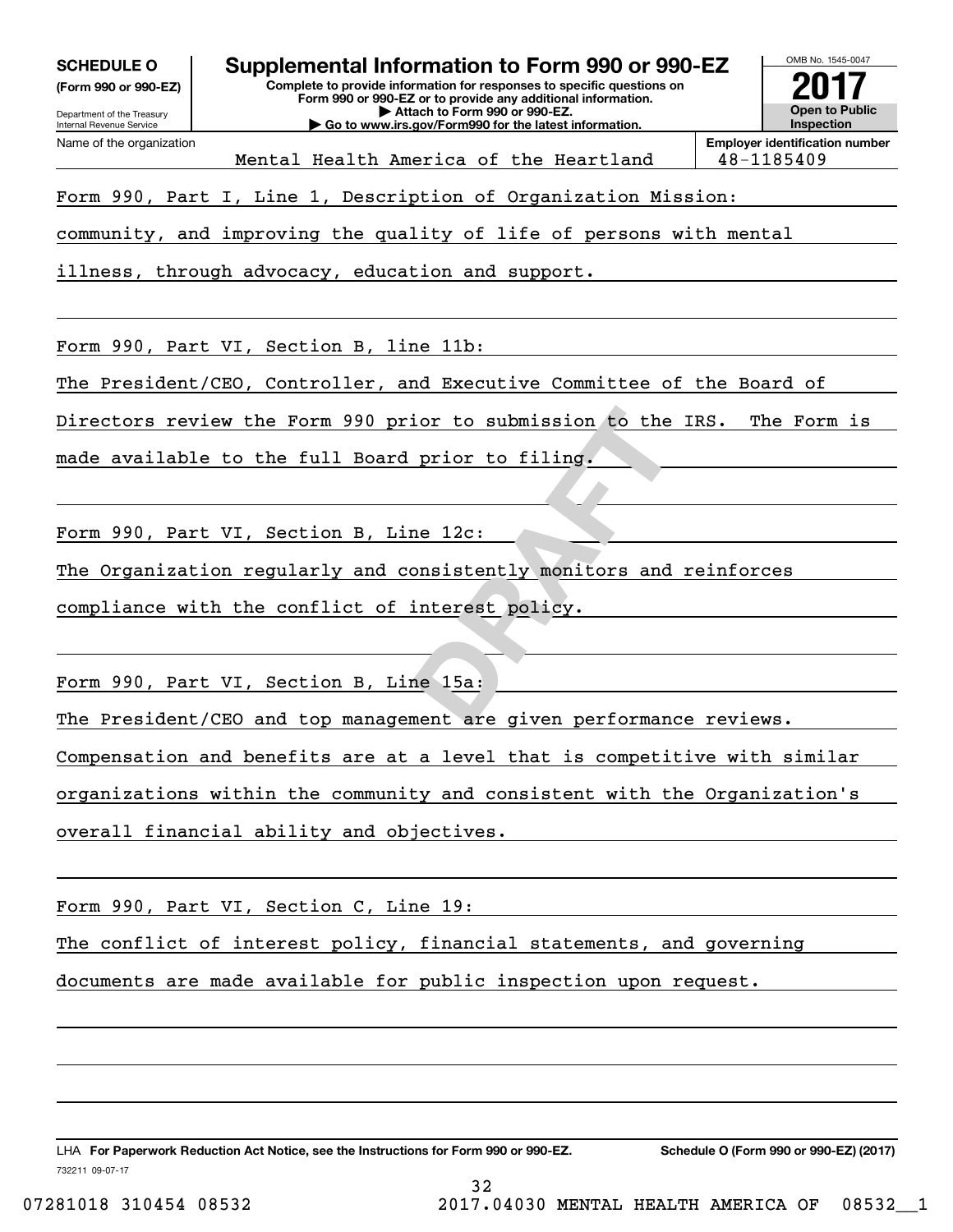## **SCHEDULE R (Form 990)**

## **Related Organizations and Unrelated Partnerships**

**Complete if the organization answered "Yes" on Form 990, Part IV, line 33, 34, 35b, 36, or 37.** |

**Attach to Form 990.**  |

OMB No. 1545-0047

**Open to Public | Go to www.irs.gov/Form990 for instructions and the latest information. Inspection 2017**

**Employer identification number**

48-1185409

Department of the Treasury Internal Revenue Service Name of the organization

Mental Health America of the Heartland

**Part I Identification of Disregarded Entities.**  Complete if the organization answered "Yes" on Form 990, Part IV, line 33.

| (a)<br>Name, address, and EIN (if applicable)<br>of disregarded entity                                                      | (b)<br>Primary activity | (c)<br>Legal domicile (state or<br>foreign country)                                        | (d)<br>Total income           | (e)<br>End-of-year assets                   |                                     | (f)<br>Direct controlling<br>entity                  |
|-----------------------------------------------------------------------------------------------------------------------------|-------------------------|--------------------------------------------------------------------------------------------|-------------------------------|---------------------------------------------|-------------------------------------|------------------------------------------------------|
|                                                                                                                             |                         |                                                                                            |                               |                                             |                                     |                                                      |
|                                                                                                                             |                         |                                                                                            |                               |                                             |                                     |                                                      |
|                                                                                                                             |                         |                                                                                            |                               |                                             |                                     |                                                      |
|                                                                                                                             |                         |                                                                                            |                               |                                             |                                     |                                                      |
| Identification of Related Tax-Exempt Organizations. Complete if the organi<br>Part II<br>organizations during the tax year. |                         | an. ved "Yes" on Form 990, Part IV, line 34, because it had one or more related tax-exempt |                               |                                             |                                     |                                                      |
| (a)<br>Name, address, and EIN<br>of related organization                                                                    | (b)<br>Primary activity | (c)<br>Legal domicile (state or<br>foreign country)                                        | (d)<br>Exempt Code<br>section | (e)<br>Public charity<br>status (if section | (f)<br>Direct controlling<br>entity | $(g)$<br>Section 512(b)(13)<br>controlled<br>entity? |

| (a)<br>Name, address, and EIN<br>of related organization | (b)<br>Primary activity  | (c)<br>Legal domicile (state or<br>foreign country) | (d)<br><b>Exempt Code</b><br>section | (e)<br>Public charity<br>status (if section | (f)<br>Direct controlling<br>entity |     | $(g)$<br>Section 512(b)(13)<br>controlled<br>entity? |
|----------------------------------------------------------|--------------------------|-----------------------------------------------------|--------------------------------------|---------------------------------------------|-------------------------------------|-----|------------------------------------------------------|
|                                                          |                          |                                                     |                                      | 501(c)(3))                                  |                                     | Yes | No                                                   |
| Kan-Do Apartments, Inc. - 48-1132559                     | Apartment facilities for |                                                     |                                      |                                             |                                     |     |                                                      |
| 739 Minnesota Avenue                                     | chronically mentally ill |                                                     |                                      |                                             |                                     |     |                                                      |
| Kansas City, KS 66101                                    | persons                  | Kansas                                              | 501(c)(3)                            | Line 7                                      |                                     |     | X                                                    |
|                                                          |                          |                                                     |                                      |                                             |                                     |     |                                                      |
|                                                          |                          |                                                     |                                      |                                             |                                     |     |                                                      |
|                                                          |                          |                                                     |                                      |                                             |                                     |     |                                                      |
|                                                          |                          |                                                     |                                      |                                             |                                     |     |                                                      |
|                                                          |                          |                                                     |                                      |                                             |                                     |     |                                                      |
|                                                          |                          |                                                     |                                      |                                             |                                     |     |                                                      |
|                                                          |                          |                                                     |                                      |                                             |                                     |     |                                                      |
|                                                          |                          |                                                     |                                      |                                             |                                     |     |                                                      |
|                                                          |                          |                                                     |                                      |                                             |                                     |     |                                                      |

**For Paperwork Reduction Act Notice, see the Instructions for Form 990. Schedule R (Form 990) 2017**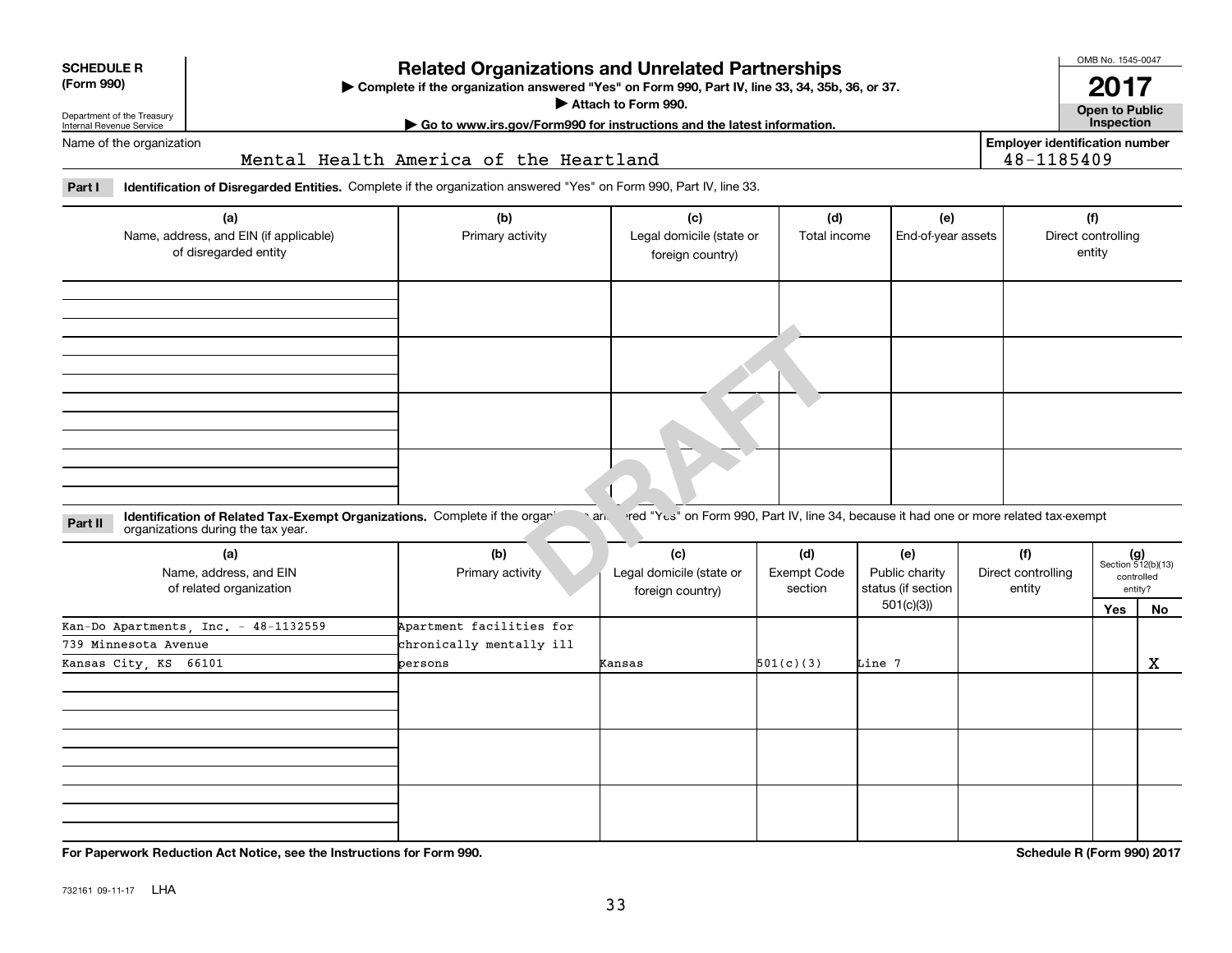**2**

Part III Identification of Related Organizations Taxable as a Partnership. Complete if the organization answered "Yes" on Form 990, Part IV, line 34, because it had one or more related and an experiment of Related Computer organizations treated as a partnership during the tax year.

| (b)<br>(c)                | (d)                |                                                                                                                                                    | (e)                                                                                                                                  |                                            |                                                                                        |                                                        |                       |                                 |                           |                         |                                 |                                                                                                                                                                     |
|---------------------------|--------------------|----------------------------------------------------------------------------------------------------------------------------------------------------|--------------------------------------------------------------------------------------------------------------------------------------|--------------------------------------------|----------------------------------------------------------------------------------------|--------------------------------------------------------|-----------------------|---------------------------------|---------------------------|-------------------------|---------------------------------|---------------------------------------------------------------------------------------------------------------------------------------------------------------------|
|                           |                    |                                                                                                                                                    |                                                                                                                                      | (f)                                        |                                                                                        | (g)                                                    | (h)                   |                                 | (i)                       | (j)                     |                                 | (k)                                                                                                                                                                 |
| Legal<br>Primary activity | Direct controlling |                                                                                                                                                    |                                                                                                                                      | Share of total                             |                                                                                        | Share of                                               | Disproportionate      |                                 | Code V-UBI                |                         |                                 | General or Percentage<br>ownership                                                                                                                                  |
|                           |                    |                                                                                                                                                    |                                                                                                                                      |                                            |                                                                                        |                                                        |                       |                                 |                           |                         |                                 |                                                                                                                                                                     |
|                           |                    |                                                                                                                                                    |                                                                                                                                      |                                            |                                                                                        |                                                        |                       |                                 |                           |                         |                                 |                                                                                                                                                                     |
|                           |                    |                                                                                                                                                    |                                                                                                                                      |                                            |                                                                                        |                                                        |                       |                                 |                           |                         |                                 |                                                                                                                                                                     |
|                           |                    |                                                                                                                                                    |                                                                                                                                      |                                            |                                                                                        |                                                        |                       |                                 |                           |                         |                                 |                                                                                                                                                                     |
|                           |                    |                                                                                                                                                    |                                                                                                                                      |                                            |                                                                                        |                                                        |                       |                                 |                           |                         |                                 |                                                                                                                                                                     |
|                           |                    |                                                                                                                                                    |                                                                                                                                      |                                            |                                                                                        |                                                        |                       |                                 |                           |                         |                                 |                                                                                                                                                                     |
|                           |                    |                                                                                                                                                    |                                                                                                                                      |                                            |                                                                                        |                                                        |                       |                                 |                           |                         |                                 |                                                                                                                                                                     |
|                           |                    |                                                                                                                                                    |                                                                                                                                      |                                            |                                                                                        |                                                        |                       |                                 |                           |                         |                                 |                                                                                                                                                                     |
|                           |                    |                                                                                                                                                    |                                                                                                                                      |                                            |                                                                                        |                                                        |                       |                                 |                           |                         |                                 |                                                                                                                                                                     |
|                           |                    |                                                                                                                                                    |                                                                                                                                      |                                            |                                                                                        |                                                        |                       |                                 |                           |                         |                                 |                                                                                                                                                                     |
|                           |                    |                                                                                                                                                    |                                                                                                                                      |                                            |                                                                                        |                                                        |                       |                                 |                           |                         |                                 |                                                                                                                                                                     |
|                           |                    |                                                                                                                                                    |                                                                                                                                      |                                            |                                                                                        |                                                        |                       |                                 |                           |                         |                                 |                                                                                                                                                                     |
|                           |                    |                                                                                                                                                    |                                                                                                                                      |                                            |                                                                                        |                                                        |                       |                                 |                           |                         |                                 |                                                                                                                                                                     |
|                           |                    |                                                                                                                                                    |                                                                                                                                      |                                            |                                                                                        |                                                        |                       |                                 |                           |                         |                                 |                                                                                                                                                                     |
|                           |                    |                                                                                                                                                    |                                                                                                                                      |                                            |                                                                                        |                                                        |                       |                                 |                           |                         |                                 |                                                                                                                                                                     |
|                           |                    |                                                                                                                                                    |                                                                                                                                      |                                            |                                                                                        |                                                        |                       |                                 |                           |                         |                                 |                                                                                                                                                                     |
|                           |                    |                                                                                                                                                    |                                                                                                                                      |                                            |                                                                                        |                                                        |                       |                                 |                           |                         |                                 |                                                                                                                                                                     |
|                           |                    |                                                                                                                                                    |                                                                                                                                      |                                            |                                                                                        |                                                        |                       |                                 |                           |                         |                                 |                                                                                                                                                                     |
|                           | (b)                |                                                                                                                                                    | (d)                                                                                                                                  |                                            |                                                                                        | (f)                                                    |                       |                                 | (g)                       | (h)                     |                                 | (i)<br>Section                                                                                                                                                      |
|                           |                    | nicile                                                                                                                                             |                                                                                                                                      |                                            |                                                                                        |                                                        |                       |                                 |                           |                         |                                 | $512(b)(13)$<br>controlled                                                                                                                                          |
|                           |                    | eign                                                                                                                                               |                                                                                                                                      |                                            |                                                                                        |                                                        |                       |                                 | assets                    |                         |                                 | entity?                                                                                                                                                             |
|                           |                    |                                                                                                                                                    |                                                                                                                                      |                                            |                                                                                        |                                                        |                       |                                 |                           |                         |                                 | Yes<br>No                                                                                                                                                           |
|                           |                    |                                                                                                                                                    |                                                                                                                                      |                                            |                                                                                        |                                                        |                       |                                 |                           |                         |                                 |                                                                                                                                                                     |
|                           |                    |                                                                                                                                                    |                                                                                                                                      |                                            |                                                                                        |                                                        |                       |                                 |                           |                         |                                 |                                                                                                                                                                     |
|                           |                    |                                                                                                                                                    |                                                                                                                                      |                                            |                                                                                        |                                                        |                       |                                 |                           |                         |                                 |                                                                                                                                                                     |
|                           |                    |                                                                                                                                                    |                                                                                                                                      |                                            |                                                                                        |                                                        |                       |                                 |                           |                         |                                 |                                                                                                                                                                     |
|                           |                    |                                                                                                                                                    |                                                                                                                                      |                                            |                                                                                        |                                                        |                       |                                 |                           |                         |                                 |                                                                                                                                                                     |
|                           |                    | domicile<br>entity<br>(state or<br>foreign<br>country)<br>organizations treated as a corporation or trust during the tax year.<br>Primary activity | Identification of Related Organizations Taxable as a Corporation or Trust. Companist if the<br>Legal<br>$\sqrt{5}$<br>or<br>country) | Predominant income<br>(related, unrelated, | income<br>excluded from tax under<br>sections 512-514)<br>Direct controlling<br>entity | (e)<br>Type of entity<br>(C corp, S corp,<br>or trust) | end-of-year<br>assets | Yes<br>Share of total<br>income | allocations?<br><b>No</b> | Share of<br>end-of-year | amount in box<br>20 of Schedule | managing<br>partner?<br>K-1 (Form 1065) Yes No<br>ation answered "Yes" on Form 990, Part IV, line 34, because it had one or more related<br>Percentage<br>ownership |

**Schedule R (Form 990) 2017**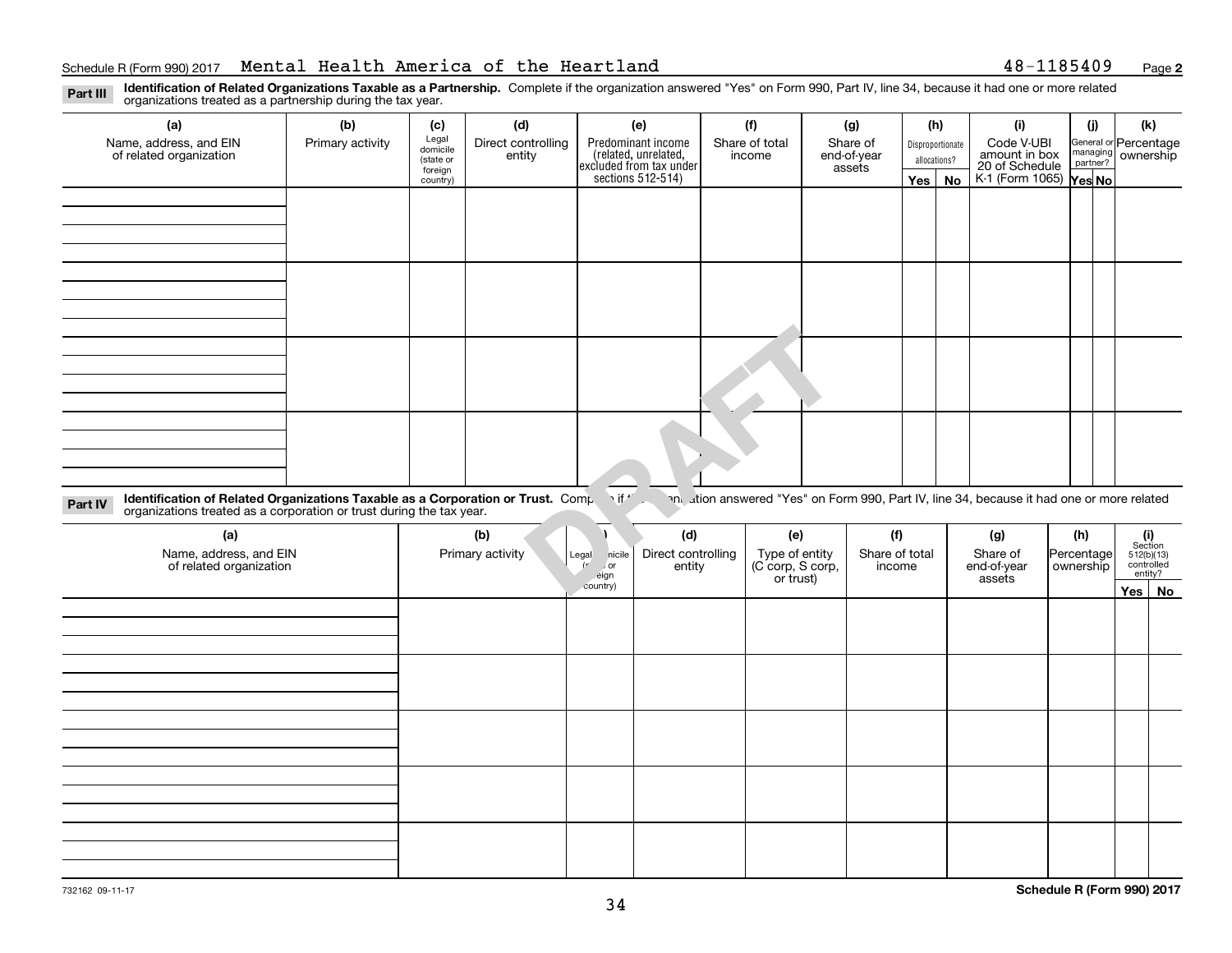## Schedule R(Form 990) 2017 **Mental Health America of the Heartland 48-1185409** Page

**Part V** T**ransactions With Related Organizations.** Complete if the organization answered "Yes" on Form 990, Part IV, line 34, 35b, or 36.

|     | Note: Complete line 1 if any entity is listed in Parts II, III, or IV of this schedule.                                                                                                                                             |                                  |                        |                                                                                                       |                | Yes | No                         |  |  |  |
|-----|-------------------------------------------------------------------------------------------------------------------------------------------------------------------------------------------------------------------------------------|----------------------------------|------------------------|-------------------------------------------------------------------------------------------------------|----------------|-----|----------------------------|--|--|--|
|     | During the tax year, did the organization engage in any of the following transactions with one or more related organizations listed in Parts II-IV?                                                                                 |                                  |                        |                                                                                                       |                |     |                            |  |  |  |
|     |                                                                                                                                                                                                                                     |                                  |                        |                                                                                                       |                |     |                            |  |  |  |
|     | b Gift, grant, or capital contribution to related organization(s) manufaction contains and contribution to related organization(s) manufaction contains and contribution to related organization(s) manufaction and contains a      |                                  |                        |                                                                                                       |                |     |                            |  |  |  |
|     |                                                                                                                                                                                                                                     |                                  |                        |                                                                                                       |                |     |                            |  |  |  |
|     | d Loans or loan guarantees to or for related organization(s) www.communically.com/www.communically.com/www.communically.com/www.communically.com/www.communically.com/www.communically.com/www.communically.com/www.communical      |                                  |                        |                                                                                                       |                |     |                            |  |  |  |
|     |                                                                                                                                                                                                                                     |                                  |                        |                                                                                                       |                |     |                            |  |  |  |
|     |                                                                                                                                                                                                                                     |                                  |                        |                                                                                                       |                |     |                            |  |  |  |
|     | f Dividends from related organization(s) www.assession.com/www.assession.com/www.assession.com/www.assession.com/www.assession.com/www.assession.com/www.assession.com/www.assession.com/www.assession.com/www.assession.com/w      |                                  |                        |                                                                                                       |                |     |                            |  |  |  |
|     | g Sale of assets to related organization(s) www.assettion.com/www.assettion.com/www.assettion.com/www.assettion.com/www.assettion.com/www.assettion.com/www.assettion.com/www.assettion.com/www.assettion.com/www.assettion.co      |                                  |                        |                                                                                                       | 1g             |     | $\mathbf X$                |  |  |  |
|     | h Purchase of assets from related organization(s) manufactured content to content the content of the content of the content of the content of the content of the content of the content of the content of the content of the c      |                                  |                        |                                                                                                       | 1h             |     | $\mathbf X$                |  |  |  |
|     | Exchange of assets with related organization(s) www.communicallycommunicallycommunicallycommunicallycommunicallycommunicallycommunicallycommunicallycommunicallycommunicallycommunicallycommunicallycommunicallycommunicallyco      |                                  |                        |                                                                                                       |                |     |                            |  |  |  |
|     |                                                                                                                                                                                                                                     |                                  |                        |                                                                                                       | 1i.            |     | X                          |  |  |  |
|     |                                                                                                                                                                                                                                     |                                  |                        |                                                                                                       |                |     |                            |  |  |  |
|     |                                                                                                                                                                                                                                     |                                  |                        |                                                                                                       | 1k             |     | X<br>$\mathbf X$           |  |  |  |
|     |                                                                                                                                                                                                                                     |                                  |                        |                                                                                                       |                |     |                            |  |  |  |
|     |                                                                                                                                                                                                                                     |                                  |                        |                                                                                                       |                |     |                            |  |  |  |
|     |                                                                                                                                                                                                                                     |                                  |                        |                                                                                                       | 1n             |     | $\mathbf X$<br>$\mathbf X$ |  |  |  |
|     | <b>o</b> Sharing of paid employees with related organization(s)                                                                                                                                                                     |                                  |                        |                                                                                                       |                |     |                            |  |  |  |
|     |                                                                                                                                                                                                                                     |                                  |                        |                                                                                                       |                |     |                            |  |  |  |
|     | p Reimbursement paid to related organization(s) for expenses <b>Constitution</b> in the construction of the construction of the construction of the construction of the construction of the construction of the construction of the |                                  |                        |                                                                                                       | 1p.            | X   |                            |  |  |  |
|     |                                                                                                                                                                                                                                     |                                  |                        | <b>Experience of the communication of the communication of the communication of the communication</b> | 1 <sub>a</sub> |     | $\mathbf X$                |  |  |  |
|     |                                                                                                                                                                                                                                     |                                  |                        |                                                                                                       |                |     |                            |  |  |  |
|     |                                                                                                                                                                                                                                     |                                  |                        |                                                                                                       | 1r             |     | Х                          |  |  |  |
|     |                                                                                                                                                                                                                                     |                                  |                        |                                                                                                       | 1s             |     | $\mathbf{x}$               |  |  |  |
|     | lf the answer to any of the above is "Yes," see the instructions for information on who ust complete this line, including covered relationships and transaction thresholds.                                                         |                                  |                        |                                                                                                       |                |     |                            |  |  |  |
|     | (a)<br>Name of related organization                                                                                                                                                                                                 | (b)<br>Transaction<br>type (a-s) | (c)<br>Amount involved | (d)<br>Method of determining amount involved                                                          |                |     |                            |  |  |  |
|     | (1) Kan-Do Apartments, Inc.                                                                                                                                                                                                         | P                                |                        | $13,962.$ Cash paid                                                                                   |                |     |                            |  |  |  |
|     |                                                                                                                                                                                                                                     |                                  |                        |                                                                                                       |                |     |                            |  |  |  |
| (3) |                                                                                                                                                                                                                                     |                                  |                        |                                                                                                       |                |     |                            |  |  |  |
| (4) |                                                                                                                                                                                                                                     |                                  |                        |                                                                                                       |                |     |                            |  |  |  |

**(5)**

**(6)**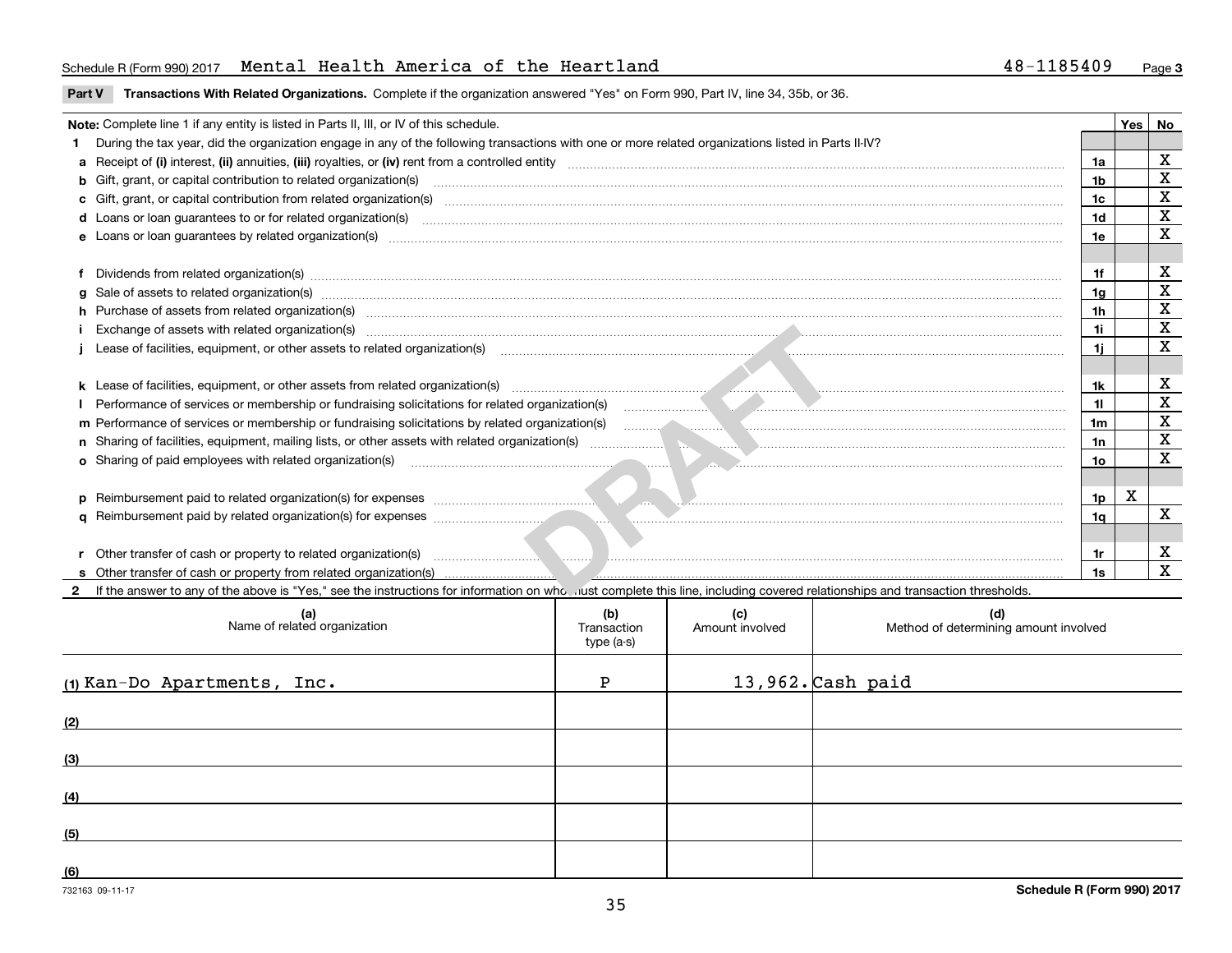## Schedule R(Form 990) 2017 **Mental Health America of the Heartland 48-1185409** Page

### **Part VI Unrelated Organizations Taxable as a Partnership. Complete if the organization answered "Yes" on Form 990, Part IV, line 37.**

Provide the following information for each entity taxed as a partnership through which the organization conducted more than five percent of its activities (measured by total assets or gross revenue) that was not a related organization. See instructions regarding exclusion for certain investment partnerships.

| (a)                    | .<br>(b)         | (c)               | <br>(d)                                                                                    |                                                                                                                    | (f)      | (g)         | (h)                                   | (i)                                                                                                    | (i)    | (k) |
|------------------------|------------------|-------------------|--------------------------------------------------------------------------------------------|--------------------------------------------------------------------------------------------------------------------|----------|-------------|---------------------------------------|--------------------------------------------------------------------------------------------------------|--------|-----|
| Name, address, and EIN | Primary activity | Legal domicile    |                                                                                            | $\begin{array}{c} \textbf{(e)}\\ \text{Area all} \\ \text{partners sec.}\\ 501(c)(3) \\ \text{orgs.?} \end{array}$ | Share of | Share of    |                                       |                                                                                                        |        |     |
| of entity              |                  | (state or foreign |                                                                                            |                                                                                                                    | total    | end-of-year | Dispropor-<br>tionate<br>allocations? |                                                                                                        |        |     |
|                        |                  | country)          | Predominant income<br>(related, unrelated,<br>excluded from tax under<br>sections 512-514) | Yes No                                                                                                             | income   | assets      | Yes No                                | Code V-UBI<br>amount in box 20 managing<br>of Schedule K-1 partner? ownership<br>(Form 1065)<br>ves No | Yes No |     |
|                        |                  |                   |                                                                                            |                                                                                                                    |          |             |                                       |                                                                                                        |        |     |
|                        |                  |                   |                                                                                            |                                                                                                                    |          |             |                                       |                                                                                                        |        |     |
|                        |                  |                   |                                                                                            |                                                                                                                    |          |             |                                       |                                                                                                        |        |     |
|                        |                  |                   |                                                                                            |                                                                                                                    |          |             |                                       |                                                                                                        |        |     |
|                        |                  |                   |                                                                                            |                                                                                                                    |          |             |                                       |                                                                                                        |        |     |
|                        |                  |                   |                                                                                            |                                                                                                                    |          |             |                                       |                                                                                                        |        |     |
|                        |                  |                   |                                                                                            |                                                                                                                    |          |             |                                       |                                                                                                        |        |     |
|                        |                  |                   |                                                                                            |                                                                                                                    |          |             |                                       |                                                                                                        |        |     |
|                        |                  |                   |                                                                                            |                                                                                                                    |          |             |                                       |                                                                                                        |        |     |
|                        |                  |                   |                                                                                            |                                                                                                                    |          |             |                                       |                                                                                                        |        |     |
|                        |                  |                   |                                                                                            |                                                                                                                    |          |             |                                       |                                                                                                        |        |     |
|                        |                  |                   |                                                                                            |                                                                                                                    |          |             |                                       |                                                                                                        |        |     |
|                        |                  |                   |                                                                                            |                                                                                                                    |          |             |                                       |                                                                                                        |        |     |
|                        |                  |                   |                                                                                            |                                                                                                                    |          |             |                                       |                                                                                                        |        |     |
|                        |                  |                   |                                                                                            |                                                                                                                    |          |             |                                       |                                                                                                        |        |     |
|                        |                  |                   |                                                                                            |                                                                                                                    |          |             |                                       |                                                                                                        |        |     |
|                        |                  |                   |                                                                                            |                                                                                                                    |          |             |                                       |                                                                                                        |        |     |
|                        |                  |                   |                                                                                            |                                                                                                                    |          |             |                                       |                                                                                                        |        |     |
|                        |                  |                   |                                                                                            |                                                                                                                    |          |             |                                       |                                                                                                        |        |     |
|                        |                  |                   |                                                                                            |                                                                                                                    |          |             |                                       |                                                                                                        |        |     |
|                        |                  |                   |                                                                                            |                                                                                                                    |          |             |                                       |                                                                                                        |        |     |
|                        |                  |                   |                                                                                            |                                                                                                                    |          |             |                                       |                                                                                                        |        |     |
|                        |                  |                   |                                                                                            |                                                                                                                    |          |             |                                       |                                                                                                        |        |     |
|                        |                  |                   |                                                                                            |                                                                                                                    |          |             |                                       |                                                                                                        |        |     |
|                        |                  |                   |                                                                                            |                                                                                                                    |          |             |                                       |                                                                                                        |        |     |
|                        |                  |                   |                                                                                            |                                                                                                                    |          |             |                                       |                                                                                                        |        |     |
|                        |                  |                   |                                                                                            |                                                                                                                    |          |             |                                       |                                                                                                        |        |     |
|                        |                  |                   |                                                                                            |                                                                                                                    |          |             |                                       |                                                                                                        |        |     |
|                        |                  |                   |                                                                                            |                                                                                                                    |          |             |                                       |                                                                                                        |        |     |
|                        |                  |                   |                                                                                            |                                                                                                                    |          |             |                                       |                                                                                                        |        |     |
|                        |                  |                   |                                                                                            |                                                                                                                    |          |             |                                       |                                                                                                        |        |     |
|                        |                  |                   |                                                                                            |                                                                                                                    |          |             |                                       |                                                                                                        |        |     |
|                        |                  |                   |                                                                                            |                                                                                                                    |          |             |                                       |                                                                                                        |        |     |
|                        |                  |                   |                                                                                            |                                                                                                                    |          |             |                                       |                                                                                                        |        |     |
|                        |                  |                   |                                                                                            |                                                                                                                    |          |             |                                       |                                                                                                        |        |     |

**Schedule R (Form 990) 2017**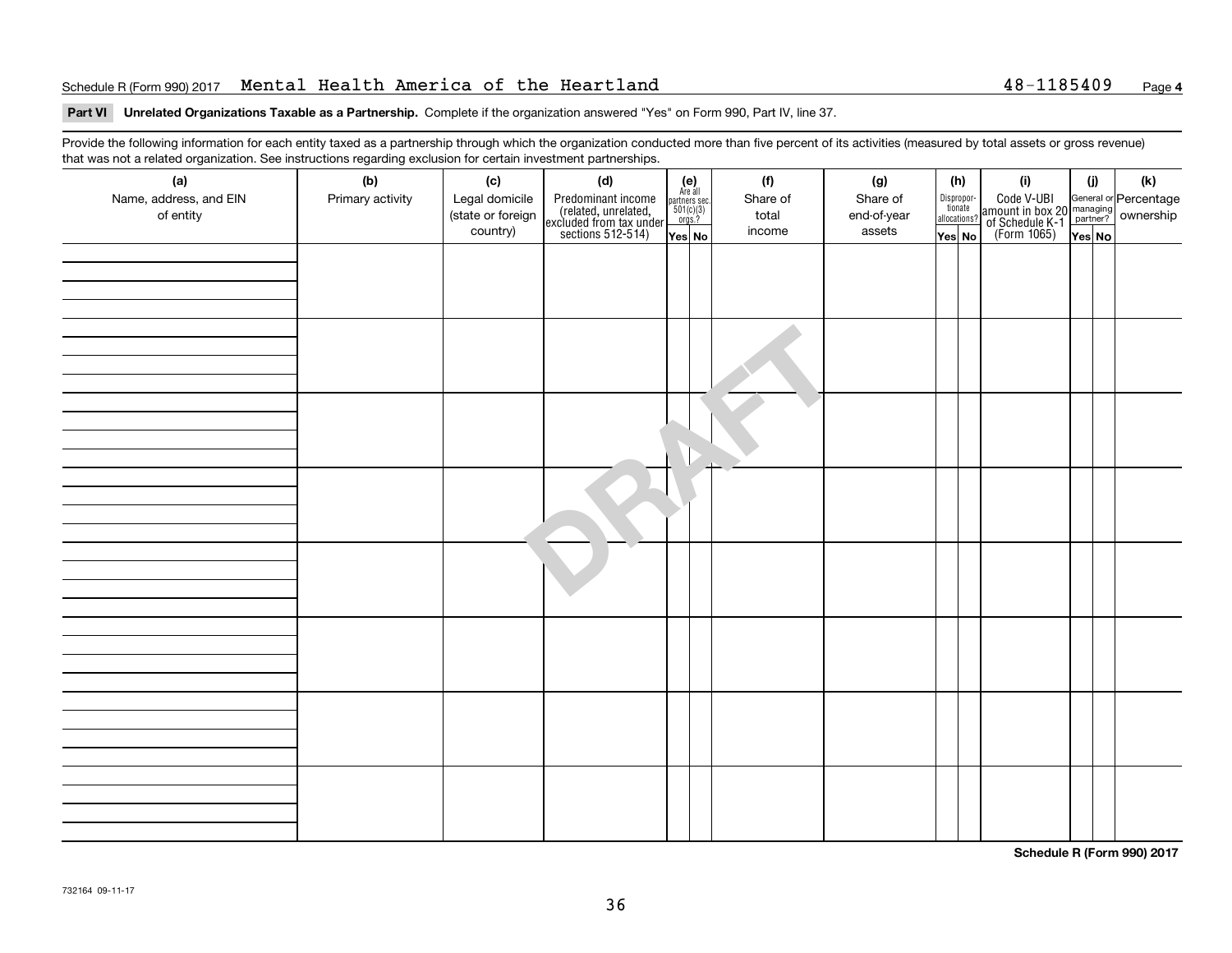|                                                                                            |  |  | Mental Health America of the Heartland | $48 - 1185409$ Page 5 |  |
|--------------------------------------------------------------------------------------------|--|--|----------------------------------------|-----------------------|--|
| Schedule R (Form 990) 2017 Menta<br><b>Part VII</b> Supplemental Information.              |  |  |                                        |                       |  |
| Provide additional information for responses to questions on Schedule R. See instructions. |  |  |                                        |                       |  |
|                                                                                            |  |  |                                        |                       |  |
|                                                                                            |  |  |                                        |                       |  |
|                                                                                            |  |  |                                        |                       |  |
|                                                                                            |  |  |                                        |                       |  |
|                                                                                            |  |  |                                        |                       |  |
|                                                                                            |  |  |                                        |                       |  |
|                                                                                            |  |  |                                        |                       |  |
|                                                                                            |  |  |                                        |                       |  |
|                                                                                            |  |  |                                        |                       |  |
|                                                                                            |  |  |                                        |                       |  |
|                                                                                            |  |  |                                        |                       |  |
|                                                                                            |  |  |                                        |                       |  |
|                                                                                            |  |  |                                        |                       |  |
|                                                                                            |  |  |                                        |                       |  |
|                                                                                            |  |  |                                        |                       |  |
|                                                                                            |  |  |                                        |                       |  |
|                                                                                            |  |  |                                        |                       |  |
|                                                                                            |  |  |                                        |                       |  |
|                                                                                            |  |  |                                        |                       |  |
|                                                                                            |  |  |                                        |                       |  |
|                                                                                            |  |  |                                        |                       |  |
|                                                                                            |  |  |                                        |                       |  |
|                                                                                            |  |  |                                        |                       |  |
|                                                                                            |  |  |                                        |                       |  |
|                                                                                            |  |  |                                        |                       |  |
|                                                                                            |  |  |                                        |                       |  |
|                                                                                            |  |  |                                        |                       |  |
|                                                                                            |  |  |                                        |                       |  |
|                                                                                            |  |  |                                        |                       |  |
|                                                                                            |  |  |                                        |                       |  |
|                                                                                            |  |  |                                        |                       |  |
|                                                                                            |  |  |                                        |                       |  |
|                                                                                            |  |  |                                        |                       |  |
|                                                                                            |  |  |                                        |                       |  |
|                                                                                            |  |  |                                        |                       |  |
|                                                                                            |  |  |                                        |                       |  |
|                                                                                            |  |  |                                        |                       |  |
|                                                                                            |  |  |                                        |                       |  |
|                                                                                            |  |  |                                        |                       |  |
|                                                                                            |  |  |                                        |                       |  |
|                                                                                            |  |  |                                        |                       |  |
|                                                                                            |  |  |                                        |                       |  |
|                                                                                            |  |  |                                        |                       |  |
|                                                                                            |  |  |                                        |                       |  |
|                                                                                            |  |  |                                        |                       |  |
|                                                                                            |  |  |                                        |                       |  |
|                                                                                            |  |  |                                        |                       |  |
|                                                                                            |  |  |                                        |                       |  |